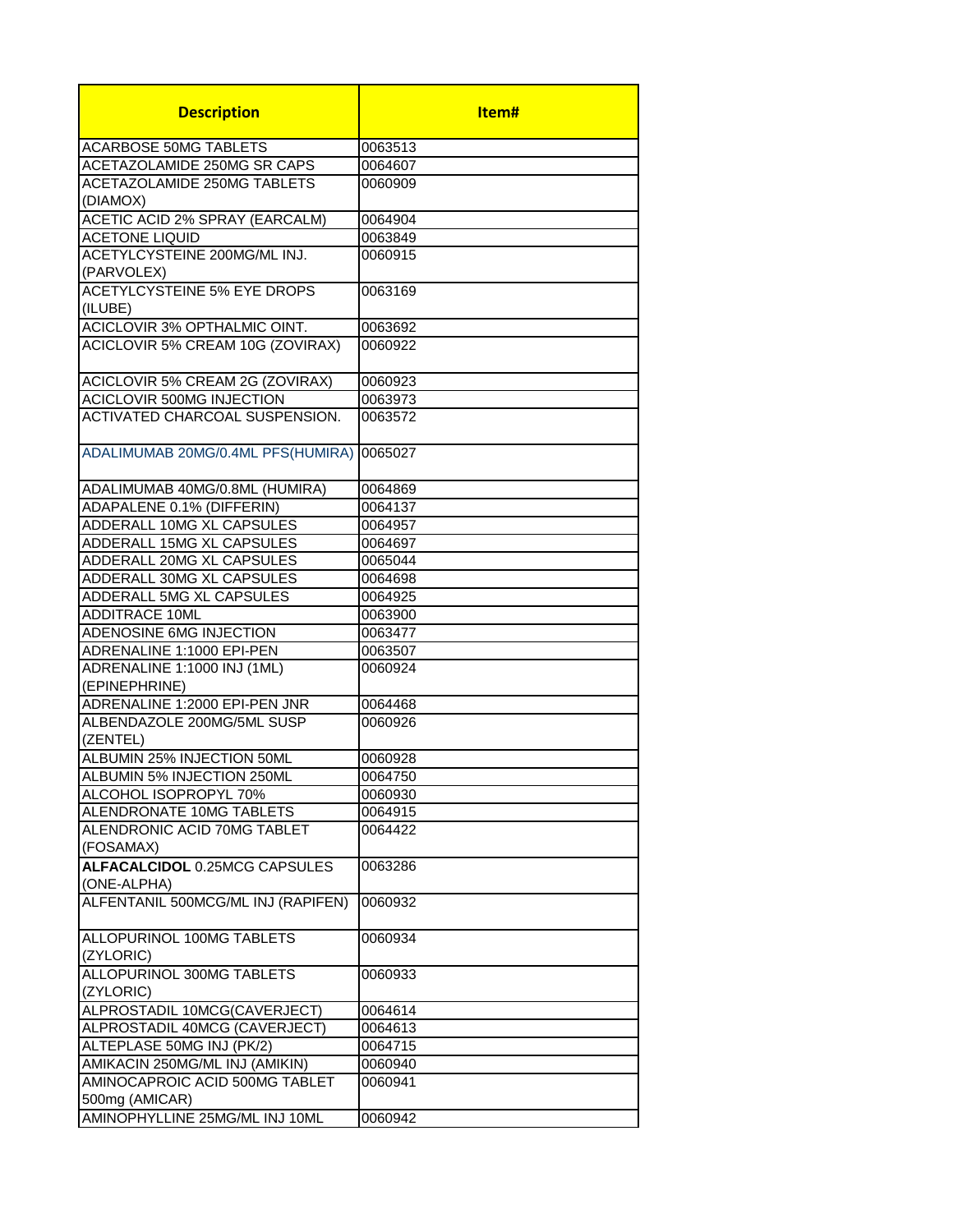| AMINOSYN 10% ELECTROLYTE FREE       | 0064590 |
|-------------------------------------|---------|
| 0074-4191-03                        |         |
| <b>AMIODARONE 200MG TABLETS</b>     | 0060943 |
| (CORDARONE X) (SCORED TABLETS       |         |
| ONLY)                               |         |
| AMIODARONE 50MG/ML INJECTION        | 0060944 |
| (CORDARONE)                         |         |
| <b>AMITRIPTYLINE 10MG TABLETS</b>   | 0063680 |
| AMITRIPTYLINE 25MG TABLETS (ELAVIL, | 0060945 |
| TRYPTIZOL)                          |         |
| AMITRIPTYLINE 50MG TABLETS (ELAVIL, | 0060946 |
| TRYPTIZOL)                          |         |
| AMLODIPINE 10MG TABLETS             | 0063756 |
| AMLODIPINE 5MG TABLETS              | 0063936 |
| AMMONIA INHALANT SACHET             | 0063590 |
| <b>AMOROLFINE 5% NAIL LACQUER</b>   | 0064433 |
| (LOCERYL)                           |         |
| AMOXICILLIN 125MG/5ML SYRUP SF      | 0060951 |
| (AMOXIL)                            |         |
| AMOXICILLIN 250MG CAPSULES          | 0060953 |
| (AMOXIL)                            |         |
| AMOXICILLIN 250MG INJECTION         | 0060954 |
| (AMOXIL)                            |         |
| AMOXICILLIN 250MG/5ML SYRUP SF      | 0060952 |
| (AMOXIL)                            |         |
| AMOXICILLIN 3G SACHETS SF           | 0063978 |
| AMOXICILLIN 500MG CAPSULES          | 0060949 |
| (AMOXIL)                            |         |
| AMOXICILLIN 500MG INJECTION         | 0060950 |
| (AMOXIL)                            |         |
| AMPHOTERACIN 50MG IV INJECTION      | 0063694 |
| AMPICILLIN 1G INJECTION             | 0065014 |
| AMPICILLIN 500MG INJECTION          | 0064976 |
| ANAGRELIDE 500MCG CAPSULE           | 0064688 |
| ANALGESIC OINTMENT (BALMOSA)        | 0060958 |
| ANASTROZOLE 1MG TABLETS             | 0064400 |
| (ARIMIDEX)                          |         |
| ANTACID CHEWABLE TABS (GAVISCON,    | 0061282 |
| GELUSIL)                            |         |
| ANTI-D (Rh) IMMUNOGLOBU. 500IU      | 0064205 |
| APREPITANT 1X125MG + 2X80MG CAPS    | 0064722 |
|                                     |         |
| <b>AQUEOUS CREAM</b>                | 0060962 |
| ARIPIPRAZOLE 10MG TABLETS           | 0064626 |
| <b>ARTIFICIAL TEARS 15ML (TEARS</b> | 0060964 |
| NATURELLE)                          |         |
| ASASANTIN (200MG/25MG) SR CAP       | 0064772 |
| ASCORBIC ACID 500MG TABLETS         | 0060965 |
| (VITAMIN C)                         |         |
| ASPIRIN 300MG SOLUBLE TABLETS       | 0060968 |
| <b>ASPIRIN 325MG EC TABLETS</b>     | 0060969 |
| ASPIRIN 75MG DISPERSIBLE TABS       | 0064462 |
| ASPIRIN 81MG CHEWABLE TABLETS       | 0064611 |
| ATENOLOL 100MG TABLETS              | 0060971 |
| (TENORMIN)                          |         |
| ATENOLOL 25MG TABLETS               | 0064354 |
| ATENOLOL 500MCG/ML INJ 10ML         | 0064544 |
| ATENOLOL 50MG TABLETS (TENORMIN)    | 0060970 |
|                                     |         |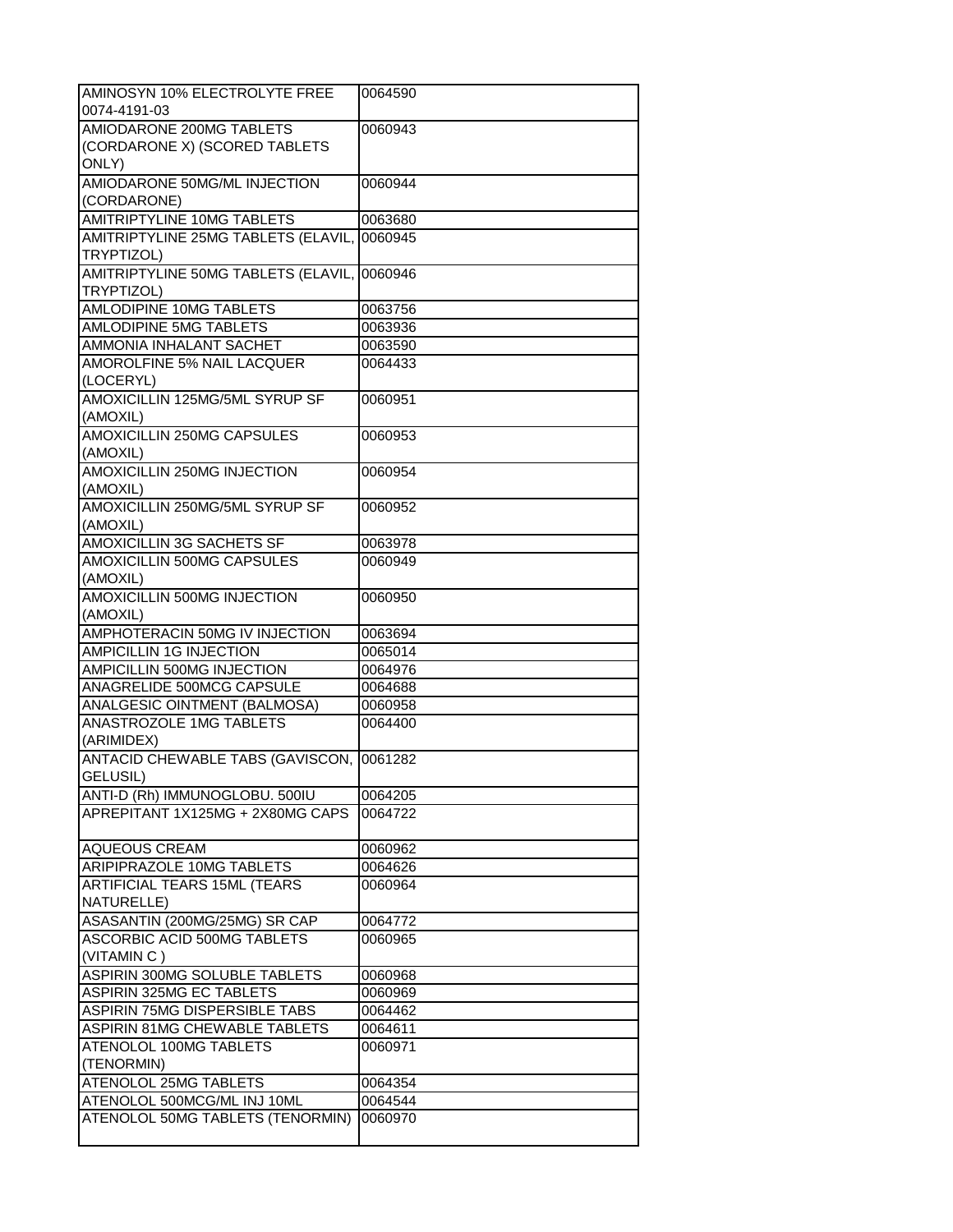| ATORVASTATIN 10MG TABLETS                | 0064437 |
|------------------------------------------|---------|
| ATORVASTATIN 20MG TABLETS                | 0064808 |
| <b>ATORVASTATIN 40MG TABLETS</b>         | 0064475 |
| ATRACURIUM 10MG/ML INJECTION (5ml)       | 0060972 |
| (TRACIUM)                                |         |
| ATRIPLA(E600MG/E200MG/T300MG)            | 0064900 |
| ATROPINE 0.1MG/1ML SYRINGE 10ml          | 0060978 |
| <b>ATROPINE 1% EYE DROPS</b>             | 0060976 |
| <b>ATROPINE 1% EYE OINTMENT</b>          | 0060975 |
| <b>ATROPINE 1% MINIMS</b>                | 0060974 |
| ATROPINE 600MCG/ML INJECTION             | 0060977 |
| <b>AZATHIOPRINE 50MG TABLETS</b>         | 0060980 |
| (IMURAN)                                 |         |
| <b>AZELAIC ACID 20% CREAM (SKINOREN)</b> | 0064144 |
|                                          |         |
| AZITHROMYCIN 200MG SUSP 15ML             | 0063742 |
| AZITHROMYCIN 500MG TABLETS               | 0064056 |
| BACLOFEN 10MG TABLETS (LIORESAL)         | 0060982 |
|                                          |         |
| BALANCED SALT SOLUTION 15ML              | 0060983 |
| <b>BALANCED SALT SOLUTION 500ML</b>      | 0063713 |
| <b>BANEOCIN OINTMENT</b>                 | 0060984 |
| <b>BANEOCIN POWDER</b>                   | 0060985 |
| <b>BCG LIVE INTRAVESICAL 81MG</b>        | 0063956 |
| (THERACYS)                               |         |
| <b>BECLOMETHASONE 250MCG INHALER</b>     | 0060990 |
| (BECLOFORTE)                             |         |
| BECLOMETHASONE 50MCG AQ N/SPRY           | 0060989 |
| (BECONASE)                               |         |
| BECLOMETHASONE 50MCG INHALER             | 0060988 |
| (BECOTIDE)                               |         |
| <b>BENZOIN COMPOUND TINCTURE</b>         | 0061001 |
| <b>BENZOYL PEROXIDE 10% GEL</b>          | 0061004 |
| BENZOYL PEROXIDE 5% GEL                  | 0061003 |
| BENZTROPINE 1MG/ML INJECTION             | 0060995 |
| (CONGENTIN)                              |         |
| BENZTROPINE 2MG TABLETS                  | 0060996 |
| (COGENTIN)                               |         |
| BERACTANT (SURVANTA) 8ML VIAL            | 0064318 |
| BETAMETHASONE CREAM 15G                  | 0061009 |
| (BETNOVATE)                              |         |
| <b>BETAMETHASONE DROPS</b>               | 0061010 |
| <b>BETAMETHASONE EYE OINTMENT</b>        | 0061011 |
| (BETNESOL)                               |         |
| BETAMETHASONE N DROPS                    | 0061017 |
| <b>BETAMETHASONE OINTMENT (15g)</b>      | 0061012 |
| (BETNOVATE)                              |         |
| BETAMETHASONE SCALP APPLIC.              | 0061013 |
| APPLICATION (BETNOVATE)                  |         |
| BETHANECHOL 10MG TABLETS                 | 0064545 |
| BETNOVATE N CREAM                        | 0061019 |
| BEVACIZUMAB 100MG INJ 4ML                | 0064576 |
| (AVASTIN)                                |         |
| BEVACIZUMAB 400MG INJ 16ML               | 0064575 |
| (AVASTIN)                                |         |
| <b>BICALUTAMIDE 150MG TABLETS</b>        | 0064528 |
| (CASODEX)                                |         |
| <b>BICITRA LIQUID</b>                    | 0061021 |
|                                          |         |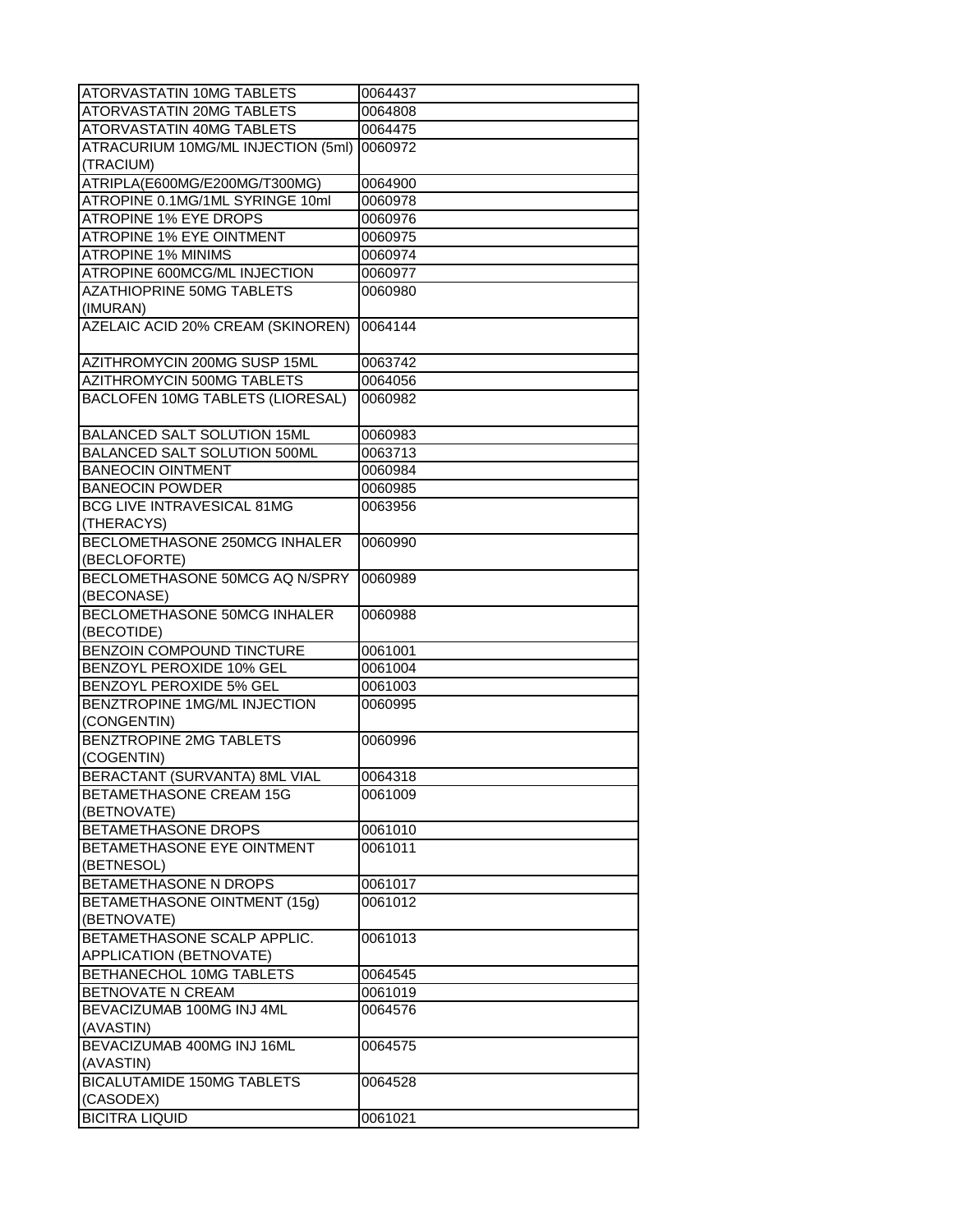| BIMATOPROST 0.3MG/ML EYE DROPS                             | 0064633 |
|------------------------------------------------------------|---------|
| <b>BISACODYL 10MG SUPPOSITORIES</b>                        | 0061022 |
| (DULCOLAX)                                                 |         |
| <b>BISACODYL 5MG TABLETS (DULCOLAX)</b>                    | 0061023 |
| BLEOMYCIN 15,000UNIT INJECTION<br>(BLEOMYCIN 15 USP UNITS) | 0064286 |
| BORTEZOMIB 3.5MG INJECTION                                 | 0064859 |
| BOTTLES(CHILD RESIST.CAPS) 2OZ                             | 0064704 |
| BOTTLES(CHILD RESIST.CAPS) 3OZ                             | 0064705 |
| BOTTLES(CHILD RESIST.CAPS) 4OZ                             | 0064706 |
| BOTTLES(CHILD RESIST.CAPS) 6OZ                             | 0064707 |
| BOTTLES(CHILD RESIST.CAPS) 8OZ                             | 0064708 |
| BOTTLES(CHILD RESIST.CAPS)12OZ                             | 0064709 |
| BOTULINUM A TOXIN 100UNIT INJ<br>(BOTOX)                   | 0064447 |
| <b>BRIMONIDINE 0.1% EYE DROPS</b><br>(ALPHAGAN P)          | 0064406 |
| BROMOCRIPTINE 2.5MG TABLETS (APO)                          | 0061027 |
| BUDESONIDE 200MCG TURBOHALER                               | 0065018 |
| <b>BUDESONIDE 3MG CAPSULES</b>                             | 0064990 |
| BUDESONIDE 500MCG/2ML RESPULES<br><b>PULMICORT</b>         | 0063766 |
| BUPIVACAINE 0.25% & ADRENALINE<br>(1:200,000) 10ML INJ     | 0064072 |
| <b>BUPIVACAINE 0.25% INJECTION</b><br>(MARCAIN)            | 0061028 |
| <b>BUPIVACAINE 0.5% &amp; ADRENALINE</b>                   | 0061030 |
| (1:200, 000) 10ML INJ                                      |         |
| <b>BUPIVACAINE 0.5% INJECTION</b><br>(MARCAIN)             | 0061029 |
| <b>BUPIVACAINE 5MG/ML INJECTION</b><br>(MARCAINE HEAVY)    | 0061031 |
| <b>BUPRENORPHINE 0.2MG TABLETS</b><br>(TEMGESIC)           | 0061032 |
| BUPROPION 150MG XL TABLETS                                 | 0064130 |
| <b>BUSPIRONE 10MG TABLETS</b>                              | 0063690 |
| CABERGOLINE 0.5MG TABLETS<br>(DOSTINEX)                    | 0064023 |
| <b>CAFERGOT TABLETS</b>                                    | 0061038 |
| CAFFEINE CITRATE 60MG/3ML INJ                              | 0064748 |
| <b>CALAMINE LOTION</b>                                     | 0061039 |
| CALCIPOTRIOL 0.005% CREAM                                  | 0064139 |
| (DOVONEX)                                                  |         |
| CALCIPOTRIOL 0.005% OINTMENT<br>(DOVONEX)                  | 0064821 |
| CALCITONIN(SALMON)200IU/ML INJ                             | 0063788 |
| CALCITONIN(SALMON)200U/SPRAY                               | 0064823 |
| CALCITRIOL 0.25MCG (VITAMIN D)                             | 0064237 |
| (ROCALTROL)                                                |         |
| CALCITRIOL 0.5MCG (VITAMIN D)                              | 0064749 |
| (ROCALTROL)                                                |         |
| CALCITROL 1MCG/ML ORAL SOL                                 | 0064450 |
| CALCIUM 1G EFFERVESCENT TABS<br>(SANDOCAL)                 | 0064261 |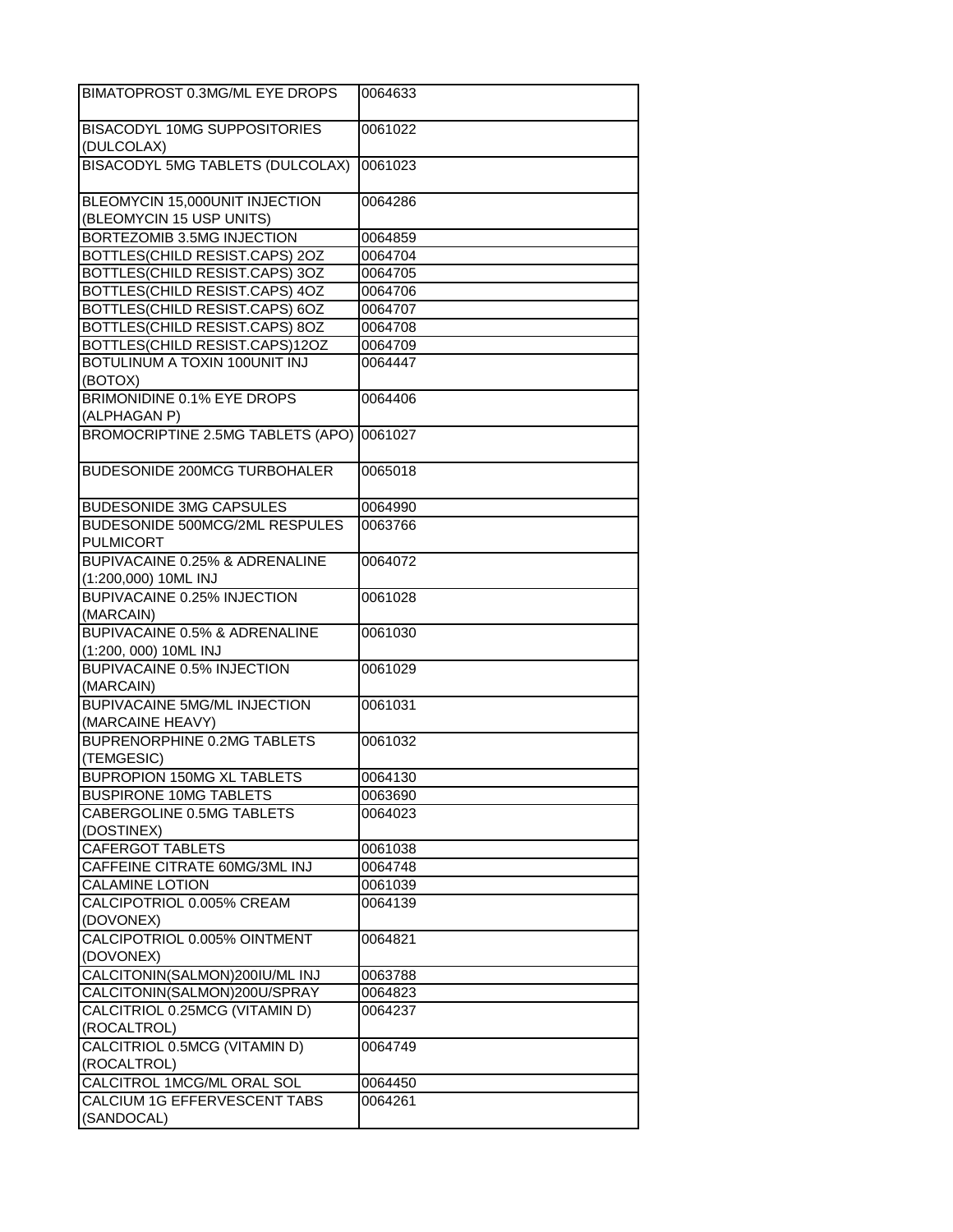| CALCIUM ACETATE 667MG(PHOS-LO)                     | 0063274 |
|----------------------------------------------------|---------|
| CALCIUM CARB 1250MG/5ML SUSP                       | 0064945 |
| CALCIUM GLUCONATE 10% INJ 10ML                     | 0061042 |
| CALCIUM RESONIUM POWDER(300G)                      | 0061044 |
| CANDESARTAN 16MG TABLETS                           | 0064623 |
| <b>CANDESARTAN 32MG TABLETS</b>                    | 0064928 |
| CANDESARTAN 8MG TABLETS                            | 0064622 |
| CANESTEN HC CREAM 30G                              | 0063738 |
| CAPECITABINE 500MG TABLETS<br>(XELODA)             | 0064116 |
| CAPS FOR 10-13 DRAM VIALS                          | 0064034 |
| CAPS FOR 16-20 DRAM VIALS                          | 0064035 |
| CAPS FOR 40 & 60 DRAM VIALS                        | 0064028 |
| CAPSAICIN 0.075% CREAM 45G                         | 0065017 |
| CAPTOPRIL 25MG TABLETS (CAPOTEN)                   | 0061046 |
| CAPTOPRIL 50MG TABLETS (CAPOTEN)                   | 0061047 |
| CARBAMAZEPINE 100MG CHEWTABS                       | 0064758 |
| CARBAMAZEPINE 100MG/5ML SYRUP<br>(TEGRETOL)        | 0063314 |
| CARBAMAZEPINE 200MG TABLETS<br>(TEGRETOL)          | 0061048 |
| CARBAMAZEPINE 400MG SR TABLETS                     | 0064169 |
| CARBIMAZOLE 5MG TABLETS (NEO-<br>MERCAZOLE)        | 0061049 |
| CARBOPLATIN 150MG INJECTION<br>(PARAPLATIN)        | 0064325 |
| <b>CARBOPLATIN 450MG INJECTION</b><br>(PARAPLATIN) | 0064328 |
| <b>CARBOPLATIN 50MG INJECTION</b><br>(PARAPLATIN)  | 0063941 |
| CARBOPLATIN 600MG INJECTION                        | 0064324 |
| CARBOPROST 250MCG/ML INJECTION                     | 0063331 |
| <b>CARTEOLOL 1% EYE DROPS</b>                      | 0063739 |
| CARVEDILOL 25MG TABLETS                            | 0064181 |
| CARVEDILOL 6.25MG TABLETS                          | 0064180 |
| CASPOFUNGIN 50MG INJECTION                         | 0064833 |
| CEFADROXIL 250MG/5ML SUSP                          | 0063670 |
| CEFAZOLIN 1G INJECTION                             | 0064487 |
| CEFOTAXIME 500MG INJECTION<br>(CLAFORAN)           | 0064244 |
| CEFTAZIDIME 1G INJECTION (FORTUM)                  | 0061050 |
| CEFTRIAXONE 1G INJECTION                           | 0063498 |
| CEFUROXIME 125MG/5ML SYR 100ML                     | 0064606 |
| CEFUROXIME 250MG TABLETS                           | 0063984 |
| CEFUROXIME 750MG INJECTION<br>(ZINACEF)            | 0061051 |
| CELECOXIB 200MG CAPSULES                           | 0064541 |
| CEPHALEXIN 125MG/5ML SUSP                          | 0061052 |
| (CEPOREX, KEFLEX)                                  |         |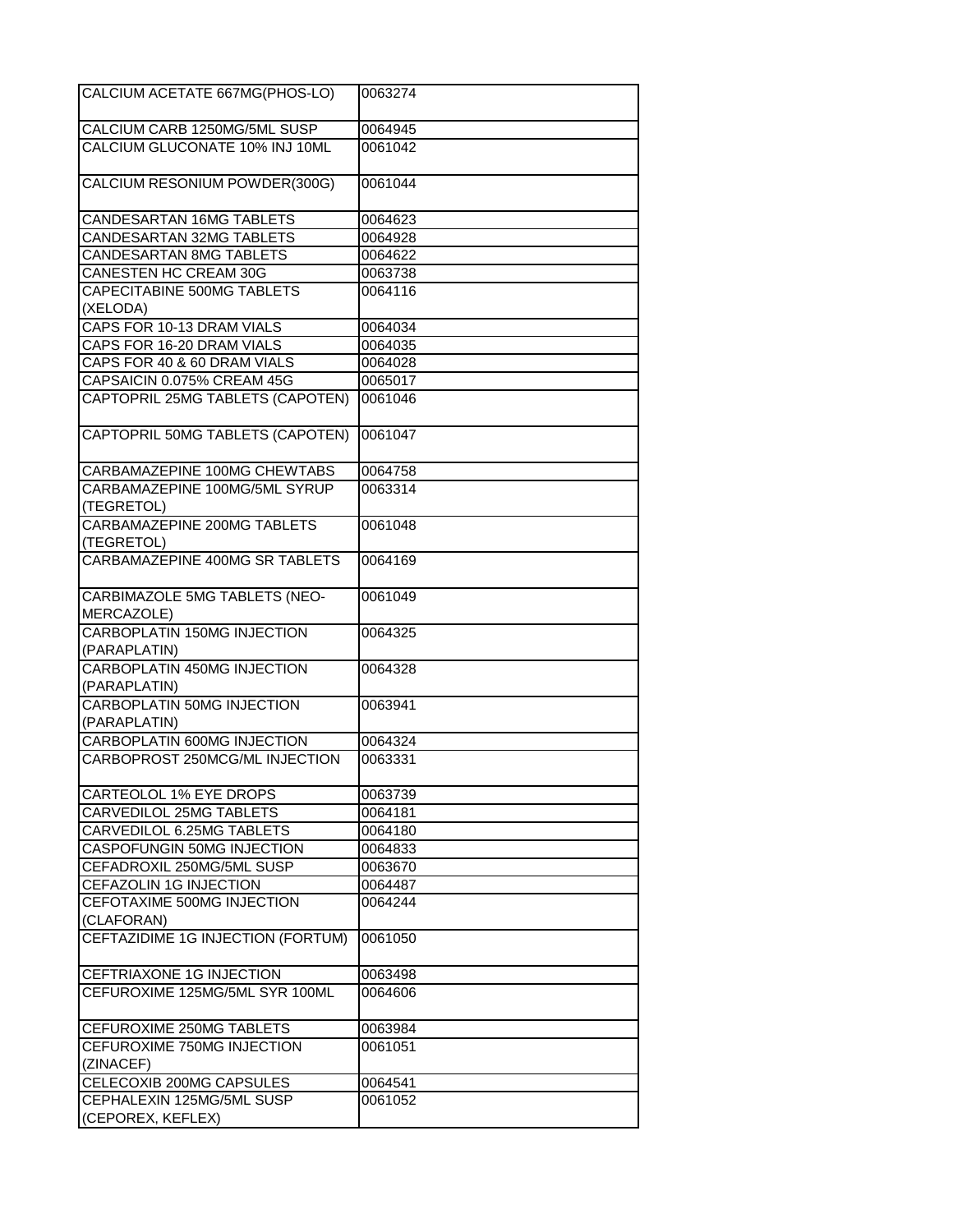| CEPHALEXIN 250MG CAPSULES<br>(CEPROREX, KEFLEX)            | 0061055            |
|------------------------------------------------------------|--------------------|
| CEPHALEXIN 250MG/5ML SUSP                                  | 0061053            |
| (CEPOREX, KEFLEX)                                          |                    |
| <b>CEPHALEXIN 500MG CAPSULES</b>                           | 0061054            |
| (CEPOREX, KEFLEX)                                          |                    |
| <b>CERAZETTE 75MCG TABLETS</b>                             | 0064759            |
| CERTOLIZUMAB PEGOL PFS 400MG KIT                           | 0065024            |
| (CIMZIA) INJ                                               |                    |
| <b>CETIRIZINE 10MG TABLETS</b>                             | 0064060            |
| CETIRIZINE 5MG/5ML SYRUP                                   | 0064189            |
| CETUXIMAB 5MG/ML INJ 20ML                                  | 0064690            |
| CHEMO DISPENSING PINS (BRAUN)                              | 0064403            |
| CHLORAL HYDRATE 143MG/5ML ELIX                             | 0064343            |
| (WELLDORM)                                                 |                    |
| CHLORAMBUCIL 2MG TABLETS                                   | 0063532            |
| (LEUKERAN)                                                 |                    |
| CHLORAMPHENICOL 0.5% EYEDROPS                              | 0061060            |
| 10ml (CHLOROMYCETIN)                                       |                    |
|                                                            |                    |
|                                                            |                    |
| CHLORAMPHENICOL 0.5% MINIMS<br>CHLORAMPHENICOL 1% EYE OINT | 0061063<br>0061064 |
| (CHLORAMPHENICOL)                                          |                    |
| CHLORDIAZEPOXIDE 5MG CAPSULES                              | 0061068            |
| 5mg (LIBRIUM)                                              |                    |
| CHLORHEXIDINE 0.05% SOL.SACHET                             | 0064961            |
|                                                            |                    |
| CHLORHEXIDINE 1% DENTAL GEL                                | 0061077            |
| (CORSODYL)                                                 |                    |
| CHLORHEXIDINE 1% OBSTETRIC CR                              | 0061072            |
| (HIBITANE OBSTETRIC)                                       |                    |
| CHLORHEXIDINE GLUC 4% SCRUB                                | 0061071            |
| (HIBISCRUB)                                                |                    |
| CHLOROQUINE 155MG(BASE)TABLET                              | 0061081            |
| (AVLOCLOR, NIVAQUINE)                                      |                    |
|                                                            |                    |
| CHLOROQUINE 50MG/5ML(BASE)SYR                              | 0063448            |
| (AVLOCHLOR, NIVAQUINE)                                     |                    |
|                                                            |                    |
| CHLORPHENIRAMINE 2MG/5ML SYR                               | 0061084            |
| (PIRITON)                                                  |                    |
| CHLORPHENIRAMINE 4MG TABLETS                               | 0061085            |
| (PIRITON)                                                  |                    |
| CHLORPROMAZINE 100MG TABLETS                               | 0061089            |
| (LARGACTIL, THORAZINE)                                     |                    |
| CHLORPROMAZINE 25MG TABLETS                                | 0061086            |
| (LARGACTIL, THORAZINE)                                     |                    |
| CHLORPROMAZINE 25MG/5ML SUSP                               | 0061088            |
| (LARGACTIL, THORAZINE)                                     |                    |
| CHLORPROMAZINE 25MG/ML INJ                                 | 0061087            |
| (LARGACTIL, THORAZINE)                                     |                    |
| CHLORPROPAMIDE 250MG TABLETS                               | 0061090            |
| (DIABENESE)                                                |                    |
| CHLORTHALIDONE 50MG TABLETS                                | 0061091            |
| (HYGROTON)                                                 |                    |
| CHOLESTYRAMINE 4G SACHETS                                  | 0061093            |
| (QUESTRAN)                                                 |                    |
| <b>CHOLINE SALICYLATE 8% GEL</b>                           | 0061094            |
| (BONJELA, TEEJEL)                                          |                    |
|                                                            |                    |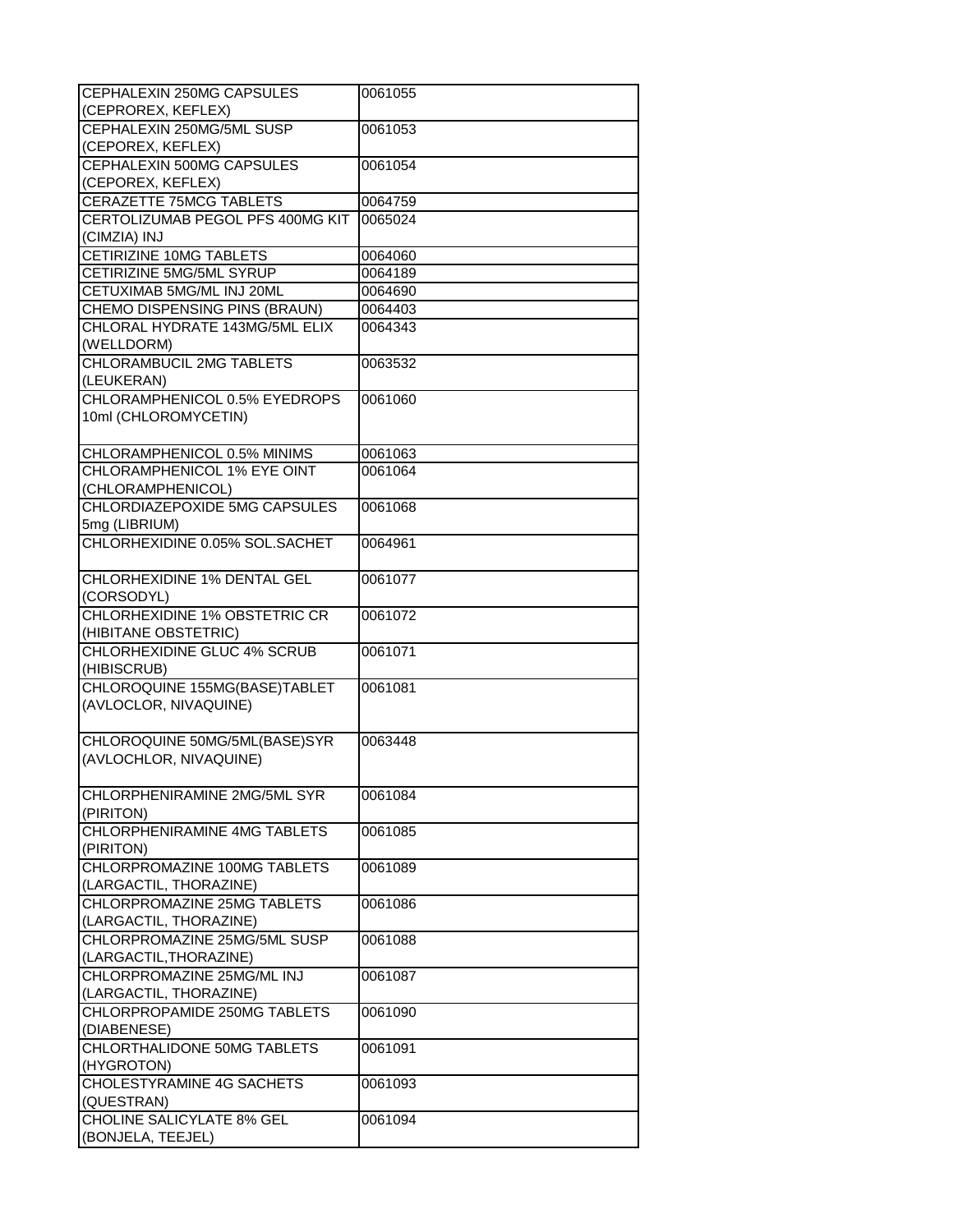| CIDEX OPA SOLUTION                    | 0064778 |
|---------------------------------------|---------|
| CILOSTAZOL 100MG TABLETS              | 0064559 |
| <b>CINACALCET 30MG TABLETS</b>        | 0064768 |
| CINACALCET 60MG TABLETS               | 0064769 |
| <b>CINNARAZINE 15MG TABLETS</b>       | 0061098 |
| (STUGERON)                            |         |
| CIPROFLOXACIN 0.3% EYE DROPS          | 0063506 |
| CIPROFLOXACIN 200MG INJECTION         | 0063975 |
| CIPROFLOXACIN 250MG TABLETS           | 0061100 |
| (CIPROXIN)                            |         |
| CIPROFLOXACIN 400MG INJECTION         | 0063976 |
| CIPROFLOXACIN 5% ORAL SUSP.           | 0064771 |
| CIPROFLOXACIN 500MG TABLETS           |         |
|                                       | 0064650 |
| CISATRACURIUM 2MG/ML INJ 5ML          | 0064892 |
| <b>CISPLATIN 100MG INJECTION</b>      | 0064084 |
| CISPLATIN 50MG INJECTION              | 0063419 |
| <b>CITALOPRAM 20MG TABLETS</b>        | 0064441 |
| CLARITHROMYCIN 250MG/5ML SUSP         | 0064296 |
| CLARITHROMYCIN 500MG TABLETS          | 0063275 |
| CLEMASTINE 1MG TABLETS (TAVEGIL)      | 0061104 |
|                                       |         |
| CLIANE/KLIOFEM TABLETS (28)           | 0064089 |
| <b>CLIMAGEST 1MG TABLETS</b>          | 0064088 |
| <b>CLIMAGEST 2MG TABLETS</b>          | 0063946 |
| CLINDAMYCIN 1% TOP.SOLUTION           | 0061107 |
| (CLEOCIN)                             |         |
| <b>CLINDAMYCIN 150MG CAPSULES</b>     | 0061105 |
| (CLEOCIN)                             |         |
| CLINDAMYCIN 150MG/ML INJ 2ML          | 0061106 |
| (CLEOCIN)                             |         |
| CLINDAMYCIN 2% VAGINAL CREAM          | 0063541 |
| CLINDAMYCIN 75MG/5ML SYRUP            | 0061108 |
| (CLEOCIN)                             |         |
| CLINDOXYL GEL (1%CLIN/5% BENZ)        | 0064851 |
| CLINIMIX 4.25%/DEXTROSE 25%           | 0064844 |
| CLOBETASOL PROPIONATE CREAM 30g       | 0061109 |
| (DERMOVATE)                           |         |
| <b>CLOBETASOL PROPIONATE OINTMENT</b> | 0061110 |
| 30g (DERMOVATE)                       |         |
| CLOMIPHENE 50MG TABLETS (CLOMID)      | 0061114 |
|                                       |         |
| <b>CLOMIPRAMINE 25MG TABLETS</b>      | 0061117 |
| (ANAFRANIL)                           |         |
| CLONAZEPAM 2MG TABLETS (RIVOTRIL)     |         |
|                                       | 0063777 |
|                                       |         |
| <b>CLONIDINE 100MCG TABLETS</b>       | 0061118 |
| (CATAPRES)                            |         |
| <b>CLONIDINE TTS-3 PATCHES</b>        | 0063317 |
| <b>CLOPIDOGREL 75MG TABLETS</b>       | 0064188 |
| CLOTRIMAZOLE 1% CREAM (LOTRIMIN,      | 0061123 |
| CANESTEN)                             |         |
| <b>CLOTRIMAZOLE 1% SOLUTION</b>       | 0064145 |
| (CANESTEN)                            |         |
| CLOTRIMAZOLE 500MG PESSARY            | 0061121 |
| (CANESTEN)                            |         |
| CLOZAPINE 100MG TABLETS               | 0061125 |
| <b>CLOZAPINE 25MG TABLETS</b>         | 0064747 |
| COAL TAR 4% (TARMED SHAMPOO)          | 0064852 |
| CO-AMOXICLAV 1.2G INJECTION           | 0064536 |
|                                       |         |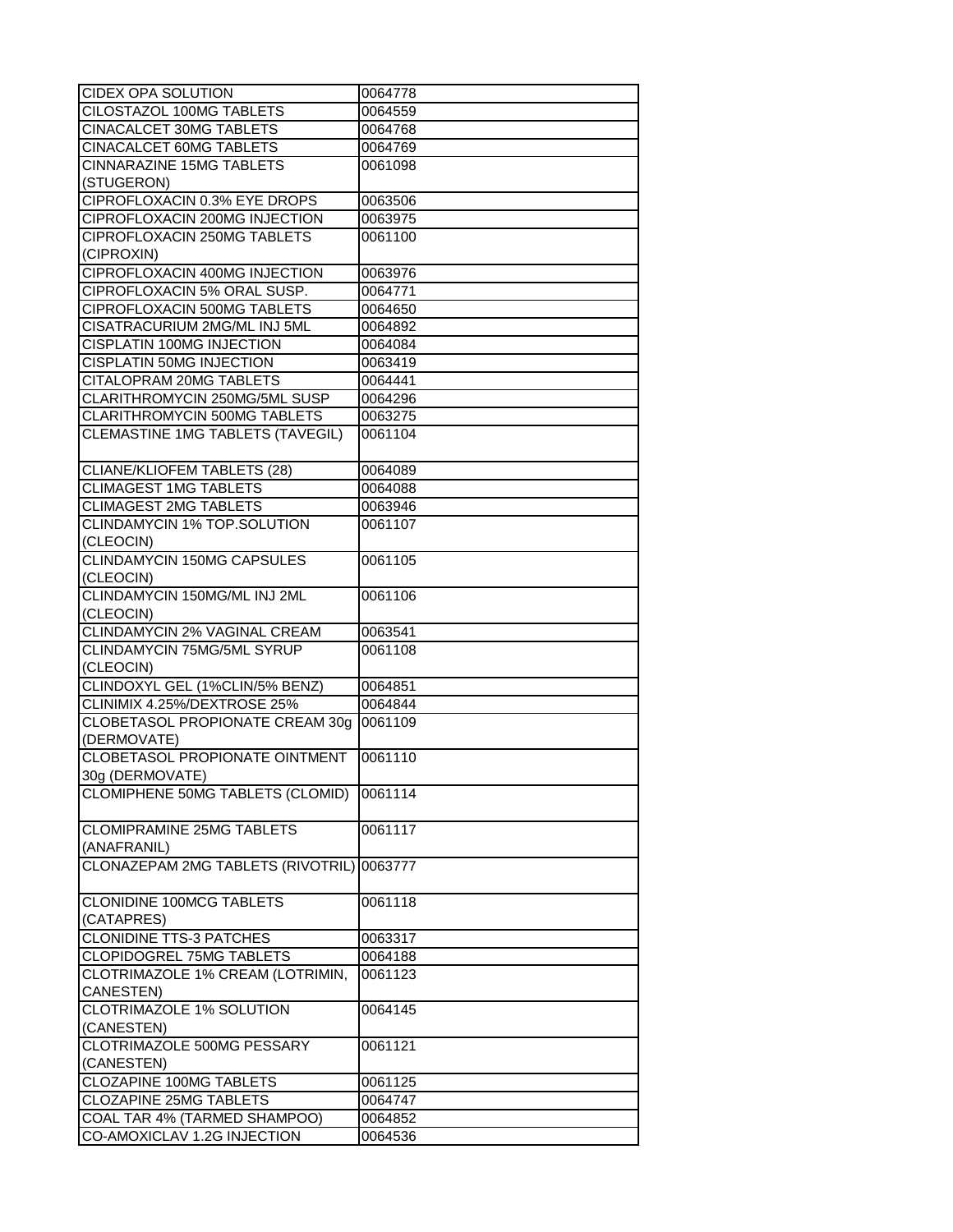| CO-AMOXICLAV 1G TABLETS                                         | 0063791 |
|-----------------------------------------------------------------|---------|
| CO-AMOXICLAV 228MG/5ML SUSP                                     | 0064201 |
| CO-AMOXICLAV 457MG/5ML SUSP                                     | 0064200 |
| CO-AMOXICLAV 600MG INJECTION                                    | 0064535 |
| CO-AMOXICLAV 600MG/5ML ES SUSP                                  | 0064762 |
| CO-AMOXICLAV 625MG TABLETS                                      | 0063608 |
| COCAINE HYDROCHLORIDE POWDER                                    | 0061128 |
| CODEINE LINCTUS 15MG/5ML SF                                     | 0061130 |
| <b>CO-DYDRAMOL TABLETS BLISTER</b><br><b>PACK</b>               | 0061132 |
| COLCHICINE 500MCG TABLETS                                       | 0061133 |
| <b>COLLODION FLEXIBLE</b>                                       | 0061134 |
| COLLOIDAL OATMEAL BATH OIL                                      | 0064141 |
| (AVEENO)                                                        |         |
| COMBIVIR(Z300MG/L150MG)TABLETS                                  | 0064952 |
| CONIVAPTAN 20MG INJ.(VAPRISOL)                                  | 0064842 |
| CORSODYL 0.2% MOUTHWASH                                         | 0063546 |
| COSOPT EYE DROPS 5ML                                            | 0064496 |
| (DORZOLAMIDE 2% /TIMOLOL 0.5%)                                  |         |
| CO-TRIMOXAZOLE 240MG/5ML SUSP                                   | 0061135 |
| (SEPTRIN, BACTRIM)                                              |         |
| CO-TRIMOXAZOLE 480MG TABLETS                                    | 0061138 |
| (SEPTRIN, BACTRIM)                                              |         |
| CO-TRIMOXAZOLE 480MG/5ML INJ                                    | 0061137 |
| <b>INJECTION (SEPTRIN, BACTRIM)</b>                             |         |
| CO-TRIMOXAZOLE 960MG TABLETS D.S. 0061136<br>(SEPTRIN, BACTRIM) |         |
| <b>CROMOGLYCATE 2% EYE DROPS</b><br>(OPTICROM)                  | 0061143 |
| <b>CROMOGLYCATE 2% NASAL SPRAY</b>                              | 0061144 |
| CROTAMITON 10% CREAM 30G                                        | 0064529 |
| CROTAMITON 10% LOTION 100ML                                     | 0061146 |
| <b>CRYSTAL VIOLET POWDER</b>                                    | 0061147 |
| <b>CYANIDE ANTIDOTE KIT</b>                                     | 0061149 |
| CYCLOPENTOLATE 0.5% MINIMS                                      | 0064721 |
| <b>CYCLOPENTOLATE 1% EYE DROPS</b>                              | 0063575 |
| <b>CYCLOPENTOLATE 1% MINIMS</b>                                 | 0061150 |
| (CYCLOGYL)                                                      |         |
| CYCLOPHOSPHAMIDE 1G INJECTION                                   | 0063069 |
| CYCLOPHOSPHAMIDE 500MG INJ                                      | 0063966 |
| CYCLOPHOSPHAMIDE 50MG TABLETS                                   | 0061153 |
| CYCLO-PROGYNOVA 2MG TABLETS                                     | 0064087 |
| CYCLOSPORIN 0.05%                                               | 0064570 |
| EYEDROPS(PK/32) (RESTASIS)                                      |         |
| CYCLOSPORIN 100MG CAPSULES                                      | 0063111 |
| (NEORAL)                                                        |         |
| CYCLOSPORIN 100MG/ML SOLUTION<br>(NEORAL)                       | 0061154 |
| CYCLOSPORIN 25MG CAPSULES                                       | 0063110 |
| (NEORAL)                                                        |         |
| CYPROHEPTADINE 2MG/5ML SYRUP<br>(PERIACTIN)                     | 0061155 |
| <b>CYPROHEPTADINE 4MG TABLETS</b>                               | 0061156 |
| (PERIACTIN)                                                     |         |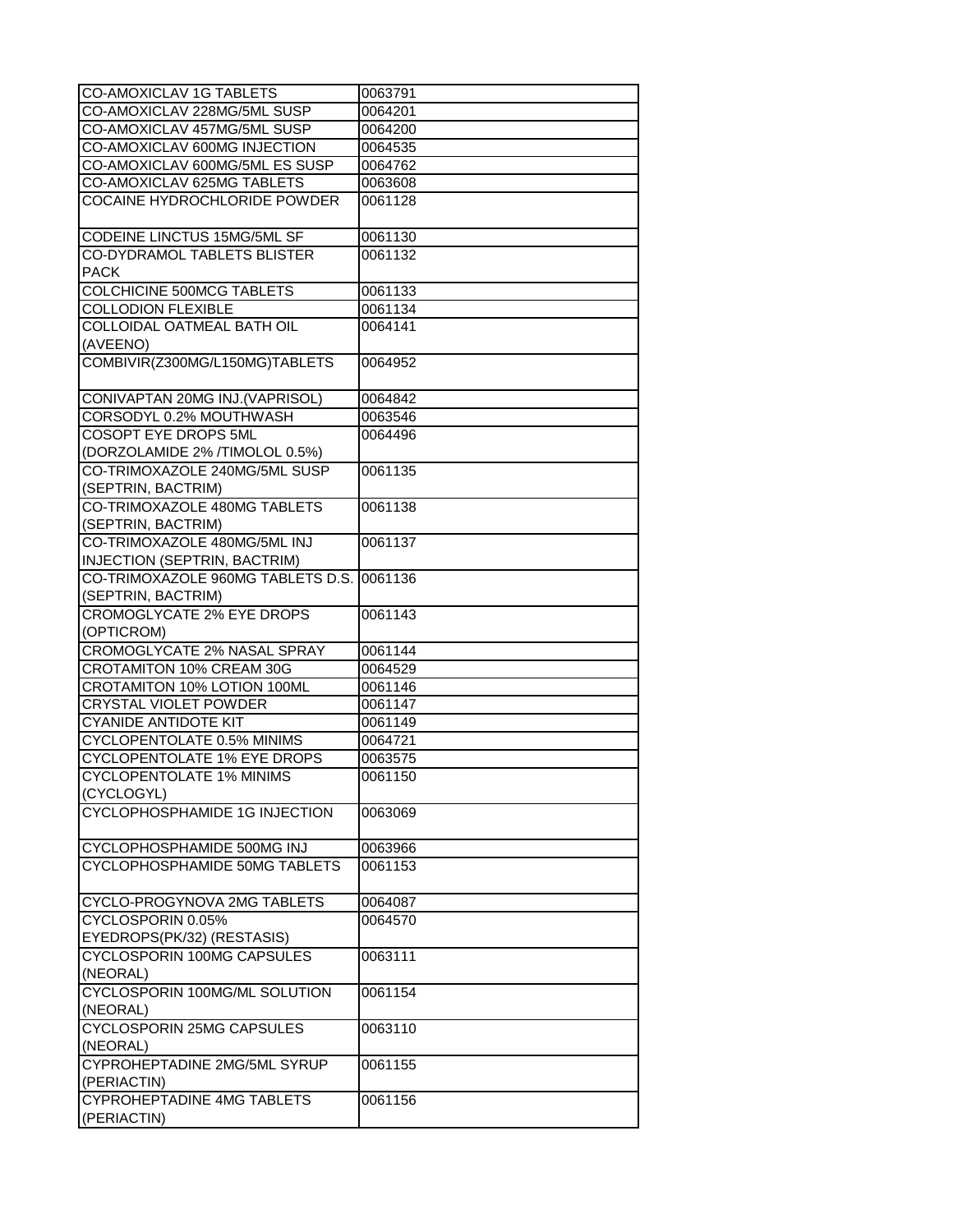| CYPROTERONE ACETATE 50MG TABS     | 0061157 |
|-----------------------------------|---------|
| (ANDROCUR)                        |         |
| CYTARABINE 2G/20ML INJECTION      | 0064340 |
| DABIGATRAN 110MG CAPSULES         | 0064992 |
| <b>DABIGATRAN 150MG TABLETS</b>   |         |
|                                   | 0064934 |
| DACARBAZINE 1000MG INJECTION      | 0064326 |
| DACARBAZINE 200MG INJECTION       | 0064652 |
| DALTEPARIN 2500U SYRINGE          | 0064564 |
| (FRAGMIN)                         |         |
| DALTEPARIN 5000U SYRINGE          | 0064443 |
| (FRAGMIN)                         |         |
| DANAZOL 100MG CAPSULES            | 0063567 |
| DANTROLENE 20MG INJECTION         | 0061160 |
| (DANTRIUM)                        |         |
| DANTROLENE 25MG CAPSULES          | 0063958 |
| DAPSONE 100MG TABLETS             | 0064700 |
| DAPSONE 25MG TABLETS              | 0065008 |
| DAPTOMYCIN 500MG INJ (CUBICIN)    | 0064958 |
| DARUNAVIR 600MG TABS (PREVISTA)   | 0064906 |
|                                   |         |
| DEMECLOCYCLINE 150MG CAPSULES     | 0064846 |
|                                   |         |
| DESFERRIOXAMINE 500MG INJ         | 0061162 |
|                                   |         |
| (DESFERAL)                        |         |
| DESIPRAMINE 25MG TABLETS          | 0063533 |
| DESMOPRESSIN NASAL SPRAY          | 0061164 |
| 10MCG/ACTUATION)                  |         |
| DESONIDE 0.05% LOTION (DESOWEN)   | 0064159 |
|                                   |         |
| DEXAMETHASONE 0.1% MINIMS         | 0064968 |
| DEXAMETHASONE 0.5MG/5ML ORAL      | 0064954 |
| SOLN.                             |         |
| DEXAMETHASONE 2MG TABLETS         | 0061166 |
| (DECADRON)                        |         |
| <b>DEXAMETHASONE 4MG TABLETS</b>  | 0064561 |
| DEXAMETHASONE 4MG/ML INJ 1ML      | 0061167 |
| (DECADRON)                        |         |
| DEXAMETHASONE 4MG/ML INJ 5ML      | 0064273 |
| DEXAMETHASONE 500MCG TABLETS      | 0061165 |
| (DECADRON)                        |         |
| DEXMEDETOMIDINE 100MCG/ML-2ML     | 0064763 |
|                                   |         |
|                                   |         |
| DEXTROSE 10% INFUSION 500ml       | 0061169 |
| DEXTROSE 5% & SOD. CHLORIDE 0.2%  | 0061175 |
| <b>INFUSION 500ml</b>             |         |
| DEXTROSE 5% & SOD. CHLORIDE 0.45% | 0063573 |
| <b>INFUSION 500ML</b>             |         |
| DEXTROSE 5% & SOD, CHLORIDE 0.9%  | 0061176 |
| <b>INFUSION 500ml</b>             |         |
| DEXTROSE 5% INFUSION 100ML        | 0064687 |
| DEXTROSE 5% INFUSION 250ML        | 0063959 |
| DEXTROSE 5% INFUSION 500ML        | 0061173 |
| DEXTROSE 50% PREFILLED SYRINGE    | 0061172 |
|                                   |         |
| DIAMORPHINE 10MG INJECTION        | 0063835 |
| DIAMORPHINE 30MG INJECTION        | 0063836 |
| DIANE TABLETS (21)                | 0063550 |
| DIAZEPAM 10MG/2ML INJECTION       | 0061178 |
| (VALIUM)                          |         |
|                                   |         |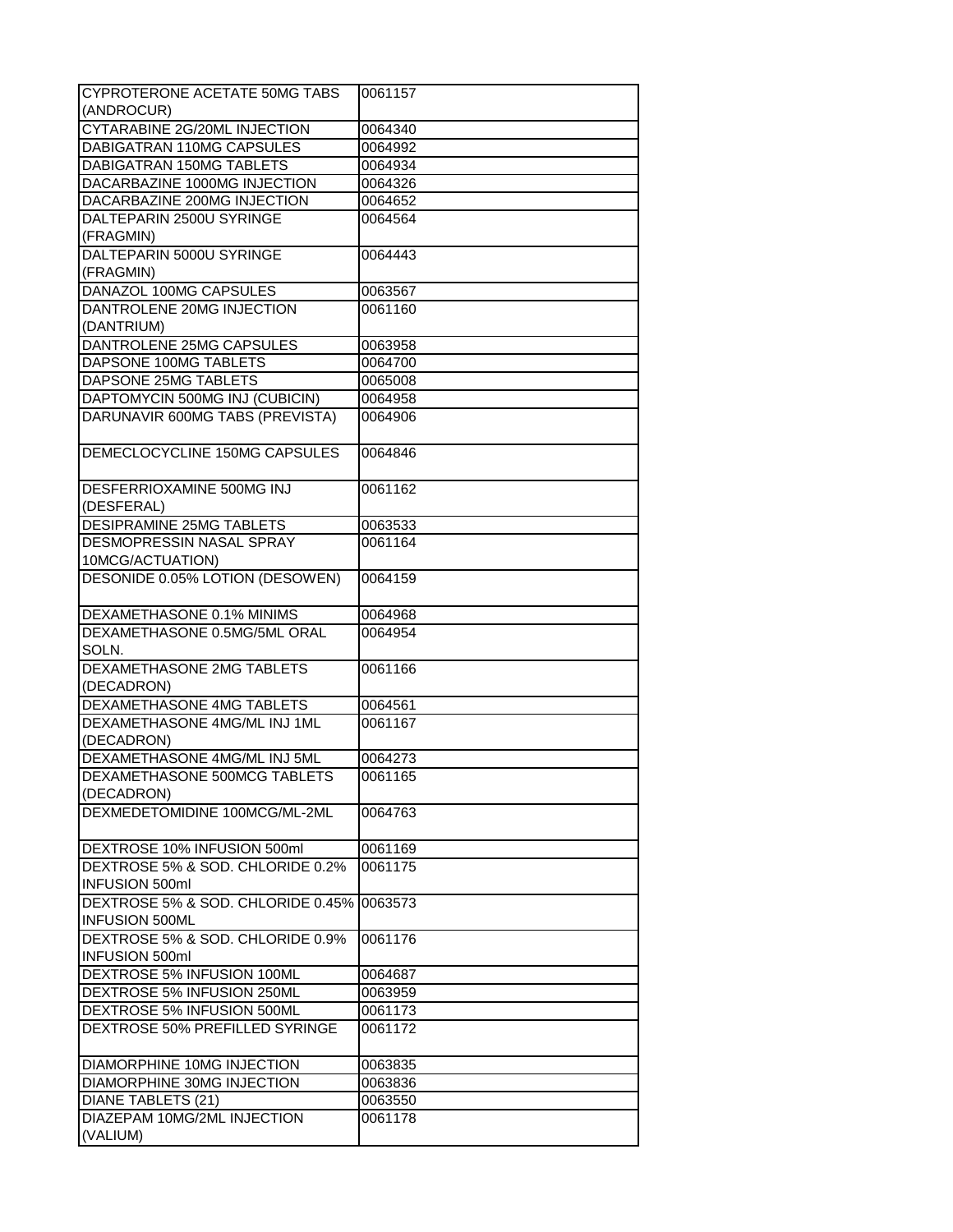| DIAZEPAM 2.5MG RECTAL SOLUTION       | 0064446 |
|--------------------------------------|---------|
| DIAZEPAM 2MG TABLETS (VALIUM)        | 0061183 |
| DIAZEPAM 2MG/5ML SYRUP (VALIUM)      | 0061179 |
| DIAZEPAM 5MG RECTAL SOLUTION         | 0061182 |
| <b>DIAZEPAM 5MG TABLETS (VALIUM)</b> | 0061180 |
| DICLOFENAC 1% GEL 50G TUBE           | 0061185 |
| (VOLTAREN EMUGEL)                    |         |
| DICLOFENAC 1.5% SUSPENSION ORAL      | 0064812 |
| <b>DROPS</b>                         |         |
| DICLOFENAC 100MG SR TABLETS          | 0061189 |
| (VOLTAREN RETARD)                    |         |
| DICLOFENAC 100MG SUPPOSITORY         | 0064070 |
| DICLOFENAC 12.5MG SUPPOSITORY        | 0063626 |
| (VOLTAREN)                           |         |
| DICLOFENAC 25MG TABLETS              | 0061187 |
| (VOLTAREN)                           |         |
| DICLOFENAC 50MG SUPPOSITORY          | 0061184 |
| (VOLTAREN)                           |         |
| <b>DICLOFENAC 50MG TABLETS</b>       | 0063333 |
| (VOLTAREN)                           |         |
| DICLOFENAC 75MG/3ML INJECTION        | 0061188 |
| (VOLTAREN)                           |         |
| DICYCLOVERINE 10MG CAPSULES          | 0061192 |
| (MERBENTYL)                          |         |
| DICYCLOVERINE 10MG/5ML SYRUP         | 0061193 |
| (MERBENTYL)                          |         |
| DIDANOSINE 200MG EC CAPSULES         | 0064840 |
| DIDANOSINE 400MG EC CAPSULES         | 0064307 |
| DIETHYLSTILBESTROL 1MG TABLETS       | 0061738 |
|                                      |         |
| <b>DIGIBIND</b>                      | 0063929 |
| DIGOXIN 125MCG TABLETS (LANOXIN)     | 0061197 |
|                                      |         |
| DIGOXIN 250MCG TABLETS (LANOXIN)     | 0061198 |
|                                      |         |
| DIGOXIN 250MCG/ML INJ (2ML)          | 0061196 |
| (LANOXIN)                            |         |
| DIGOXIN 50MCG/ML ELIXIR (LANOXIN)    | 0061195 |
|                                      |         |
| DIGOXIN 62.5MCG TABLETS (LANOXIN)    | 0063179 |
|                                      |         |
| DIHYDROCODEINE 30MG TABLETS (DF      | 0061199 |
| 118)                                 |         |
| DILTIAZEM 120MG XL CAPSULES          | 0064184 |
| DILTIAZEM 180MG XL CAPSULES          | 0064185 |
| <b>DILTIAZEM 2% CREAM</b>            | 0064523 |
| <b>DILTIAZEM 25MG INJECTION 5ML</b>  | 0064608 |
| DILTIAZEM 60MG TABLETS (CARDIZEM)    | 0061201 |
|                                      |         |
| DIMENHYDRINATE 15MG/5ML SYRUP        | 0061204 |
| (GRAVOL)                             |         |
| DIMENHYDRINATE 25MG SUPPS            | 0063732 |
| DIMENHYDRINATE 50MG TABLETS          | 0061203 |
|                                      |         |
| (GRAVOL, DRAMAMINE)                  |         |
| DIMENHYDRINATE 50MG/ML INJ 5ML       | 0061202 |
| (GRAVOL)                             |         |
| DINOPROSTONE 1MG VAGINAL GEL         | 0063396 |
| DINOPROSTONE 2MG VAGINAL GEL         | 0063538 |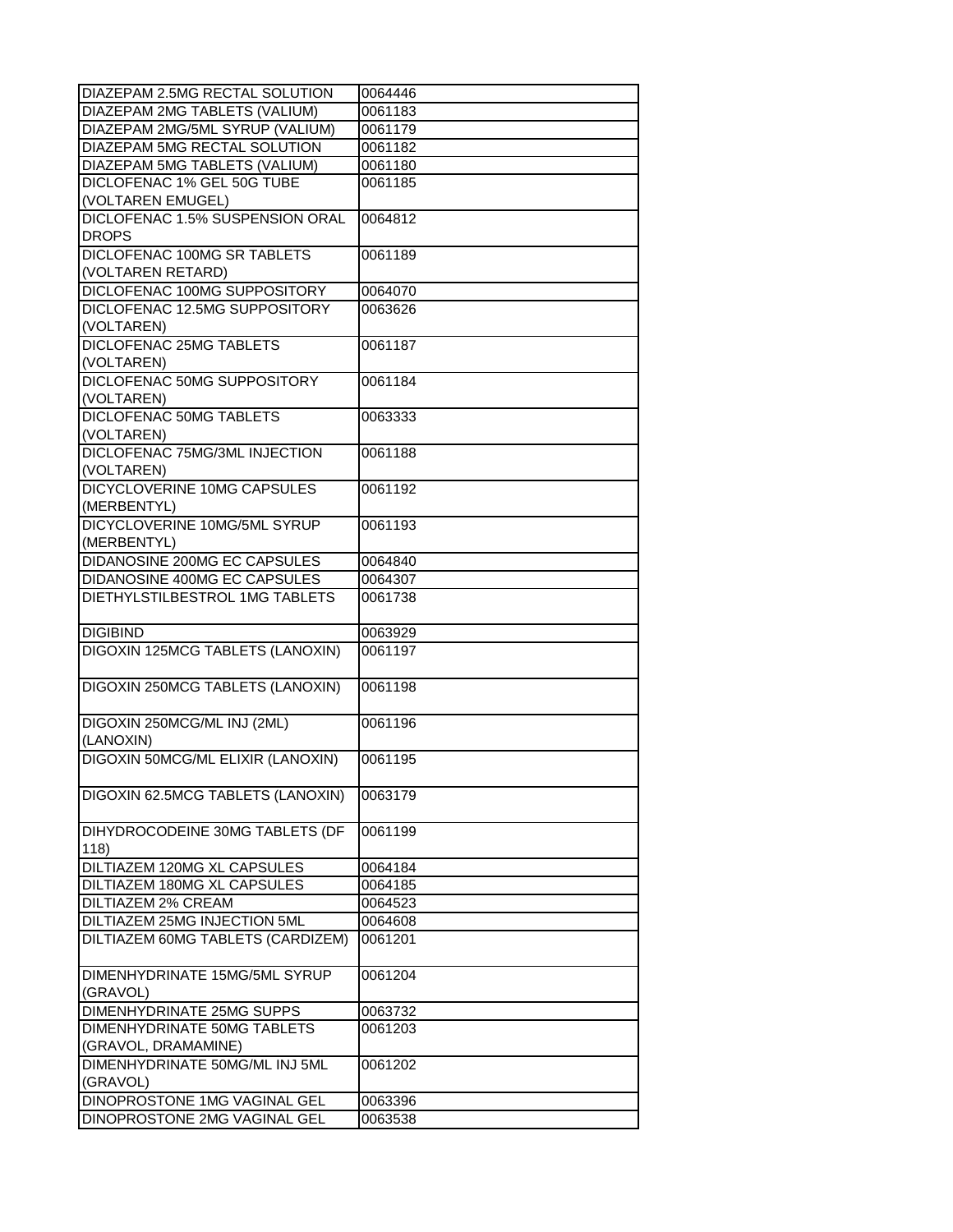| DIPHENHYDRAMINE 25MG CAPSULES    | 0061210 |
|----------------------------------|---------|
| (BENADRYL)                       |         |
| DIPHENHYDRAMINE 50MG/ML INJ      | 0064192 |
| 50mg/ml (1ml)                    |         |
| DIPHENHYDRAMINE SYRUP 118ML      |         |
|                                  | 0064885 |
| <b>DIPROBASE CREAM 50G</b>       | 0064755 |
| DIPROBASE OINTMENT 50G           | 0064981 |
| <b>DIPYRIDAMOLE 50MG TABLETS</b> | 0061215 |
| (PERSANTIN)                      |         |
| DISOPYRAMINE 10MG/ML INJECTION   | 0061216 |
| (NORPACE)                        |         |
| DOBUTAMINE 12.5MG/ML INJ 20ML    | 0061218 |
| (DOBUTREX)                       |         |
| DOCETAXEL 40MG/ML INJECTION      | 0064212 |
| (TAXOTERE)                       |         |
| DOCUSATE 0.5% EARDROPS (WAXSOL)  | 0061219 |
|                                  |         |
| DOCUSATE 100MG CAPSULES          | 0061221 |
| (COLACE)                         |         |
| DOCUSATE 20MG/5ML SYRUP (COLACE) | 0061220 |
|                                  |         |
|                                  |         |
| DOMPERIDONE 10MG TABLETS         | 0063681 |
| DONEPEZIL 10MG TABLETS           | 0063856 |
| DONEPEZIL 5MG TABLETS            | 0063838 |
| DOPAMINE 400MG/250ML INFUSION    | 0063728 |
| DOPAMINE 40MG/ML INJECTION       | 0061223 |
| DORZOLAMIDE 2% EYEDROPS          | 0063693 |
| DOSULEPIN 25MG CAPSULES          | 0061225 |
| (PROTHIADEN)                     |         |
| <b>DOSULEPIN 75MG TABLETS</b>    | 0061224 |
| (PROTHIADEN)                     |         |
| <b>DOVOBET OINTMENT</b>          | 0064866 |
| DOXAPRAM 20MG/ML INJECTION       | 0061227 |
| (DOPRAM)                         |         |
| <b>DOXAZOSIN 4MG TABLETS</b>     | 0064508 |
| DOXEPIN 25MG CAPSULES (SINEQUAN) | 0061228 |
|                                  |         |
|                                  |         |
| DOXORUBICIN 50MG INJECTION       | 0061230 |
| DOXORUBICIN HCL LIPOSOME 20MG    | 0064484 |
| (CAELYX)                         |         |
| DOXYCYCLINE 100MG CAPSULES       | 0061232 |
| (VIBRAMYCIN)                     |         |
| DROPERIDOL 2.5MG/ML INJECTION    | 0061233 |
| (DROPLEPTAN)                     |         |
| DROPPER BOTTLES AMBER 10ML       | 0064222 |
| <b>DULOXETINE 30MG CAPSULES</b>  | 0064818 |
| <b>EAREX EAR DROPS</b>           | 0064720 |
| EDROPHONIUM 10MG/ML INJECTION    | 0061238 |
| (TENSILON)                       |         |
| EFAVIRENZ 600MG CAPSULES         | 0064430 |
| <b>EMLA CREAM 5G</b>             | 0061241 |
| <b>EMTRICITABINE 200MG TABS</b>  | 0064862 |
| EMULSIFYING OINTMENT 100G        | 0063770 |
|                                  |         |
| <b>EMULSIFYING OINTMENT 500G</b> | 0064742 |
| ENALAPRIL 10MG TABLETS (VASOTEC, | 0061243 |
| INNOVACE)                        |         |
| <b>ENALAPRIL 2.5MG TABLETS</b>   | 0064878 |
| ENALAPRIL 5MG TABLETS (VASOTEC,  | 0061244 |
| INNOVACE)                        |         |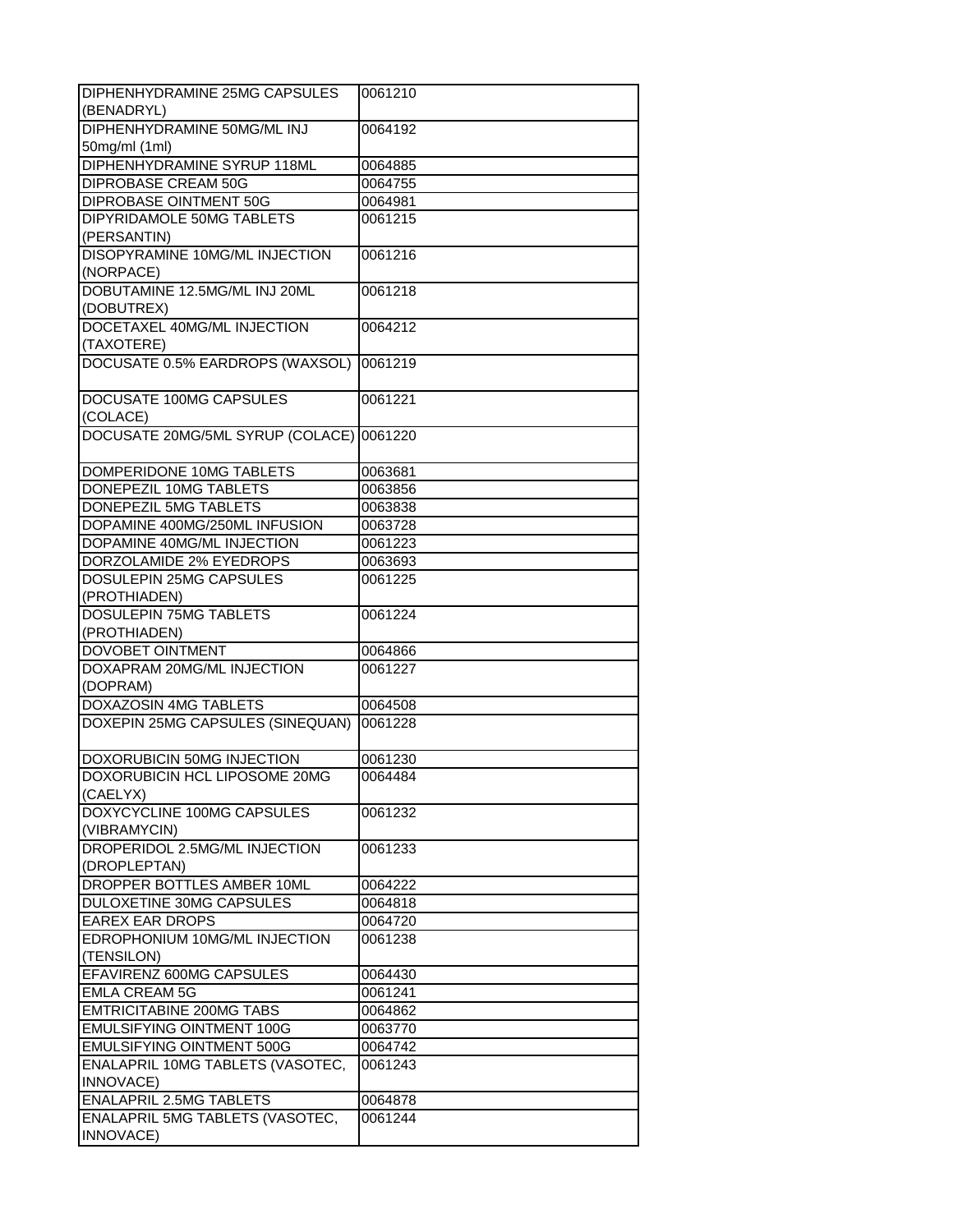| ENOXAPARIN 100MG SYRINGE                  | 0064775 |
|-------------------------------------------|---------|
| <b>ENOXAPARIN 20MG SYRINGE</b>            | 0063926 |
| (CLEXANE)                                 |         |
| <b>ENOXAPARIN 40MG SYRINGE</b>            | 0063927 |
| (CLEXANE)                                 |         |
| <b>ENOXAPARIN 60MG SYRINGE</b>            | 0063928 |
| (CLEXANE)                                 |         |
| <b>ENOXAPARIN 80MG SYRINGE</b>            | 0064165 |
| EPHEDRINE 0.5% NOSE DROPS                 | 0061248 |
| EPHEDRINE 1% NOSE DROPS                   | 0061249 |
| EPHEDRINE 50MG/ML INJECTION               | 0061247 |
| EPIRUBICIN 50MG INJECTION                 | 0064359 |
| EPOETIN ALFA 10,000U INJ (EPOGEN)         | 0063924 |
|                                           |         |
| EPOETIN ALFA 2000U PFS                    | 0064268 |
| EPOETIN ALFA 3000U PFS                    | 0064299 |
| EPOETIN ALFA 4000U PFS                    | 0064269 |
| EPOETIN BETA(MIRCERA)100MCGPFS            | 0064850 |
|                                           |         |
| EPOETIN BETA(MIRCERA)200MCGPFS            | 0064881 |
|                                           |         |
| EPOETIN BETA(MIRCERA)50MCG PFS            | 0064880 |
|                                           |         |
| EPOETIN BETA(MIRCERA) 75MCG PFS           | 0064983 |
|                                           |         |
| ERGOCALCIFEROL 1.25MG(50,000U)            | 0063095 |
| (CALCIFEROL)                              |         |
| <b>ERLOTINIB 150MG TABS</b>               | 0064879 |
| ERTAPENEM 1G INJECTIONB (INVANZ)          | 0065002 |
|                                           |         |
|                                           |         |
|                                           |         |
| <b>ERYTHROMCYIN 250MG TABLETS</b>         | 0061255 |
| (ERYTHROPED)                              |         |
| ERYTHROMYCIN 0.5% EYE OINTMENT            | 0061239 |
| (ILOTYCIN)                                |         |
| ERYTHROMYCIN 125MG/5ML SUSP SF            | 0063181 |
| (ERYTHROPED)                              |         |
| ERYTHROMYCIN 250MG/5ML SUSP SF            | 0061254 |
| (ERYTHROPED)                              |         |
| <b>ERYTHROMYCIN 500MG INJECTION</b>       | 0064982 |
| ESCITALOPRAM 10MG TABELTS                 | 0064716 |
| <b>ESTRADIOL 100MCG PATCH</b>             | 0061538 |
| (ESTRADERM TTS)                           |         |
| <b>ESTRADIOL 25MCG PATCH</b>              | 0061537 |
| (ESTRADERM TTS)                           |         |
| ESTRADIOL 25MG IMPLANT                    | 0064438 |
| <b>ESTRADIOL 50MCG PATCH</b>              | 0061536 |
| (ESTRADERM TTS)                           |         |
| <b>ESTRADIOL VALERATE 1MG TABLETS</b>     | 0064090 |
| (PROGYNOVA)                               |         |
| <b>ESTRADIOL VALERATE 2MG TABLETS</b>     | 0064091 |
| (PROGYNOVA)                               |         |
| ESTRIOL 0.01% CREAM (ORTHO-               | 0064284 |
| GYNEST)                                   |         |
| ETANERCEPT 50MG INJECTION PFS             | 0064579 |
| ETHAMBUTOL 400MG TABLETS                  | 0061258 |
| (MYAMBUTOL)                               |         |
| ETHOSUXIMIDE 250MG CAPSULES<br>(ZARONTIN) | 0061260 |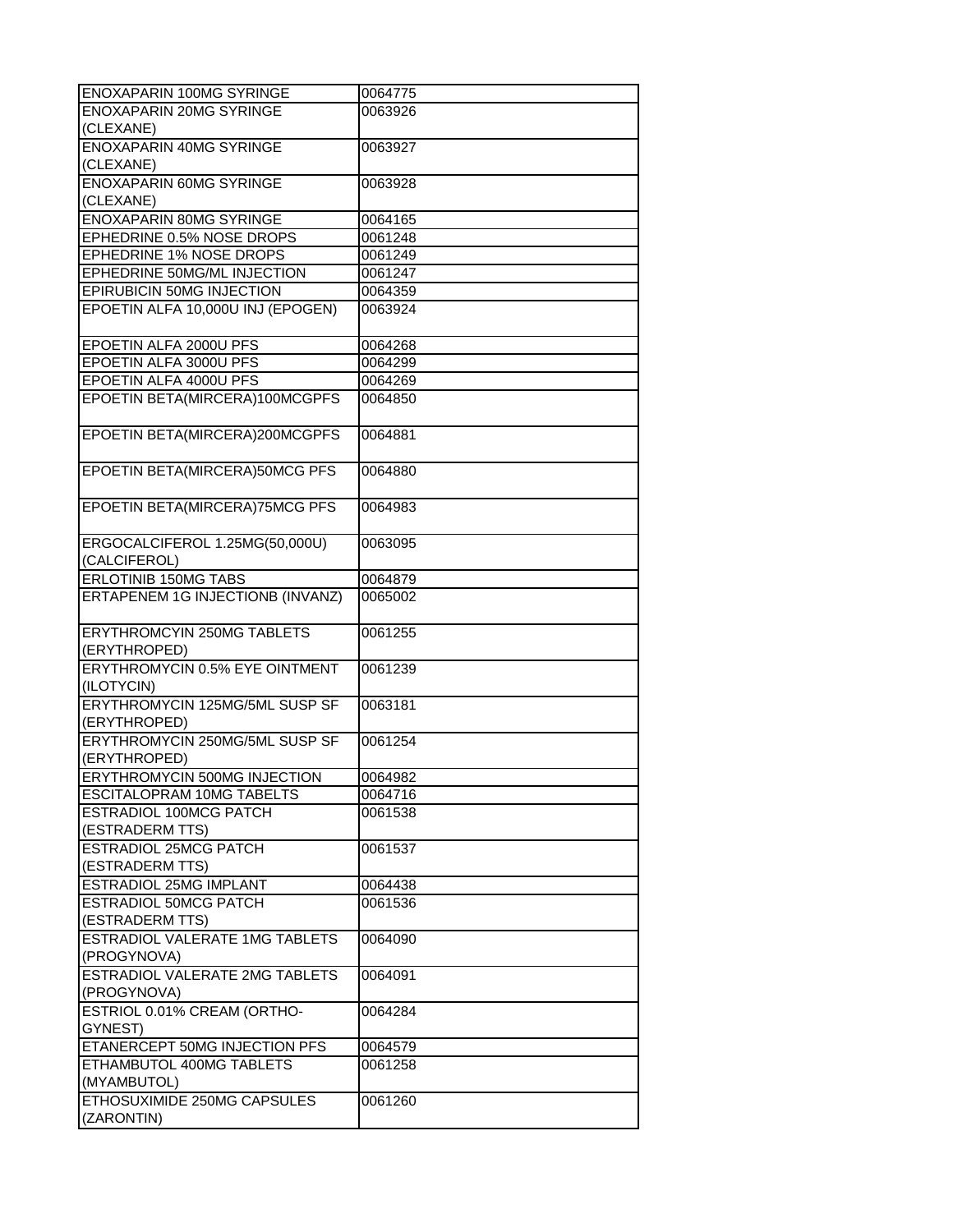| ETHOSUXIMIDE 250MG/5ML SYRUP    | 0063731 |
|---------------------------------|---------|
| (ZARONTIN)                      |         |
| ETHYL CHLORIDE SPRAY 103.5MLS   | 0061261 |
| ETIDRONATE 200MG TABLETS        | 0063614 |
| ETOMIDATE 2MG/ML INJECTION      | 0061262 |
| (HYPNOMIDATE)                   |         |
| ETONOGESTREL 68MG IMPLANT       | 0064919 |
| ETOPOSIDE 100MG/5ML INJECTION   | 0063939 |
| ETOPOSIDE 50MG CAPSULES         | 0064434 |
| ETORICOXIB 60MG TABLETS         | 0064843 |
| ETORICOXIB 90MG TABLETS         | 0064568 |
| ETRAVIRINE 100MG TABLET         | 0064829 |
| EURAX HYDROCORTISONE CREAM      | 0063554 |
| EVRA 20MCG/150MCG PATCH         | 0064449 |
| EYE Q 500MG CAPS                | 0064595 |
| <b>EZETIMIBE 10MG TABLETS</b>   | 0064558 |
| FELODIPINE 5MG MR TABLETS       | 0064460 |
| FENOFIBRATE 200MG CAPS          | 0064517 |
| FENTANYL 100 PATCH              | 0064157 |
| FENTANYL 25 PATCH               | 0063592 |
| FENTANYL 50 PATCH               | 0063593 |
| FENTANYL 50MCG/ML INJ 10ML      | 0064015 |
| FENTANYL 50MCG/ML INJ 2ML       | 0061264 |
| (SUBLIMAZE)                     |         |
| <b>FERROUS FUMERATE SYRUP</b>   | 0061265 |
| 140mg/5ml (FERSAMEL)            |         |
| FERROUS SULPHATE DROPS          | 0061267 |
| 75mg/0.6ml (FER-IRON)           |         |
| FERROUS SULPHATE TABLETS 60MG   | 0061266 |
| <b>ELEMENTAL IRON</b>           |         |
| FILGRASTIM 300MCG/ML INJECTION  | 0063702 |
| <b>FINASTERIDE 5MG TABLETS</b>  | 0063119 |
| <b>FLECAINIDE 100MG TABLETS</b> | 0061270 |
| (TAMBOCUR)                      |         |
| FLECAINIDE 10MG/ML INJ 15ML     | 0061269 |
| (TAMBOCUR)                      |         |
| FLOXURIDINE(ABRAXIS)500MG INJ   | 0064741 |
| FLUCLOXACILLIN 125MG/5ML SUSP   | 0061273 |
| FLUCLOXACILLIN 250MG CAPSULES   | 0061271 |
| (FLOXAPEN)                      |         |
| FLUCLOXACILLIN 250MG/5ML SUSP   | 0063909 |
| FLUCLOXACILLIN 500MG INJECTION  | 0061272 |
| (FLOXAPEN)                      |         |
| FLUCONAZOLE 150MG CAPSULE       | 0064166 |
| FLUCONAZOLE 200MG/100ML INJ     | 0064711 |
| <b>FLUCONAZOLE 50MG CAPSULE</b> | 0061274 |
| (DIFLUCAN)                      |         |
| FLUDARABINE 50MG INJECTION      | 0064539 |
| FLUDROCORTISONE 0.1MG TABLETS   | 0063444 |
|                                 |         |
| FLUMAZENIL 0.1MG/ML INJ 5ML     | 0061275 |
| (ANEXATE)                       |         |
| FLUORESCEIN 10% INJECTION       | 0063727 |
| FLUORESCEIN 2% MINIMS           | 0061276 |
| FLUORESCEIN SODIUM 1MG STRIPS   | 0063437 |
| FLUOROURACIL 5% CREAM (EFUDIX)  | 0061277 |
|                                 |         |
| FLUOXETINE 20MG/5ML LIQUID      | 0063663 |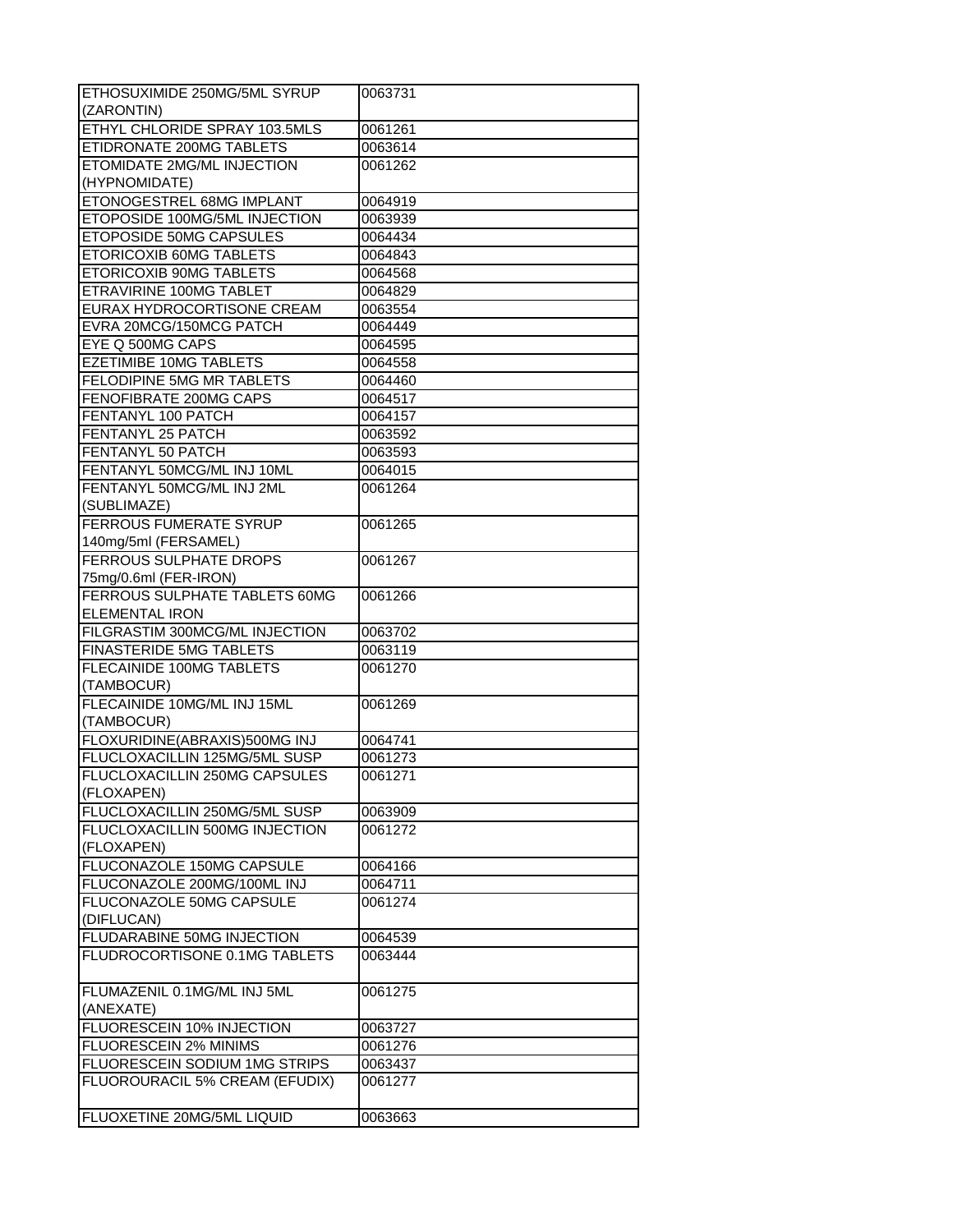| FLUPENTHIXOL DEC.100MG/ML INJ            | 0061279 |
|------------------------------------------|---------|
| 100mg/ml (DEPIXOL)                       |         |
| FLUPHENAZINE DEC.25MG/ML 1ML             | 0064339 |
| 25MG/ML                                  |         |
| <b>FLUTAMIDE 250MG TABLETS</b>           | 0061281 |
| (DROGENIL)                               |         |
| FLUTICASONE 125MCG INHALER               | 0064724 |
| FLUTICASONE 250MCG INHALER               | 0063553 |
| FLUTICASONE 50MCG INHALER                | 0064723 |
| FOLIC ACID 0.4MG TABLETS                 | 0064260 |
| FOLIC ACID 2.5MG/5ML SYRUP               | 0063556 |
| <b>FOLIC ACID 5MG TABLETS</b>            | 0061283 |
| FORMALDEHYDE 10% (V/V) 1 LITRE           | 0064725 |
| FOSAMAX D TABLETS PK/2                   | 0064754 |
| <b>FUCIBET CREAM 15G</b>                 | 0061293 |
| <b>FUCIDIN H CREAM 30G</b>               | 0064236 |
| FUCIDIN H OINTMENT 30G                   | 0063555 |
| FUROSEMIDE 10MG/ML INJ (4ML)             | 0061290 |
| (LASIX)                                  |         |
| FUROSEMIDE 40MG TABLETS (LASIX)          | 0061291 |
|                                          |         |
| FUSIDIC ACID 2% CREAM 15G                | 0063347 |
| FUSIDIC ACID 2% OINT 15G                 | 0064142 |
| <b>GABAPENTIN 100MG CAPSULES</b>         | 0064463 |
| GABAPENTIN 300MG CAPSULES                | 0063616 |
| GANCICLOVIR 500MG INJECTION              | 0064935 |
| GAVISCON LIQUID 500ml                    | 0061296 |
| GELOFUSINE 4% INFUSION 500ML             | 0064020 |
| <b>GEMCITABINE 1G INJECTION (GEMZAR)</b> | 0063964 |
|                                          |         |
| <b>GEMCITABINE 200MG INJECTION</b>       | 0063965 |
| (GEMZAR)                                 |         |
| <b>GEMFIBROZIL 600MG TABLETS (LOPID)</b> | 0063407 |
|                                          |         |
| <b>GENTAMYCIN 0.1% OINTMENT 15G</b>      | 0064408 |
| <b>GENTAMYCIN 10MG/ML INJ 2ML</b>        | 0061300 |
| GENTAMYCIN 40MG/ML INJ 2ML               | 0061301 |
| <b>GENTAMYCIN EYE OINTMENT 3.5G</b>      | 0064146 |
| <b>GENTIAN VIOLET 1% PAINT 60ML</b>      | 0061148 |
| (GENTIAN VIOLET)                         |         |
| GLATIRAMER ACETATE 20MG/ML INJ           | 0063971 |
| (COPAXONE)                               |         |
| <b>GLIBENCLAMIDE 5MG TABLETS</b>         | 0061303 |
| (GLIBURIDE, DIABETA)                     |         |
| <b>GLICLAZIDE 80MG TABLETS</b>           | 0063925 |
| <b>GLUCAGON 1UNIT INJECTION</b>          | 0061304 |
| <b>GLYCERIN SUPPOSITORIES ADULT</b>      | 0061309 |
| <b>GLYCERIN SUPPOSITORIES</b>            | 0061310 |
| PAEDIATRIC                               |         |
| <b>GLYCERYL TRINITRATE 10MG PATCH</b>    | 0061314 |
| (TRANSIDERM-NITRO)                       |         |
| <b>GLYCERYL TRINITRATE 5MG PATCH</b>     | 0061313 |
| (TRANSIDERM-NITRO)                       |         |
| <b>GLYCERYL TRINITRATE SPRAY</b>         | 0061312 |
| (NITROLINGUAL)                           |         |
| <b>GLYCINE 1.5% UROMATIC</b>             | 0064713 |
| GLYCOPYRRONIUM 0.2MG/ML INJ              | 0061315 |
| (ROBINUL)                                |         |
| GLYCOPYRRONIUM 2MG DISP.TABS             | 0064947 |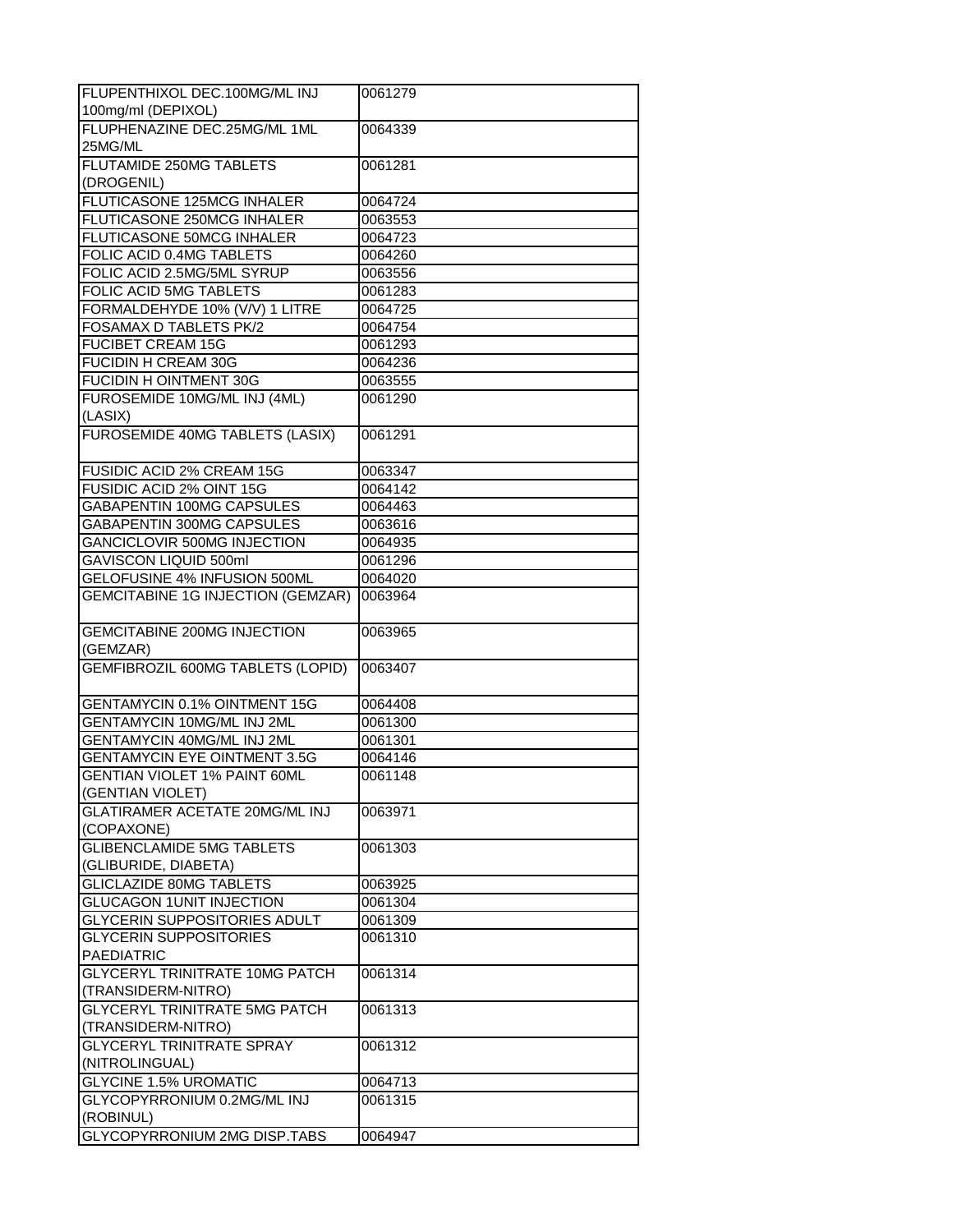| GOSERELIN 10.8MG IMPLANT                     | 0064230 |
|----------------------------------------------|---------|
| GOSERELIN 3.6MG IMPLANT                      | 0063515 |
| <b>GRISEOFULVIN 125MG TABLETS</b>            | 0061316 |
| (GRISOVIN)                                   |         |
| GRISEOFULVIN 125MG/5ML SUSP.                 | 0063527 |
| GUAIPHENESIN 100MG/5ML SYRUP                 | 0063798 |
| HAEMORRHOIDAL OINTMENT (ANUSOL)              | 0061320 |
|                                              |         |
| HAEMORRHOIDAL SUPPOSITORY                    | 0061321 |
| (ANUSOL)                                     |         |
| HALOPERIDOL 1MG TABLETS (HALDOL)             | 0061327 |
|                                              |         |
| HALOPERIDOL 2MG/ML SYRUP                     | 0061324 |
|                                              |         |
| (HALDOL)<br>HALOPERIDOL 5MG TABLETS (HALDOL) |         |
|                                              | 0061325 |
|                                              |         |
| HALOPERIDOL 5MG/ML INJECTION                 | 0061326 |
| (HALDOL)                                     |         |
| HALOPERIDOL DEC. 50MG/ML INJ                 | 0064125 |
| HEALON 10MG/ML INJ 0.4ML                     | 0063485 |
| HEPARIN SOD. 10,000U/ML INJ 1ML              | 0063577 |
| HEPARIN SOD. 1000U/ML INJ 5ML                | 0064242 |
| HEPARIN SOD. 5000IU/ML INJ 5ML               | 0064215 |
| HEPARIN SOD. 5000IU/ML INJ 1ML               | 0061331 |
| HEPATITIS A VACCINE 1440 UNITS               | 0063492 |
| HEPATITIS B IMMUNOGLOBULIN INJ 500           | 0064302 |
| UNITS (IM INJ)                               |         |
| <b>HOMATROPINE 2% EYE DROPS</b>              | 0063725 |
| HUMATROPE 12MG CRT INJ                       | 0064764 |
| HUMATROPE 6MG CARTRIDGE/PEN                  | 0064894 |
| <b>HYDRALAZINE 20MG INJECTION</b>            | 0061336 |
| (APRESOLINE)                                 |         |
| <b>HYDRALAZINE 25MG TABLETS</b>              | 0061337 |
| (APRESOLINE)                                 |         |
| <b>HYDROCHLOROTHIAZIDE 25MG TABS</b>         | 0061339 |
| TABLETS (ESIDREX)                            |         |
| HYDROCORTISONE 1% CREAM 15G                  | 0061341 |
| HYDROCORTISONE 1% OINT 15G                   | 0061344 |
| HYDROCORTISONE 100MG INJ. SODIUM 0061345     |         |
| SUCCINATE (SOLUCORTEF)                       |         |
|                                              |         |
| HYDROCORTISONE 10MG TABLETS                  | 0063982 |
| HYDROCORTISONE 20MG TABLETS                  | 0064871 |
| HYDROCORTISONE 250MG INJ. SODIUM             | 0061346 |
| SUCCINATE (SOLUCORTEF)                       |         |
|                                              |         |
| HYDROGEN PEROXIDE SOL. 10 vol (3%)           | 0061347 |
|                                              |         |
| HYDROQUINONE 4% CREAM                        | 0064854 |
| HYDROXYCHLOROQUINE TABLETS                   | 0061349 |
| 200mg (PLAQUENIL)                            |         |
|                                              |         |
| <b>HYDROXYCOBALAMIN 1MG/ML INJ</b>           | 0061348 |
| (VITAMIN B12)                                |         |
| <b>HYDROXYUREA 500MG CAPSULES</b>            | 0061350 |
| (HYDREA)                                     |         |
| HYDROXYZINE 10MG/5ML SYRUP                   | 0063799 |
| HYDROXYZINE 25MG CAPSULES                    | 0061351 |
| (ATARAX)                                     |         |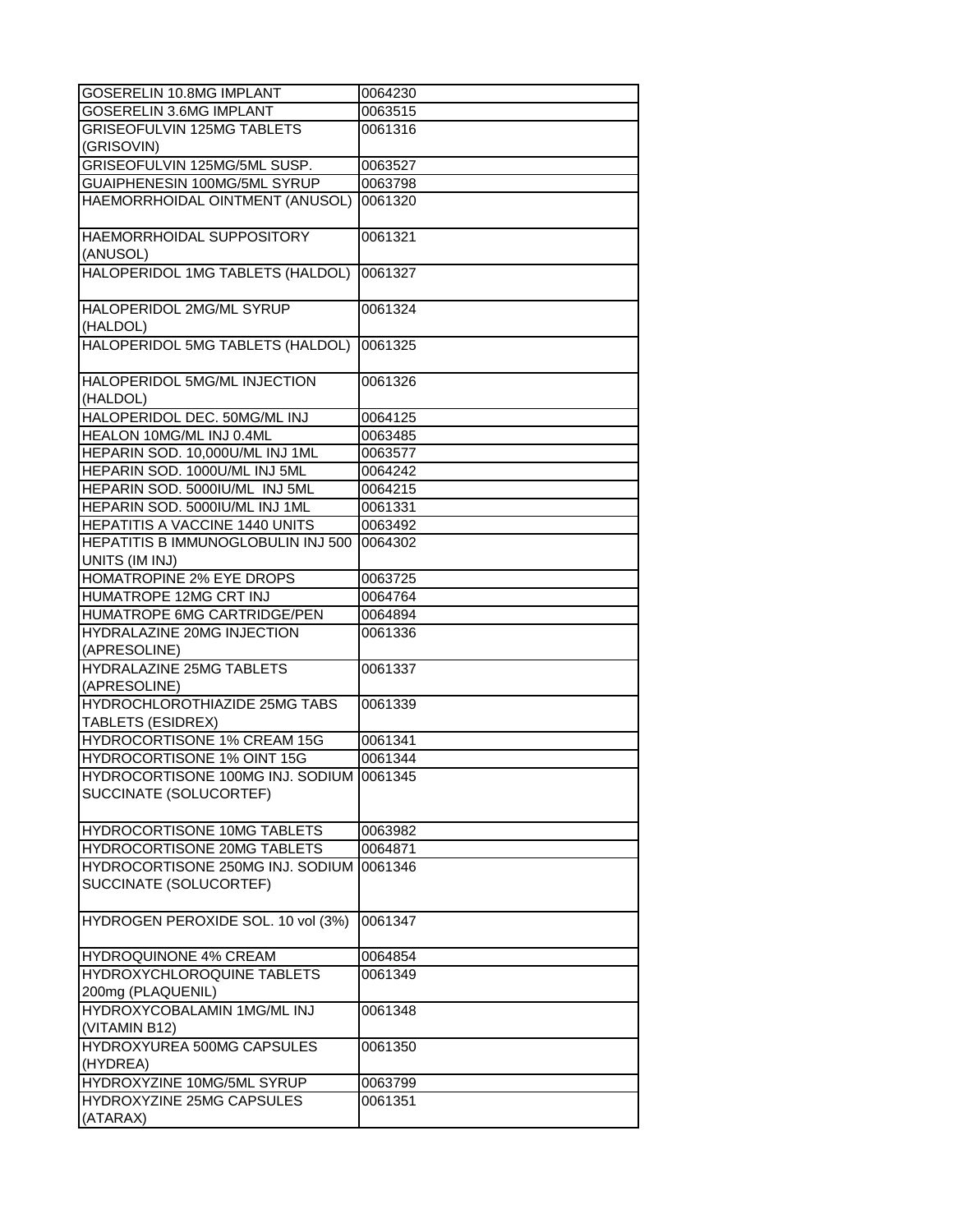| HYOSCINE BUTYLBROMIDE 10MG TAB                            | 0064817 |
|-----------------------------------------------------------|---------|
| HYOSCINE BUTYLBROMIDE 20MG/ML                             | 0061353 |
| <b>INJECTION (BUSCOPAN)</b>                               |         |
| HYOSCINE PATCH 1MG/72 HOURS                               | 0064292 |
| <b>IBANDRONIC ACID 1MG/ML PFS 3ML</b>                     | 0064972 |
| <b>IBUPROFEN 100MG/5ML SF SYRUP</b>                       | 0063587 |
| <b>IBUPROFEN 200MG TABLETS (MOTRIN,</b>                   | 0061356 |
| <b>BRUFEN)</b>                                            |         |
| <b>IBUPROFEN 400MG TABLETS (MOTRIN,</b><br><b>BRUFEN)</b> | 0061358 |
| <b>IBUPROFEN 600MG TABLETS (MOTRIN,</b><br><b>BRUFEN)</b> | 0061357 |
| IMIPENEM+CILASTATIN 500MG INJ                             | 0065003 |
| <b>IMIPRAMINE 10MG TABLETS</b>                            | 0064457 |
| IMIPRAMINE 25MG TABLETS (TOFRANIL)                        | 0061361 |
|                                                           |         |
| IMIPRAMINE 50MG TABLETS (TOFRANIL)                        | 0061363 |
| <b>IMIQUIMOD 5% CREAM SACHETS</b><br>(ALDARA)             | 0064578 |
| IMMUNOGLOBULIN 10% 100ML IV                               | 0064780 |
| <b>INDIGO CARMINE 0.8% INJ</b>                            | 0063473 |
| INDOMETHACIN 25MG CAPSULES                                | 0061366 |
| (INDOCID)                                                 |         |
| <b>INSULIN GLARGINE 100U/ML 10ML</b><br>(LANTUS)          | 0064634 |
| <b>INSULIN GLARGINE PEN (SOLOSTAR)</b><br>100U/ML 3ML     | 0064765 |
| <b>INSULIN HUMAN SOLUBLE PENFILL</b>                      | 0064306 |
| CARTRIDGE (HUMAN ACTRAPID                                 |         |
| 100U/ML) 3ML                                              |         |
| INTERFERON BETA 1A 22MCG INJ REBIF 0064909                |         |
|                                                           |         |
| <b>INTERFERON BETA 1A STARTER PK</b>                      | 0064903 |
| <b>INTERFERON BETA 1B 0.3MG</b>                           | 0064739 |
| SYR(BETAFERON)                                            |         |
| INTRALIPID 10% 500ML                                      | 0063519 |
| INTRALIPID 30% 333ML                                      | 0063905 |
| <b>INTRASITE GEL</b>                                      |         |
| IODINE AQUEOUS ORAL SOLUTION                              | 0063497 |
| (lugol's)                                                 | 0061374 |
| IPRATROPIUM 500MCG/2ML NEBULES<br>(ATROVENT)              | 0061378 |
| <b>IPRATROPIUM BROM. NASAL SPRAY</b>                      | 0064150 |
|                                                           |         |
| (RINATEC - 180 DOSES)                                     |         |
| IPRATROPIUM INHALER (ATROVENT)                            | 0061377 |
| IRINOTECAN HCL INJ 20MG/ML 2ML                            | 0063796 |
| (CAMPTOSAR)                                               |         |
| IRINOTECAN HCL INJ 20MG/ML 5ML                            | 0064083 |
| IRON SUCROSE INJ (VENOFER)                                | 0064259 |
| <b>ISOFLURANE 250ML</b>                                   | 0063744 |
| <b>ISONIAZID 100MG TABLETS</b>                            | 0061382 |
| <b>ISOSORBIDE DINITRATE 40MG SR</b>                       | 0061384 |
| TABLETS (ISORDIL)                                         |         |
| <b>ISOSORBIDE MONONITRATE 40MG SR</b><br>(scored) 40mg    | 0064183 |
| <b>ISOTRETINOIN 20MG CAPSULES</b>                         | 0061387 |
| (ROACCUTANE)                                              |         |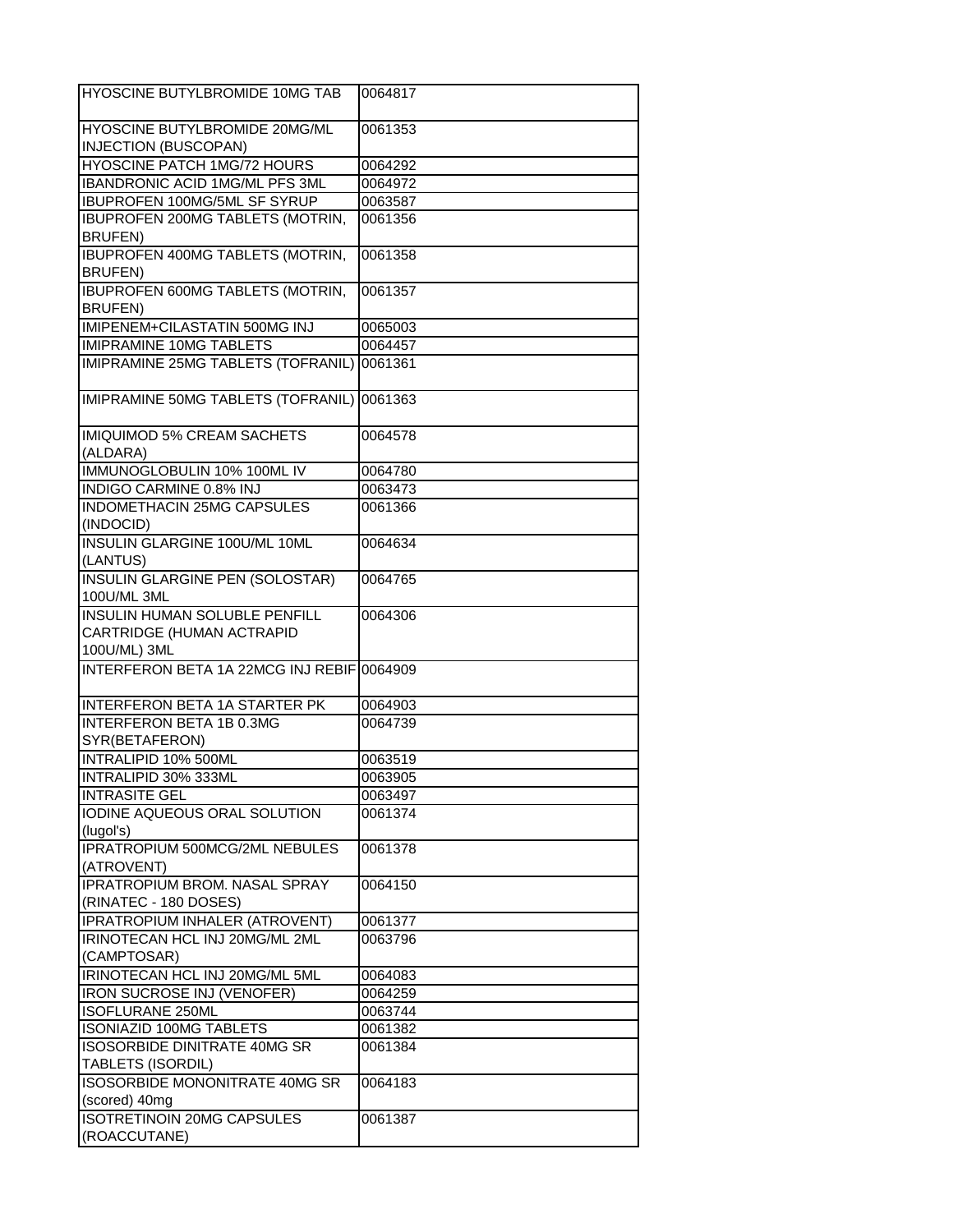| <b>ISOTRETINOIN 5MG CAPSULES</b>          | 0064593 |
|-------------------------------------------|---------|
| ISPAGHULA/MEBEVERINE SACHETS              | 0064511 |
| ITRACONAZOLE 100MG CAPSULES               | 0063505 |
| KALETRA(L100MG/R25MG)TABLETS              | 0064839 |
| KALETRA(L200MG/R50MG)TABLETS              | 0064483 |
| (KALETRA)                                 |         |
| <b>KETAMINE 50MG/ML INJECTION</b>         | 0061393 |
| KETANSERIN (SUFREXAL GEL)                 | 0064868 |
| KETOCONAZOLE 2% CREAM 15G                 | 0064147 |
| KETOCONAZOLE 2% SHAMPOO                   | 0064138 |
| (NIZORAL)                                 |         |
| KETOCONAZOLE 200MG TABLETS                | 0061392 |
| KETOCONAZOLE 20MG/ML SUSP.                | 0063571 |
| KETOROLAC 30MG/ML INJ 1ML                 | 0063741 |
| <b>KETOTIFEN 1MG TABLETS (ZADITEN)</b>    | 0061395 |
| KETOTIFEN 1MG/5ML SYRUP                   | 0063800 |
| <b>KLEAN PREP SACHETS</b>                 | 0061398 |
| <b>LABETALOL 100MG TABLETS</b>            | 0061399 |
| (TRANDATE)                                |         |
| LABETALOL 5MG/ML INJ 20ML                 | 0061400 |
| (TRANDATE)                                |         |
| LACOSAMIDE 200MG TABLETS (VIMPAT) 0064895 |         |
|                                           |         |
| LACTATED RINGERS INF 500ML                | 0061402 |
| <b>LACTULOSE LIQUID</b>                   | 0061403 |
| LAMIVUDINE 10MG/ML ORAL SOLN              | 0064684 |
| LAMIVUDINE 150MG TABLETS                  | 0063699 |
| LAMOTRIGINE 100MG TABLETS                 | 0064097 |
| <b>LAMOTRIGINE 25MG TABLETS</b>           | 0063895 |
| (LAMICTAL)                                |         |
| LANSOPRAZOLE 15MG FASTABS                 | 0064442 |
| LANSOPRAZOLE 30MG CAPSULES                | 0064253 |
| LANSOPRAZOLE 30MG FASTABS                 | 0064770 |
| LAPATINIB 250MG TABS (TYVERB)             | 0064911 |
| LATANOPROST 0.005% EYE DROPS              | 0063734 |
| LEFLUNOMIDE 20MG TABLETS                  | 0064421 |
|                                           |         |
| LETROZOLE 2.5MG TABLETS (FEMARA)          | 0064455 |
| LEUCOVORIN 5MG CA TABLETS                 | 0064699 |
| LEVETIRACETAM 250MG TABLETS               | 0064883 |
| LEVETIRACETAM 500MG TABLETS               | 0064538 |
| LEVOFLOXACIN 0.5% EYE DROPS               | 0064531 |
| (QUIXIN)                                  |         |
| LEVOFLOXACIN 500MG TABLETS                | 0064718 |
| LEVOFLOXACIN 500MG/100ML                  | 0064717 |
| INJ.(ELEQUINE)                            |         |
| LEVOFLOXACIN 750MG TABLETS                | 0064861 |
| LEVOFLOXACIN 750MG/150ML INJ              | 0064849 |
| (ELEQUINE)                                |         |
| LEVOMEPROMAZINE 25MG/ML INJ.              | 0063880 |
| <b>NOZINAN</b>                            |         |
| LEVONORGESTREL 1500MCG TABLET             | 0064651 |
|                                           |         |
| LEVOTHYROXINE 100MCG TABLETS              | 0061776 |
| (ELTROXIN)                                |         |
| LEVOTHYROXINE 25MCG TABLETS               | 0061778 |
| (ELTROXIN)                                |         |
| LEVOTHYROXINE 50MCG TABLETS               | 0061777 |
| (ELTROXIN)                                |         |
|                                           |         |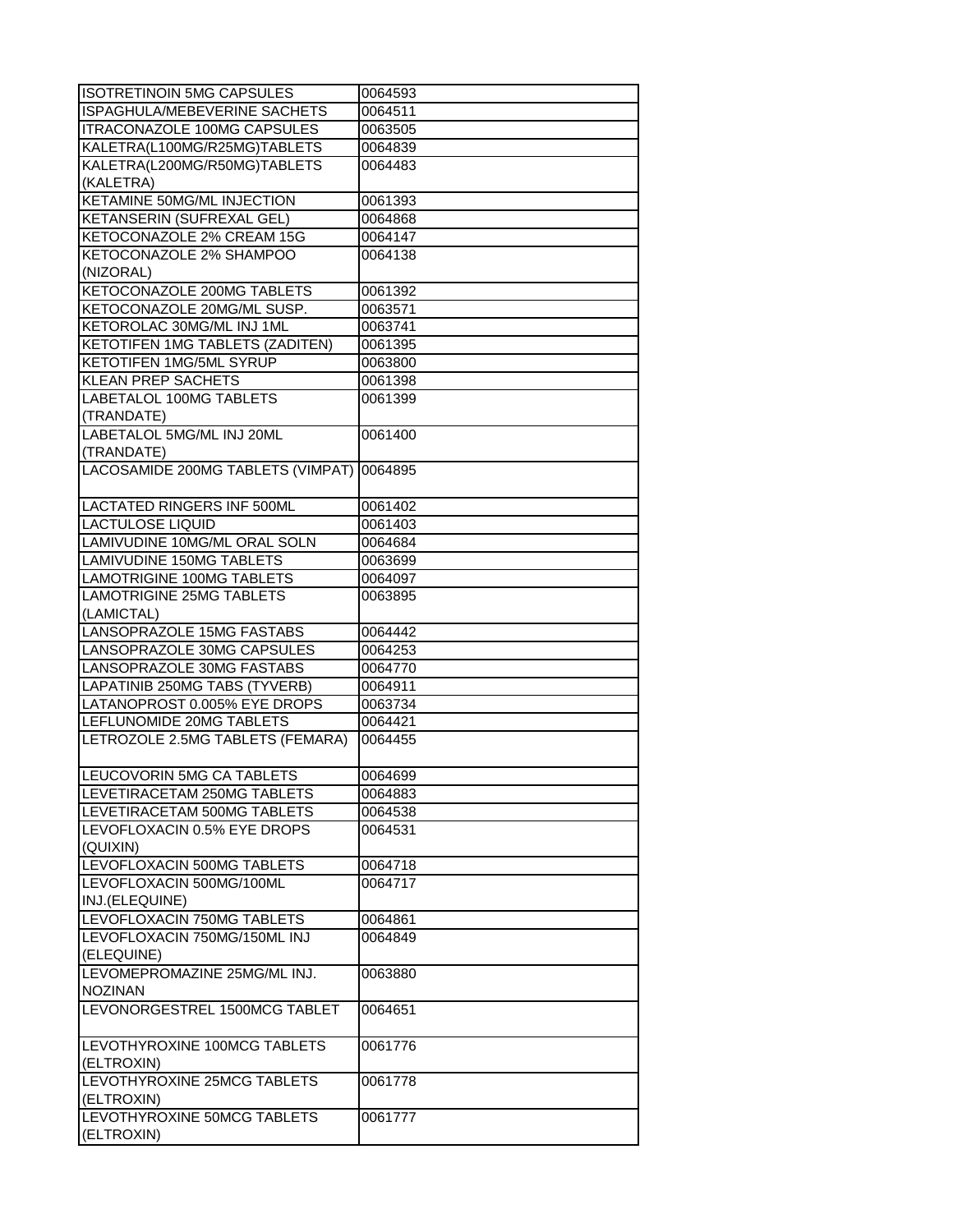| LIDOCAINE 0.33% TEETHING GEL                                | 0064898            |
|-------------------------------------------------------------|--------------------|
| LIDOCAINE 0.4%/DEXTRO. 5% 500ML                             | 0064362            |
| LIDOCAINE 1% & ADRENALINE INJ. 20ml                         | 0061412            |
| (LIDOCAINE, XYLOCAINE)                                      |                    |
| LIDOCAINE 1% INJ 2ML (LIDOCAINE,                            | 0061407            |
| XYLOCAINE)                                                  |                    |
| LIDOCAINE 1% INJ 5ML (LIDOCAINE,                            | 0061413            |
| XYLOCAINE)                                                  |                    |
| LIDOCAINE 10% SPRAY (100MG/G)                               | 0061410            |
| (LIDOCAINE, XYLOCAINE)                                      |                    |
| LIDOCAINE 100MG SYRINGE                                     | 0061414            |
| (LIDOCAINE, XYLOCAINE)                                      |                    |
| LIDOCAINE 2% & ADRENALINE INJ. 20ml                         | 0061409            |
| (LIDOCAINE, XYLOCAINE)                                      |                    |
| LIDOCAINE 2% GEL 30G (LIDOCAINE,                            | 0061411            |
| XYLOCAINE)                                                  |                    |
| LIDOCAINE 2% INJ 2ML (LIDOCAINE,                            | 0061415            |
| XYLOCAINE)                                                  |                    |
|                                                             |                    |
| LIDOCAINE 2% INJ 5ML (LIDOCAINE,                            | 0063088            |
| XYLOCAINE)                                                  |                    |
| LIDOCAINE 2% JELLY (20MG/ML) 20ML                           | 0065013            |
|                                                             |                    |
| LIDOCAINE 4% SOLUTION (LIDOCAINE,                           | 0061408            |
| XYLOCAINE)                                                  |                    |
| LIDOCAINE 5% (700MG/PLASTER)                                | 0064847            |
| LIDOCAINE HYDROCHLORIDE POWDER                              | 0064167            |
|                                                             |                    |
| LINEZOLID 600MG TABLETS                                     | 0064551            |
| LIOTHYRONINE SODIUM 20MCG<br><b>TABLETS</b>                 | 0064858            |
|                                                             |                    |
|                                                             |                    |
| LIOTHYRONINE SODIUM 5MCG TABLETS 0064896                    |                    |
|                                                             |                    |
| LISINOPRIL 20MG TABLETS                                     | 0064379            |
| LISINOPRIL 5MG TABLETS (ZESTRIL,                            | 0064207            |
| CARACE)                                                     |                    |
| LITHIUM CARBONATE 250MG TABLET                              | 0061424            |
| (CAMCOLIT)                                                  |                    |
| LITHIUM CARBONATE 400MG TABLET                              | 0061422            |
| (CAMCOLIT)                                                  |                    |
| LOESTRIN 20 TABLETS                                         | 0063551            |
| LOGYNON TABLETS (3X21)                                      | 0061425            |
| <b>LOMOTIL TABLETS</b>                                      | 0061427            |
| LOPERAMIDE 2MG TABLETS (IMODIUM)                            | 0061428            |
|                                                             |                    |
| LORATADINE 10MG TABLETS                                     | 0063723            |
| LORAZEPAM 1MG TABLETS (ATIVAN)                              | 0061431            |
| LORAZEPAM 4MG/ML INJECTION                                  | 0063716            |
| <b>LOSARTAN 100MG TABLETS</b>                               | 0064809            |
| <b>LOSARTAN 50MG TABLETS</b>                                | 0063942            |
| LOVASTATIN 20MG TABLETS                                     | 0061433            |
| (MEVACOR)                                                   |                    |
| LUBRICATING JELLY (K-Y)                                     | 0061435            |
| LUBRICATING JELLY SACHETS                                   | 0061434            |
| LUER-LOCK SYRINGE CAPS #65001                               | 0064392            |
| MAGNESIUM CITRATE LIQUID                                    | 0061436            |
| MAGNESIUM OXIDE 400MG TABLETS                               | 0064678            |
| MAGNESIUM SULPH 50% INJ 2ML                                 | 0061438            |
| MAGNESIUM SULPH 50% INJ 50ML<br>MAGNESIUM SULPHATE PASTE BP | 0063733<br>0061439 |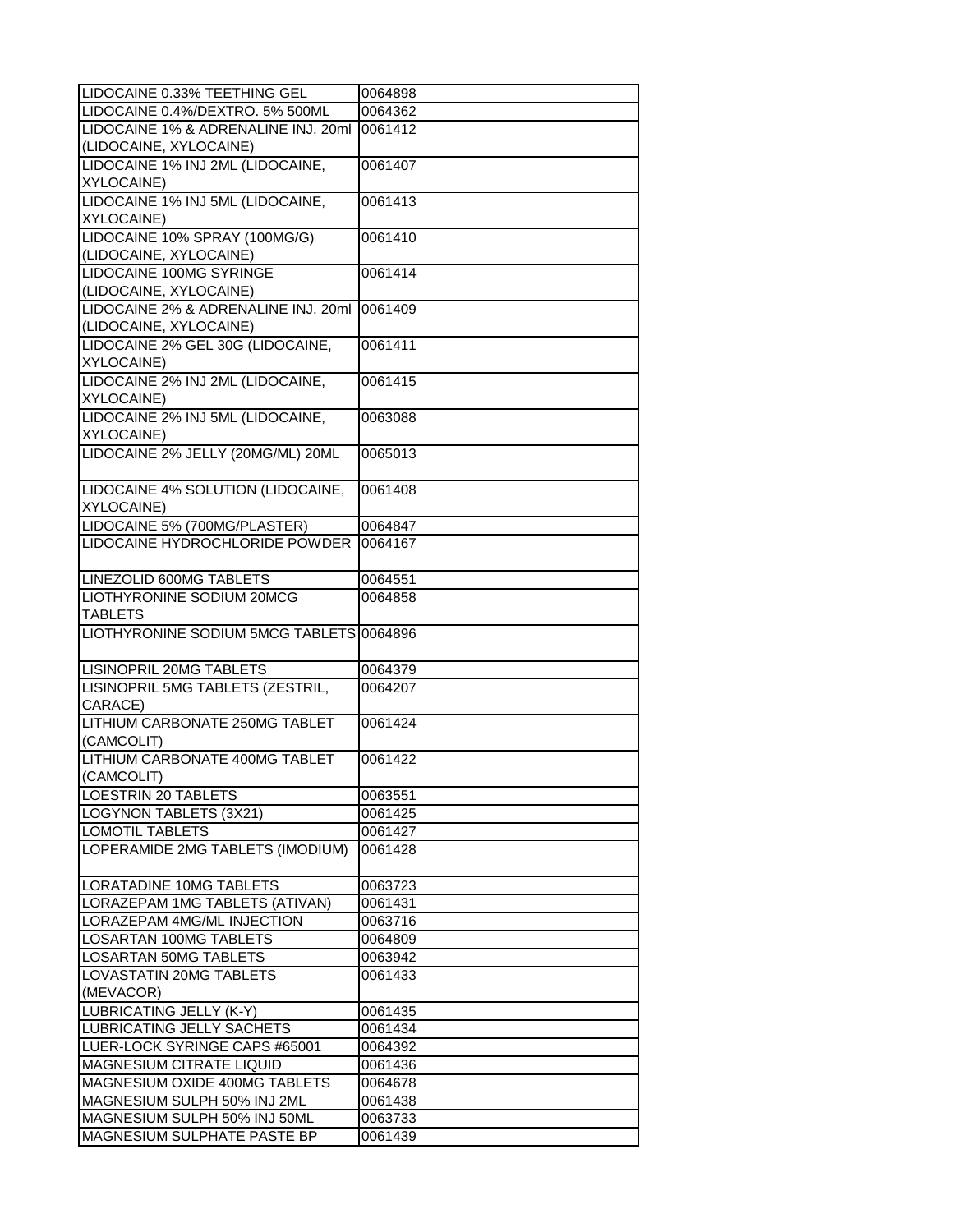| MAGNESIUM TRISILICATE MIXTURE             | 0063279 |
|-------------------------------------------|---------|
| MANNITOL 20% INFUSION 500ML               | 0061442 |
| MARAVIROC 300MG TABLETS                   | 0064946 |
| MAXITROL EYE OINTMENT                     | 0064193 |
| MEBENDAZOLE 100MG TABLETS                 | 0061444 |
| (VERMOX)                                  |         |
| <b>MEBEVERINE 135MG TABLETS</b>           | 0064546 |
| MEDICATION ADDED LABEL                    | 0063282 |
| MEDROXYPROGESTERONE ACETATE               | 0061447 |
| 10MG TABLETS (PROVERA)                    |         |
| MEDROXYPROGESTERONE ACETATE               | 0061446 |
| 5MG TABLETS (PROVERA)                     |         |
| MEDROXYPROGESTERONE ACETATE               | 0061445 |
| INJECTION 150mg/ml (DEPO-PROVERA)         |         |
|                                           |         |
| MEFENAMIC ACID 250MG CAPSULES             | 0061448 |
| (PONSTAN)                                 |         |
| MEFLOQUINE 250MG TABLETS (LARIAM) 0061449 |         |
|                                           |         |
| MEGESTROL 40MG TABLETS                    | 0063125 |
| MELOXICAM 7.5MG TABLETS                   | 0064728 |
| MELPHALAN 2MG TABLETS                     | 0063511 |
| MEMANTINE 10MG TABLET                     |         |
|                                           | 0064856 |
| MENINGOCOCCAL VACCINE(A/C/Y/W)            | 0063813 |
| (MENOMUNE A/C/Y/W-135)                    |         |
|                                           |         |
| MENTHOL CRYSTALS 5G                       | 0061451 |
| <b>MERCAPTOPURINE 50MG TABLETS</b>        | 0061453 |
| (PURI-NETHOL)                             |         |
| <b>MEROPENEM 1G INJECTION</b>             | 0064214 |
| MEROPENEM 500MG INJECTION                 | 0064202 |
| MESALAZINE 400MG TABLETS (ASACOL) 0061456 |         |
|                                           |         |
| METFORMIN 500MG TABLETS                   | 0061459 |
| (GLUCOPHAGE)                              |         |
| METHOTREXATE 2.5MG TABLETS                | 0061463 |
| METHOTREXATE 25MG/ML INJ 2ML              | 0063416 |
| METHYLDOPA 250MG TABLETS                  | 0061465 |
| (ALDOMET)                                 |         |
| METHYLDOPA 500MG TABLETS                  | 0061466 |
| (ALDOMET)                                 |         |
| METHYLENE BLUE 1% INJ 10ML                | 0061467 |
| METHYLERGONOVINE 0.2MG INJ.               | 0061468 |
| (METHERGIN)                               |         |
| METHYLERGONOVINE 0.2MG TABLET             | 0064744 |
|                                           |         |
| METHYLPHENIDATE 18MG XL TABS              | 0064657 |
| METHYLPHENIDATE 27MG XL TABS              | 0064789 |
| METHYLPHENIDATE 36MG XL TABS              | 0064790 |
| METHYLPRED SUCCINATE 40MG                 | 0061471 |
| INJECTION (SOLU-MEDRONE)                  |         |
| METHYLPREDNISOLONE ACE 40MG/ML            | 0061470 |
| INJECTION (DEPO-MEDRONE)                  |         |
|                                           |         |
| METHYLPREDNISOLONE CREAM 15G              | 0064155 |
| (ADVANTAN)                                |         |
| METHYLPREDNISOLONE OINTMENT               | 0064154 |
|                                           |         |
| 15G(ADVANTAN)                             |         |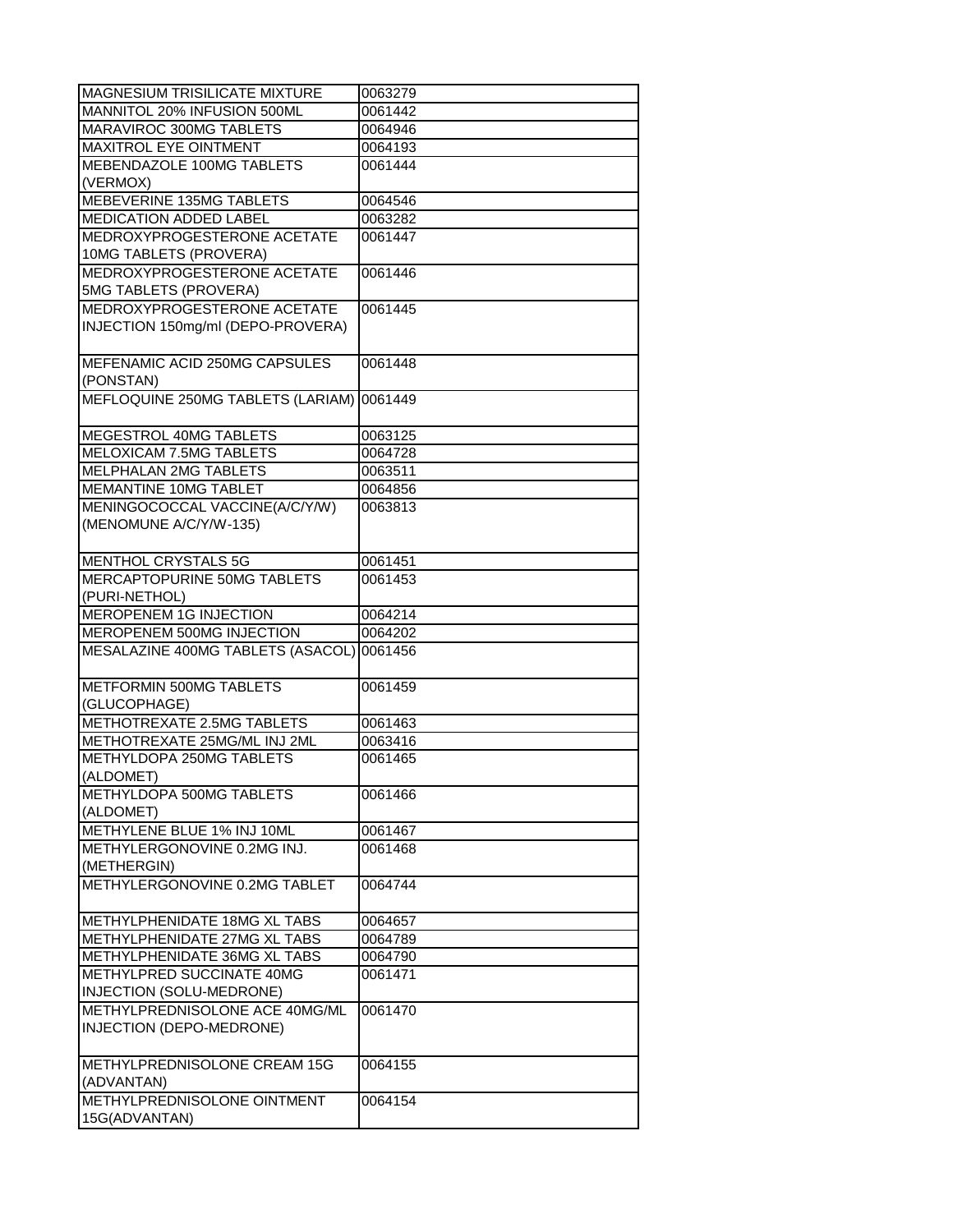| METHYLPREDNISOLONE SOD.500MG       | 0061472 |
|------------------------------------|---------|
| INJECTION (SOLU-MEDRONE)           |         |
|                                    |         |
| METOCLOPRAMIDE 10MG TABLETS        | 0061475 |
| (MAXOLON, REGLAN)                  |         |
| METOCLOPRAMIDE 5MG/5ML SYRUP       | 0063801 |
| METOCLOPRAMIDE 5MG/ML INJ          | 0061473 |
| (MAXOLON)                          |         |
| <b>METOLAZONE 5MG TABLETS</b>      |         |
|                                    | 0061476 |
| <b>METOPROLOL 50MG TABLETS</b>     | 0065012 |
| METOPROLOL 50MG XL TABLETS         | 0064547 |
| METOPROLOL 5MG/5ML INJECTION       | 0064629 |
| METRONIDAZOLE 0.75% TOPICAL GEL    | 0063847 |
|                                    |         |
| METRONIDAZOLE 0.75% VAGINAL GEL    | 0064942 |
|                                    |         |
| METRONIDAZOLE 200MG/5ML SUSP       | 0063802 |
| METRONIDAZOLE 250MG TABLETS        | 0064291 |
| METRONIDAZOLE 500MG SUPPS          | 0061483 |
| (FLAGYL)                           |         |
| METRONIDAZOLE 500MG/100ML          | 0061478 |
| <b>INJECTION (FLAGYL)</b>          |         |
| MICONAZOLE 2% CREAM 15G            | 0061487 |
| (DAKTARIN)                         |         |
| MICONAZOLE 2% CREAM 30G            | 0063117 |
|                                    |         |
| (DAKTARIN)                         |         |
| MICONAZOLE 2% ORAL GEL 78G         | 0061488 |
| (DAKTARIN)                         |         |
| MICONAZOLE 2% POWDER               | 0063845 |
| MICONAZOLE 2% VAGINAL CREAM        | 0061489 |
| MICOSPEC BV (2%M/0.1%B) CREAM      | 0063844 |
| MICROGYNON 30 TABLETS (21)         | 0061490 |
| MIDAZOLAM 2MG/ML SYRUP             | 0064936 |
| MIDAZOLAM 5MG/ML INJ 10ML          | 0064308 |
| MIDAZOLAM 5MG/ML INJ 2ML           | 0061492 |
| (HYPNOVEL)                         |         |
| MIDODRINE 5MG TABLETS (ProAmatine) | 0064032 |
|                                    |         |
| MILNACIPRAN (SAVELLA) 50MG TABS    | 0064974 |
| MILNACIPRAN (SAVELLA) STARTER PK   |         |
|                                    | 0064975 |
|                                    |         |
|                                    |         |
| MINERAL OIL (HEAVY)                | 0061421 |
| MINERAL OIL STERILE (MURI-LUBE)    | 0064448 |
| MINOCYCLINE 50MG CAPSULES          | 0063316 |
| (MINOCIN)                          |         |
| MINOXIDIL 10MG TABLETS (LONITEN)   | 0061493 |
|                                    |         |
| MINOXIDIL 2.5MG TABLETS (LONITEN)  | 0061494 |
|                                    |         |
| MIRENA (INTRAUTERINE SYSTEM)       | 0064835 |
| MIRTAZAPINE 15MG TABLETS           | 0064617 |
| MIRTAZAPINE 30MG TABLETS           | 0064029 |
| MITOMYCIN 2MG INJECTION            | 0063484 |
| MIVACURIUM 10MG/5ML INJECTION      | 0063552 |
| MOMETASONE 0.1% CREAM 15G          | 0063461 |
| MOMETASONE 0.1% OINTMENT 15G       | 0063604 |
| MOMETASONE 50MCG NASAL SPRAY       | 0064966 |
| MONTELUKAST 10MG TABLETS           | 0064655 |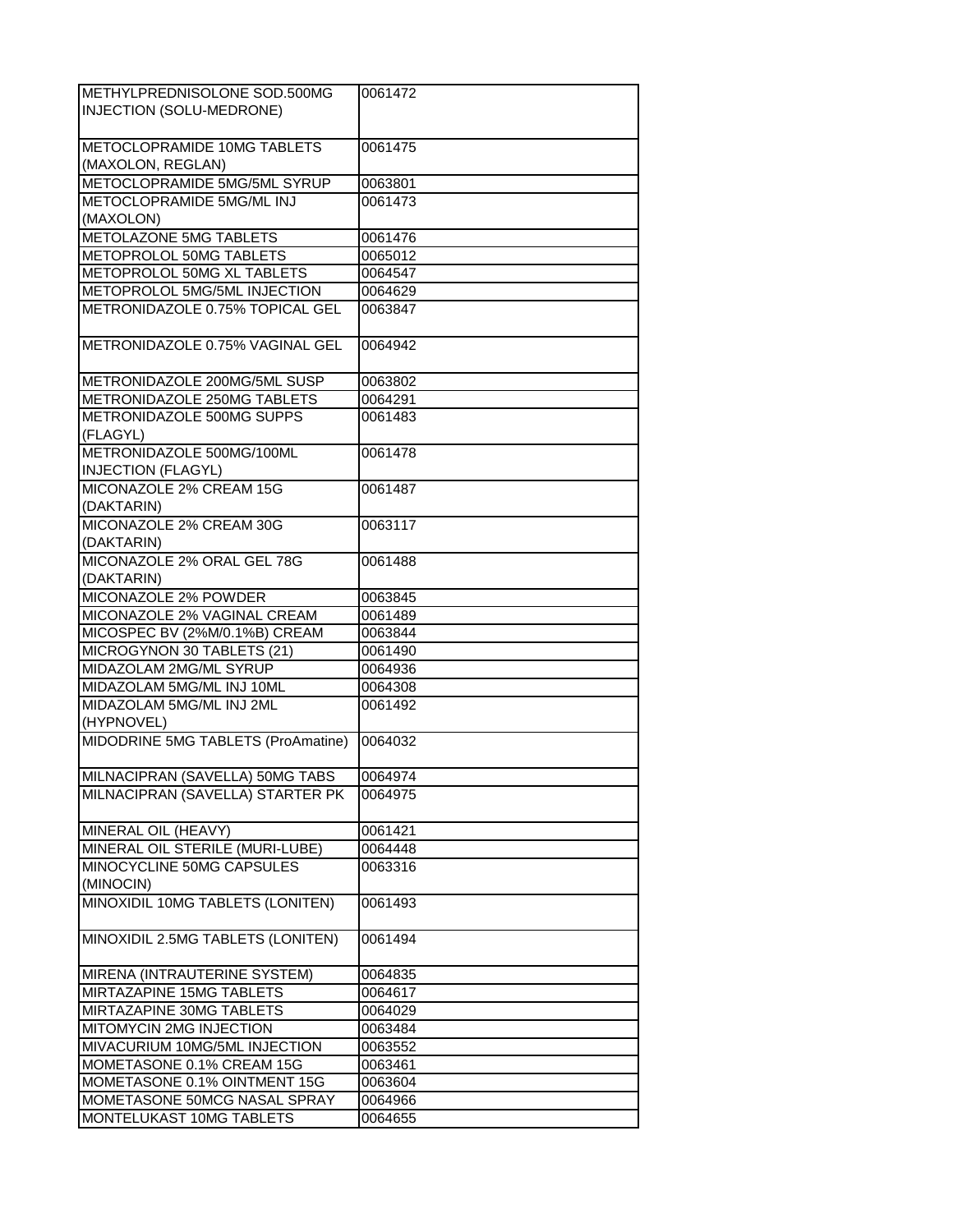| MONTELUKAST 4MG CHEWABLE TABS                    | 0064516 |
|--------------------------------------------------|---------|
| MONTELUKAST 4MG ORAL GRANULES                    | 0065020 |
| MONTELUKAST 5MG CHEWABLE TABS.<br>(SINGULAIR)    | 0064190 |
| MORPHINE 10MG/5ML SOLUTION                       | 0064310 |
| MORPHINE SULPHATE 100MG SR TAB                   | 0063837 |
| (MST 100MG)                                      |         |
| MORPHINE SULPHATE 10MG SR TABS<br>TABLETS (MST)  | 0061498 |
| MORPHINE SULPHATE 30MG SR TABS<br>TABLETS (MST)  | 0061499 |
| MORPHINE SULPHATE INJ 1ML 10mg/ml                | 0061497 |
| MOVICOL PAED PLAIN POWDER                        | 0064953 |
| MOXIFLOXACIN 0.5% EYEDROPS 3ML                   | 0064988 |
|                                                  |         |
| MULTIVITAMIN & MINERAL SYRUP                     | 0064298 |
| MULTIVITAMIN & MINERAL TABLETS<br>(THERA M TABS) | 0064264 |
| MUPIROCIN 2% NASAL OINTMENT                      | 0063704 |
| MUPIROCIN 2% SKIN CREAM 15G                      | 0064736 |
| MUPIROCIN 2% SKIN OINTMNET                       | 0063476 |
| MYCOPHENOLATE 250MG CAPSULES                     | 0063698 |
|                                                  |         |
| MYCOPHENOLATE 500MG TABLET<br>(CELLCEPT)         | 0064416 |
| NADOLOL 40MG TABLETS (CORGARD)                   | 0061503 |
| NADOLOL 80MG TABLETS (CORGARD)                   | 0061502 |
| NALBUPHINE 10MG/ML INJECTION<br>(NUBAIN)         | 0061506 |
| NALOXONE 0.4MG/ML INJECTION<br>(NARCAN)          | 0061510 |
| NALTREXONE 50MG TABLETS                          | 0064127 |
| NAPROXEN 250MG TABLETS                           | 0061512 |
| (NAPROSYN)                                       |         |
| NARATRIPTAN 2.5MG TABLETS<br>(NARAMIG)           | 0063977 |
| NASEPTIN NASAL CREAM                             | 0063478 |
| NATAMYCIN 5% OPTH. SOLN.<br>(NATACYN)            | 0063999 |
| NATEGLINIDE 120MG TABLETS                        | 0064301 |
| NELFINAVIR 625MG TABLETS                         | 0064727 |
|                                                  |         |
| NEOMYCIN 500MG TABLETS                           | 0064689 |
| <b>NEOSPORIN EYE OINTMENT (GENERIC)</b>          | 0061516 |
| NEOSPORIN EYEDROPS                               | 0061517 |
| NEOSTIGMINE 2.5MG/ML INJECTION<br>(PROSTIGMIN)   | 0061518 |
| NEPAFENAC 0.1% EYE DROPS                         | 0064751 |
|                                                  |         |
| NEPHRO-VITE TABLETS                              | 0063193 |
| NEVIRAPINE 50MG/5ML SUSPENSION                   | 0064685 |
| NICORANDIL 10MG TABLETS                          | 0064477 |
| NICORETTE 2MG ORIGINAL GUM 105                   | 0065015 |
| NICORETTE 4MG ORIGINAL GUM 105                   | 0065016 |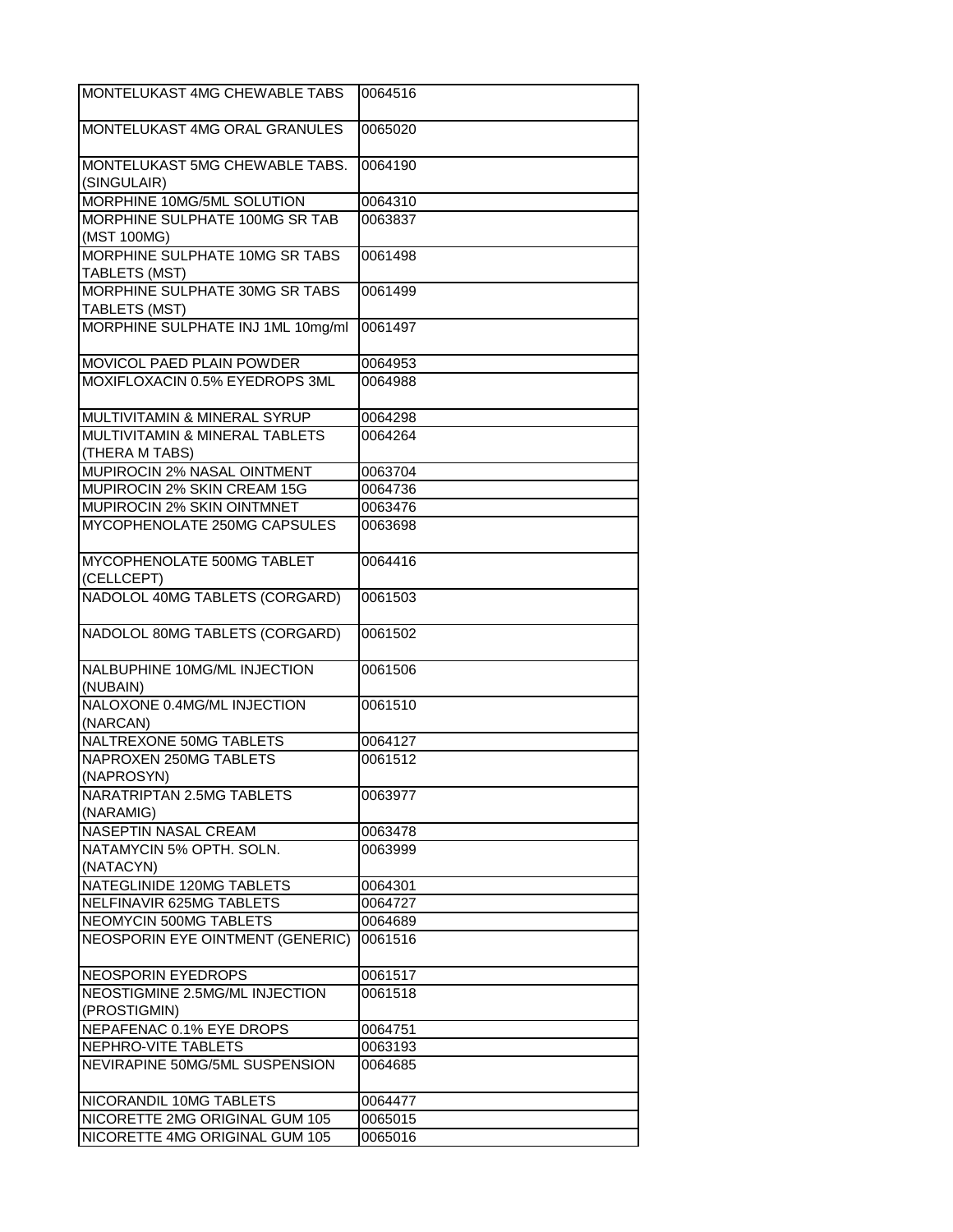| NICOTINE 14MG PATCHES                                  | 0064210            |
|--------------------------------------------------------|--------------------|
| NICOTINE 21MG PATCHES                                  | 0064211            |
| NICOTINE 7MG PATCHES                                   | 0064209            |
| NICOTINIC ACID 500MG SR TABS                           | 0061519            |
| (NIACIN)                                               |                    |
| NIFEDIPINE 20MG SR TABLETS                             | 0063194            |
| NIFEDIPINE 30MG LA TABLETS                             | 0063201            |
| NIMODIPINE 0.2MG/ML INJ (50ml)                         | 0061523            |
| NIMODIPINE 30MG TABLETS                                | 0064186            |
| NITROFURANTOIN 100MG CAPSULES                          | 0061525            |
| (MACRODANTIN)                                          |                    |
| NITROFURANTOIN 25MG/5ML SUSP                           | 0061526            |
| 25mg/5ml                                               |                    |
| NITROFURANTOIN 50MG CAPSULES                           | 0063067            |
| (MACRODANTIN)                                          |                    |
| NITROGLYCERIN IN 5% DEXTROSE                           | 0063545            |
| NITROPRUSSIDE 50MG INJ 2ML                             | 0061726            |
| (NIPRIDE)                                              |                    |
| NORADRENALINE 1MG/ML INJ 4ML                           | 0061529            |
| (LEVOPHED)                                             |                    |
| NORETHISTERONE 200MG/ML INJ                            | 0063398            |
| NORETHISTERONE 5MG TABLETS                             | 0061530            |
| (PRIMOLUT N, UTOVLAN)                                  |                    |
| NORFLOXACIN 400MG TABLETS                              | 0061531            |
| (NOROXIN)                                              |                    |
| NORGESTON TABS                                         | 0061491            |
| <b>NORIMIN TABLETS (3X21)</b>                          | 0063677            |
| NOVOFINE NEEDLES 31G 0.25x6MM                          | 0064746            |
| NOVOLIN 70/30 (HUMAN MIXTARD)                          | 0063353            |
| NOVOLIN N (INSULIN ISOPHANE)                           | 0061368            |
| INJECTION 100u/ml                                      |                    |
| NOVOLIN R (INSULIN SOLUBLE)                            | 0061370            |
| INJECTION 100u/ml                                      |                    |
| NOVOLOG (ASPART)100U/ML 10ML                           | 0064766            |
| NOVOLOG FLEXPEN (ASPART) 3ML                           | 0064767            |
| NOVOMIX 30 FLEXPEN 3ML                                 | 0064820            |
| NOVOPEN 3 CLASSIC                                      | 0064304            |
| NUTRIZYM 10 CAPSULES                                   | 0063547            |
| NYSTATIN 100,000UNIT/ML SUSP                           | 0061535            |
| (MYCOSTATIN)                                           |                    |
| OCTREOTIDE 50MCG/ML INJECTION                          | 0064093            |
| (SANDOSTATIN)                                          |                    |
| OESTROGENS 0.3MG TABLETS                               | 0061542            |
| CONJUGATED (PREMARIN)                                  |                    |
| OESTROGENS 0.625MG TABLETS                             | 0061540            |
| CONJUGATED (PREMARIN)                                  |                    |
| OESTROGENS 1.25MG TABLETS                              |                    |
| CONJUGATED (PREMARIN)                                  | 0061541            |
| OFLOXACIN 200MG TABLETS                                | 0064335            |
| OINTMENT JAR 16 OZ.                                    |                    |
|                                                        | 0063562            |
| OINTMENT JAR 4 OZ.<br>OINTMENT JARS 1 OZ               | 0063560            |
|                                                        | 0063236            |
| OINTMENT JARS 2 OZ<br>OLANZAPINE 5MG TABLETS (ZYPREXA) | 0063237<br>0063826 |
|                                                        |                    |
| <b>OLIVE OIL</b>                                       | 0061543            |
| OLOPATADINE 0.2% DROPS (PATADAY)                       | 0064752            |
|                                                        |                    |
| OMEGA-3 FATTY ACID 1G (LOVAZA)                         | 0064832            |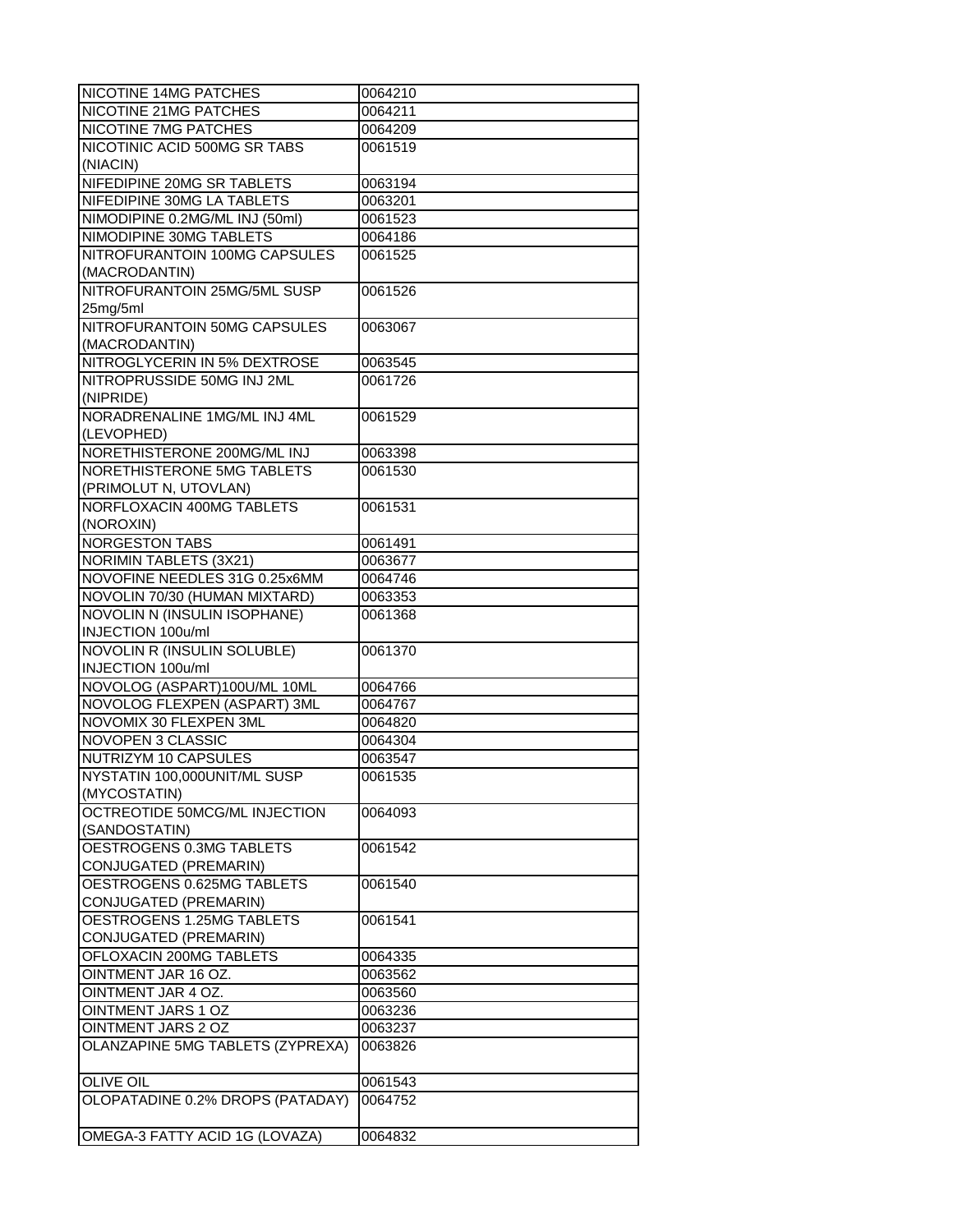| OMEPRAZOLE 20MG CAPSULES                                                                                                                                | 0061544 |
|---------------------------------------------------------------------------------------------------------------------------------------------------------|---------|
| (LOSEC)                                                                                                                                                 |         |
| OMEPRAZOLE 40MG INJECTION                                                                                                                               | 0064554 |
| ONDANSETRON 2MG/ML INJ 2ML (IV/IM)                                                                                                                      | 0063580 |
| ONDANSETRON 2MG/ML INJ 4ML (IV/IM)                                                                                                                      | 0064098 |
| ONDANSETRON 4MG ORAL DIS.TABS                                                                                                                           | 0064932 |
| ONDANSETRON 4MG TABLETS                                                                                                                                 | 0064031 |
| ONDANSETRON 8MG ORAL DIS.TABS                                                                                                                           | 0064933 |
| ORA SWEET SYRUP - SUGAR FREE                                                                                                                            | 0063989 |
| <b>ORABASE PASTE</b>                                                                                                                                    | 0061545 |
| ORAL REHYDRATION SALT SACHETS                                                                                                                           | 0061546 |
| (DIORALYTE BLACKCURRANT ONLY)                                                                                                                           |         |
| ORAL SUSPENDING VEHICLE (ORA<br>PLUS)                                                                                                                   | 0063987 |
| ORPHENADRINE CITRATE 30MG/ML<br><b>INJECTION (NORFLEX)</b>                                                                                              | 0061548 |
| ORPHENADRINE CITRATE 50MG TABS                                                                                                                          | 0063528 |
| OTRIVINE-ANTISTIN EYE DROPS                                                                                                                             | 0061551 |
| OXALIPLATIN 100MG INJECTION<br>(ELOXATIN)                                                                                                               | 0064399 |
| OXCARBAZEPINE 150MG TABLETS<br>(TRILEPTAL)                                                                                                              | 0064580 |
| OXCARBAZEPINE 300MG TABLETS<br>(TRILEPTAL)                                                                                                              | 0064581 |
| OXCARBAZEPINE 300MG/5ML SUSP                                                                                                                            | 0064855 |
| OXCARBAZEPINE 600MG TABLETS                                                                                                                             | 0064831 |
| OXYBUTININ 5MG TABLETS (DITROPAN)                                                                                                                       | 0061553 |
| OXYTOCIN 10U/ML INJECTION<br>(SYNTOCINON)                                                                                                               | 0061555 |
| PACLITAXEL 100MG INJECTION                                                                                                                              | 0064323 |
| PACLITAXEL 300MG INJECTION                                                                                                                              | 0064132 |
| PACLITAXEL SET/0.22 MICRON FIL<br>POLYETHYLENE LINED TUBING NON-<br>DEHP PUMP SEGMENT 0.22 MICRON<br>DOWNSTREAM FILTER MALE LUER<br><b>LOCK ADAPTER</b> | 0064313 |
| PALIPERIDONE 6MG TABLETS                                                                                                                                | 0065000 |
| PALIVIZUMAB 100MG INJ(SYNAGIS)                                                                                                                          | 0064679 |
| PALIVIZUMAB 50MG INJ(SYNAGIS)                                                                                                                           | 0064701 |
| PANCRELIPASE(CREON 12,000)CAPS                                                                                                                          | 0064565 |
| PANCRELIPASE(CREON 24,000)CAPS                                                                                                                          | 0064703 |
| PANTOPRAZOLE 40MG INJECTION<br>(PROTONIX)                                                                                                               | 0064980 |
| PANTOPRAZOLE 40MG TABLETS                                                                                                                               | 0064208 |
| PARACETAMOL 10MG/ML INJ 100ML                                                                                                                           | 0064955 |
| PARACETAMOL 120MG SUPPOSITORY<br>(PARACETAMOL, PANADAOL)                                                                                                | 0061559 |
| PARACETAMOL 120MG/5ML SUSP SF                                                                                                                           | 0064540 |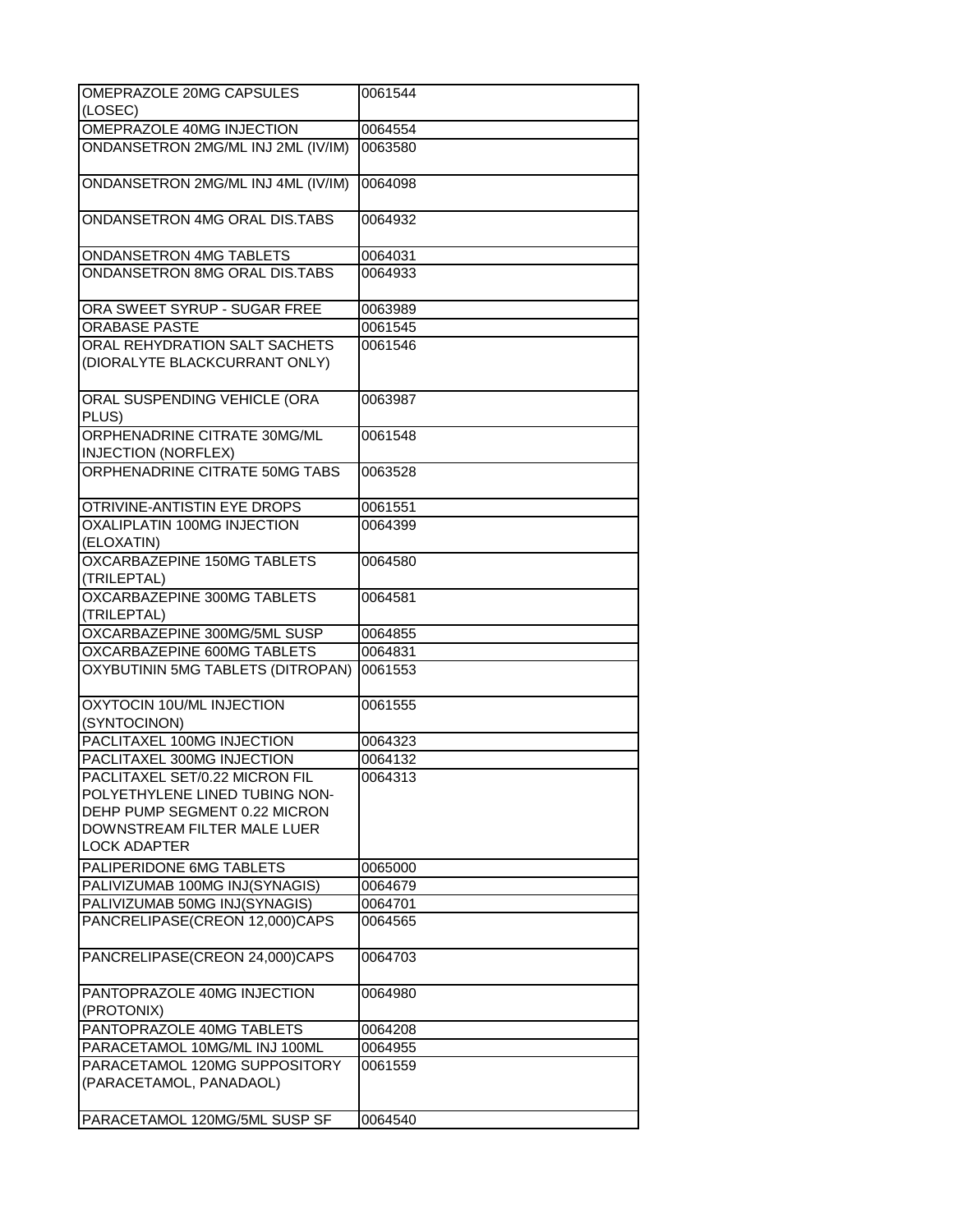| PARACETAMOL 500MG SOLUBLE TABS                        | 0064311 |
|-------------------------------------------------------|---------|
| PARACETAMOL 500MG TABLETS                             | 0061560 |
| (ACETAMINOPHEN, PANADOL,                              |         |
| <b>TYLENOL)</b>                                       |         |
| PARACETAMOL 650MG SUPPOSITORY                         | 0061562 |
| (PARACETAMOL, PANADOL)                                |         |
| PARICALCITROL 2MCG/ML(ZEMPLAR)                        | 0064773 |
| PAROXETINE 20MG TABLETS                               | 0063753 |
| PEDIALYTE REHYDRATING SOLUTION                        | 0063688 |
| PEGINTERFERON ALFA 2A 180MCG<br>(PEGASYS)             | 0064454 |
| PEMETREXED 500MG INJECTION                            | 0064735 |
| PENICILLIN G BENZATHINE 2.4MU                         | 0064845 |
| PENICILLIN G BENZYLPENICILLIN                         | 0061008 |
| INJECTION 600mg (CRYSTAPEN)                           |         |
| PENICILLIN V 125MG/5ML SYRUP                          | 0063846 |
| PENICILLIN V 250MG TABLETS                            | 0061570 |
| PENICILLIN V 250MG/5ML SYRUP                          | 0063771 |
| PENTAMIDINE 300MG NEB SOLUTION<br>(NEBUPENT)          | 0063890 |
| PENTOXIFYLLINE 400MG MR TAB                           | 0063667 |
| PEPPERMINT OIL CAPSULES                               | 0061574 |
| (COLPERMIN, MINTEC)                                   |         |
| PEPPERMINT OIL DROPS                                  | 0061573 |
| PERMETHRIN 1% CREME RINSE                             | 0063202 |
| PERMETHRIN 5% DERMAL CREAM<br>(LYCLEAR)               | 0064134 |
| PETHIDINE 100MG/2ML INJECTION (2ml<br>amp)            | 0061575 |
| PETHIDINE 50MG TABLETS                                | 0061577 |
| PETHIDINE 50MG/ML INJECTION (1ml                      | 0061576 |
| amp)                                                  |         |
| PEVISONE CREAM                                        | 0061578 |
| PHARMACY UTILITY LABELS                               | 0064003 |
| PHENOBARBITAL 15MG TABLETS                            | 0061583 |
| PHENOBARBITAL 15MG/5ML ELIXIR                         | 0064272 |
| PHENOBARBITAL 30MG TABLETS                            | 0061582 |
| PHENOBARBITAL 30MG/ML INJ                             | 0061581 |
| PHENOL 5% IN ALMOND OIL INJ                           | 0063565 |
| PHENYLEPHRINE 1% INJECTION                            | 0063401 |
| PHENYLEPHRINE 10% MINIMS                              | 0061587 |
| PHENYTOIN 100MG CAPSULES<br>(DILANTIN, EPANUTIN)      | 0061591 |
| PHENYTOIN 300MG CAPSULES                              | 0064170 |
| PHENYTOIN 30MG/5ML SUSPENSION                         | 0061590 |
| (EPANUTIN)                                            |         |
| PHENYTOIN 50MG CHEWABLE TAB                           | 0064589 |
| PHENYTOIN 50MG/ML INJ 5ML (READY<br>MIXED PARENTERAL) | 0063757 |
| PHOLCODINE 5MG/5ML LINCTUS SF                         | 0061594 |
| PHOS-NaK SACHETS (NEUTROPHOS)                         | 0064451 |
| PHOSPHATE ENEMA ADULT 128ML<br>(FLEETS)               | 0061595 |
|                                                       |         |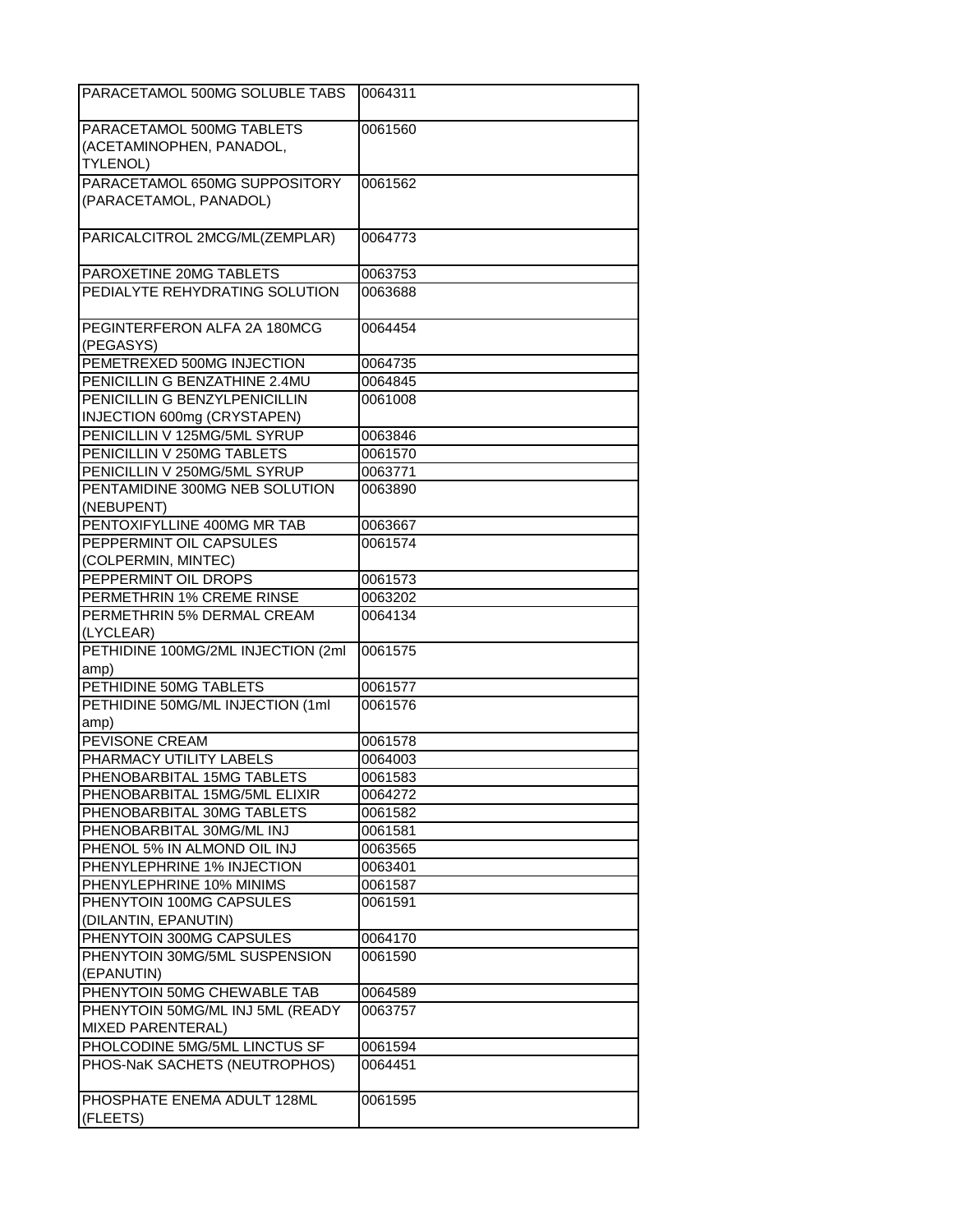| PHOSPHATE ENEMA PAEDIATRIC<br>(FLEETS)    | 0061596 |
|-------------------------------------------|---------|
| PHYSOSTIGMINE 1MG/ML INJ                  |         |
|                                           | 0061597 |
| PHYTOMENADIONE 10MG/ML INJ<br>(VITAMIN K) | 0061819 |
| PHYTOMENADIONE 2MG/0.2ML PAED             | 0064627 |
| PICOLAX SACHETS (PK/2)                    | 0063722 |
|                                           |         |
| PILOCARPINE 1% EYEDROPS                   | 0061598 |
| PILOCARPINE 2% EYEDROPS                   | 0061599 |
| PILOCARPINE 4% EYEDROPS                   | 0061600 |
| PILOCARPINE 5MG TABLETS                   | 0064001 |
| PIOGLITAZONE 15MG TABLETS                 | 0064461 |
| PIZOTIFEN 0.5MG TABLETS                   | 0063974 |
| (SANOMIGRAN)                              |         |
| PIZOTIFEN 1.5MG TABLETS                   | 0064168 |
| PLASTIC ZIPLOCK BAGS 3"X5"                | 0064078 |
| PLASTIC ZIPLOCK BAGS 5"X8"                | 0063805 |
| PNEUMOCOCCAL(10-VALENT)VACCINE            | 0064275 |
| (7 VALENT CONJUGATE)                      |         |
|                                           |         |
| PNEUMOCOCCAL(23-VALENT)VACCINE            | 0063480 |
|                                           |         |
| POLIO VACCINE INJ(INACTIVATED)            | 0063629 |
| POLYETHYL GLYCOL 3350 POWDER              | 0064779 |
| POLY-VI-SOL CHEWABLE TABLET               | 0064295 |
|                                           |         |
| POLYVITAMIN & FLUORIDE 1MG TAB            | 0061611 |
| POLYVITAMIN DROPS 0.25mg /ml WITH         | 0061609 |
| <b>FLUORIDE</b>                           |         |
| POLYVITAMIN DROPS 0.5mg /ml WITH          | 0061610 |
| <b>FLUORIDE</b>                           |         |
| POTASSIUM AMINOBENZOATE 500MG             | 0064228 |
| TAB (POTABA)                              |         |
| POTASSIUM CHL 2MMOL/ML INJ. (10ML)        | 0061613 |
|                                           |         |
| POTASSIUM CHL 600MG SR TABLETS            | 0061612 |
| (SLOW K)                                  |         |
| POTASSIUM CHL.EFFERVESCENT                | 0061614 |
| TABLETS (SANDO K)                         |         |
| POVIDONE IODINE 10% OINTMENT              | 0061621 |
| (BETADINE)                                |         |
| POVIDONE IODINE 10% SOLUTION              | 0061619 |
| (BETADINE)                                |         |
| POVIDONE IODINE 7.5% SCRUB                | 0063428 |
| (BETADINE)                                |         |
|                                           |         |
| PRASUGREL 10MG TABLETS (EFIENT)           | 0064962 |
|                                           |         |
| PRAVASTATIN 20MG TABLETS                  | 0063979 |
| PRAVASTATIN 40MG TABLETS                  | 0064726 |
| PRAZOSIN 1MG TABLETS (MINIPRESS)          | 0061626 |
|                                           |         |
| PRAZOSIN 5MG TABLETS (MINIPRESS)          | 0063413 |
|                                           |         |
| PREDFOAM ENEMA                            | 0064760 |
| PREDNISOLONE 0.5% EYEDROPS                | 0061629 |
| (PREDSOL)                                 |         |
| PREDNISOLONE 0.5% MINIMS                  | 0064079 |
| PREDNISOLONE 1% EYE DROPS                 | 0063436 |
| (PREDFORTE)                               |         |
| PREDNISOLONE 10MG/5ML LIQUID              | 0064567 |
|                                           |         |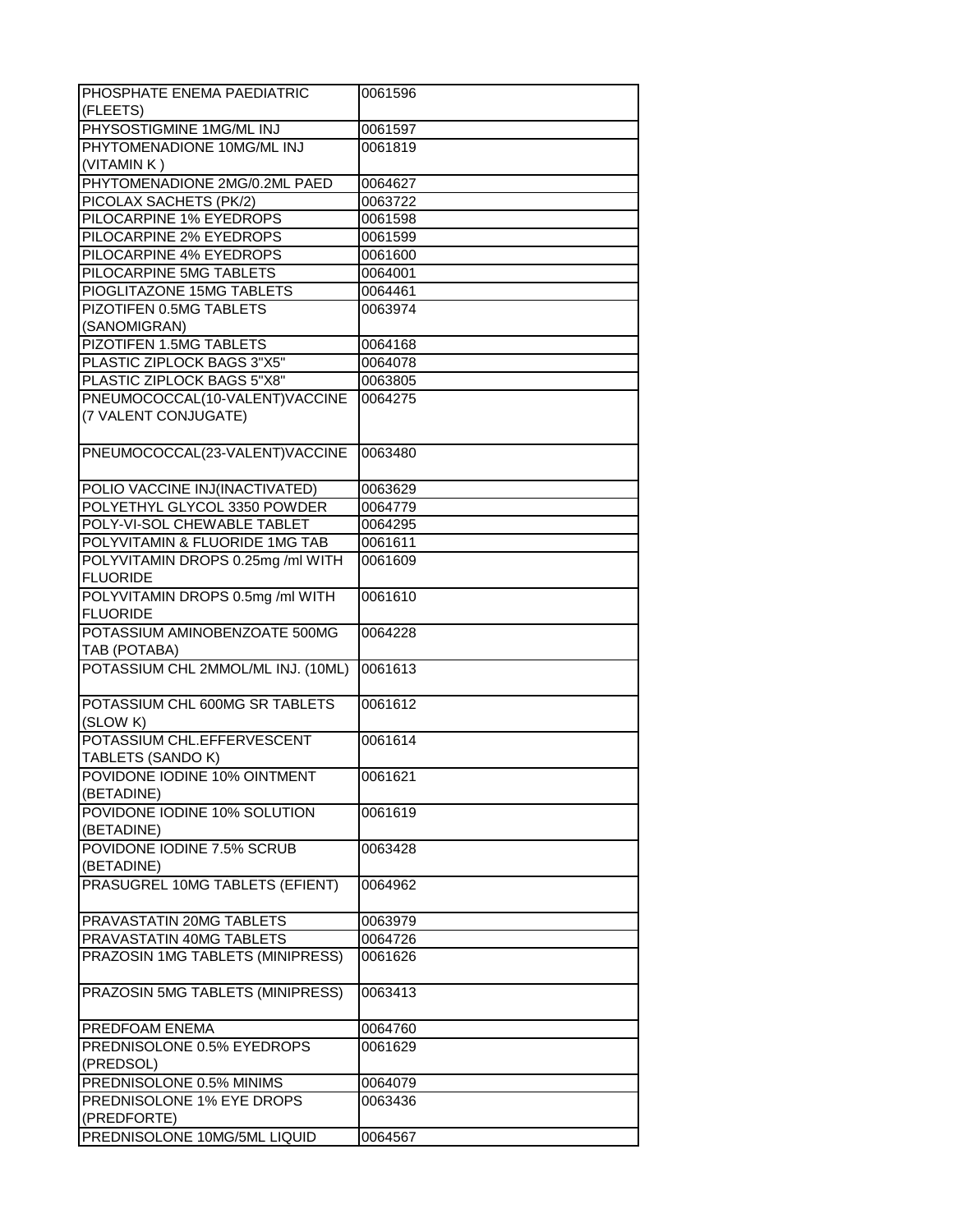| PREDNISOLONE 1MG TABLETS                                   | 0061630            |
|------------------------------------------------------------|--------------------|
| PREDNISOLONE 20MG/100ML ENEMA                              | 0061628            |
| (PREDSOL)                                                  |                    |
| PREDNISOLONE 5MG SOLUBLE TABS                              | 0061633            |
| (PREDNESOL)                                                |                    |
| PREDNISOLONE 5MG TABLETS                                   | 0061631            |
| PREDNISONE 20MG TABLETS                                    | 0063500            |
| PREGABALIN 50MG CAPSULES                                   | 0064816            |
| PREGABALIN 75MG CAPSULES                                   | 0064653            |
| <b>PREGADAY TABLETS</b>                                    | 0063127            |
| PREMPAK C 0.625 TABLETS                                    | 0061634            |
| PREMPAK C 1.25 TABLETS                                     | 0061635            |
| PRESCRIPTION BAGS 2"X5"X10"                                | 0063248            |
| PRESCRIPTION BAGS 6.5X4X13.5"                              | 0064367            |
| (CUSTOM MADE)                                              |                    |
| PRESCRIPTION TAPE 1+1/2" (W)                               | 0063861            |
| PRILOCAINE 1% INJECTION 50ML                               | 0064530            |
| PRIMAQUINE 15MG TABLETS                                    | 0063486            |
| PRIMIDONE 250MG TABLETS                                    |                    |
|                                                            | 0063995            |
| PROBENECID 500MG TABLETS<br>PROCHLORPERAZINE 12.5MG/ML INJ | 0061640<br>0061645 |
| (STEMETIL)                                                 |                    |
| PROCHLORPERAZINE 5MG TABLETS                               | 0061644            |
| (STEMETIL)                                                 |                    |
| PROCYCLIDINE 5MG TABLETS                                   | 0063842            |
| PROCYCLIDINE 5MG/5ML SYRUP SF                              | 0063843            |
| PROCYCLIDINE 5MG/ML INJ. 2ML                               | 0061646            |
| (KEMADRIN)                                                 |                    |
| PROGUANIL 100MG TABLETS                                    | 0061647            |
| (PALUDRINE)                                                |                    |
| PROMETHAZINE HCL 10MG TABLETS                              | 0061651            |
| (PHENERGAN)                                                |                    |
| PROMETHAZINE HCL 25MG TABLETS                              | 0061650            |
| (PHENERGAN)                                                |                    |
| PROMETHAZINE HCL 25MG/ML INJ                               | 0061648            |
| 25mg/ml (PHENERGAN)                                        |                    |
| PROMETHAZINE HCL 5MG/5ML SYRUP                             | 0061649            |
| 5mg/5ml (PHENERGAN)                                        |                    |
| PROPAFENONE 150MG TABLETS                                  | 0064481            |
| PROPAMIDINE 0.1% DROPS (BROLENE)                           | 0064599            |
|                                                            |                    |
| PROPARACAINE 0.5% EYEDROPS                                 | 0061653            |
| (OPHTHACAINE)                                              |                    |
| PROPOFOL 10MG/ML INJ 20ML                                  | 0061654            |
| (DIPRIVAN)                                                 |                    |
| PROPOFOL 10MG/ML INJ 50ML                                  |                    |
| PROPRANOLOL 10MG TABLETS                                   | 0064254<br>0061657 |
| (INDERAL)                                                  |                    |
| PROPRANOLOL 1MG/ML INJECTION                               | 0061656            |
|                                                            |                    |
| (INDERAL)                                                  |                    |
| PROPRANOLOL 20MG TABLETS                                   | 0061658            |
| (INDERAL)                                                  |                    |
| PROPRANOLOL 40MG TABLETS                                   | 0061659            |
| (INDERAL)                                                  |                    |
| PROPRANOLOL 80MG SR CAPSULES                               | 0061655            |
| (HALF INDERAL LA)                                          |                    |
| PROPYLTHIOURACIL 50MG TABS                                 | 0064636            |
| PROTAMINE SULPHATE INJECTION                               | 0061661            |
| 10mg/ml (5ml)                                              |                    |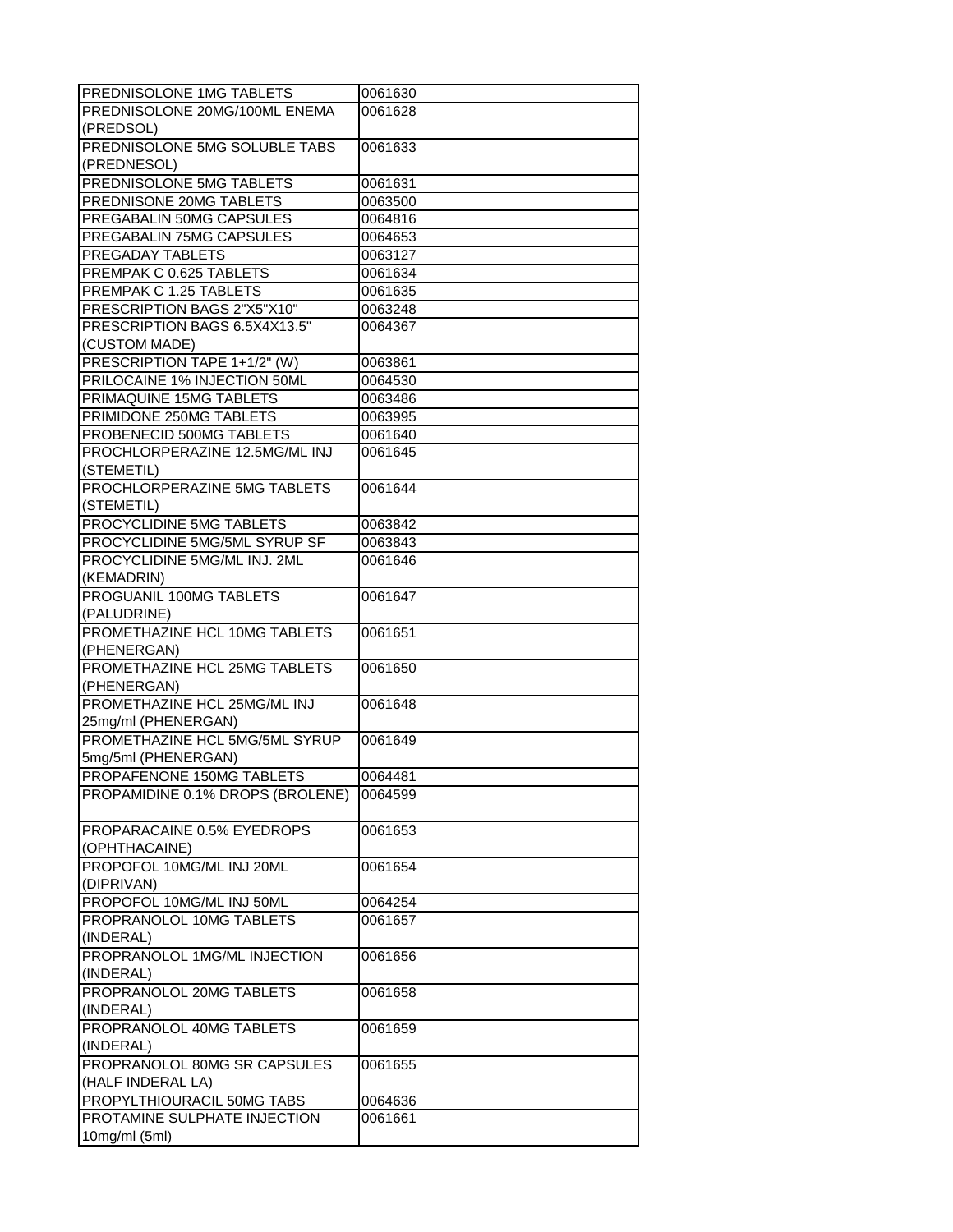| PSEUDOEPHEDRINE 30MG/5ML SYRUP         | 0063540 |
|----------------------------------------|---------|
| PSEUDOEPHEDRINE 60MG TABLETS           | 0061666 |
| (SUDAFED)                              |         |
| PSYLLIUM HUSK FIBRE POWDER             | 0061388 |
| (METAMUCIL)                            |         |
| PULMOZYME 2500U/2.5ML NEBULES          | 0064680 |
| PYRAZINAMIDE 500MG TABLETS             | 0061667 |
| PYRIDOSTIGMINE 60MG TABLETS            | 0061668 |
| (MESTINON)                             |         |
| PYRIDOXINE 50MG TABLETS                | 0061670 |
| PYRIMETHAMINE 25MG TABLETS             | 0063126 |
| (DARAPRIM)                             |         |
| QUETIAPINE 100MG TABLETS               | 0064423 |
| <b>QUETIAPINE 25MG TABLETS</b>         | 0064810 |
| QUININE SULPHATE 300MG TABS            | 0061676 |
| RABIES VACCINE FREEZE-DRIED            | 0064414 |
| <b>INACTIVATED WISTAR RABIES VIRUS</b> |         |
| STRAIN CULTIVATED IN HUMAN             |         |
| <b>DIPLOID CELLS</b>                   |         |
| RACEPINEPHRINE 2.25% INHAL SOL         | 0064573 |
| RALTEGRAVIR 400MG TABLET               | 0064828 |
| RAMIPRIL 2.5MG CAPSULES                | 0064624 |
| RAMIPRIL 5MG CAPSULES                  | 0064625 |
| RANITIDINE 150MG TABLETS (ZANTAC)      | 0061678 |
|                                        |         |
| RANITIDINE 150MG/10ML SYRUP            | 0063622 |
| RANITIDINE 25MG/ML INJ 2ML (ZANTAC)    | 0061677 |
|                                        |         |
| RANOLAZINE 500MG TABLETS               | 0064802 |
| REFRESH EYEDROPS                       | 0061679 |
| RIFAMPICIN 100MG/5ML SYRUP             | 0061683 |
| RIFAMPICIN 150MG CAPSULES              | 0061682 |
| RIFAMPICIN 300MG CAPSULES              | 0061681 |
| RISPERIDONE 1MG TABLETS                | 0063624 |
| RISPERIDONE 1MG/ML LIQUID              | 0064124 |
| (RISPERDAL)                            |         |
| RISPERIDONE 25MG INJECTION             | 0064470 |
| RISPERIDONE 37.5MG INJECTION           | 0064620 |
| RISPERIDONE 3MG TABLETS                | 0063695 |
| RISPERIDONE QUICKLET 1MG TABS          | 0064619 |
| RISPERIDONE QUICKLET 2MG TABS          | 0064621 |
| RITONAVIR 100MG CAPSULES               | 0063700 |
| RITONAVIR 80MG/ML SOLUTION             | 0063701 |
| RITUXIMAB 100MG INJECTION              | 0064419 |
| RITUXIMAB 500MG INJECTION              | 0064418 |
| ROCURONIUM BROM. 50MG/5ML INJ          | 0063740 |
| ROPINIROLE 1MG TABLETS                 | 0064172 |
| ROPINIROLE 250MCG TABLETS              | 0064171 |
| ROSUVASTATIN 10MG TABLETS              | 0064937 |
| ROSUVASTATIN 20MG TABLETS              | 0064899 |
| ROSUVASTATIN 5MG TABLETS               | 0064756 |
| SALACTOL PAINT                         | 0061688 |
| SALBUTAMOL 0.5MG/ML INJECTION          | 0063423 |
| (VENTOLIN)                             |         |
| SALBUTAMOL 1MG/ML INJECTION            | 0061691 |
| (VENTOLIN)                             |         |
| SALBUTAMOL 2.5MG/2.5ML NEBULES         | 0063994 |
|                                        |         |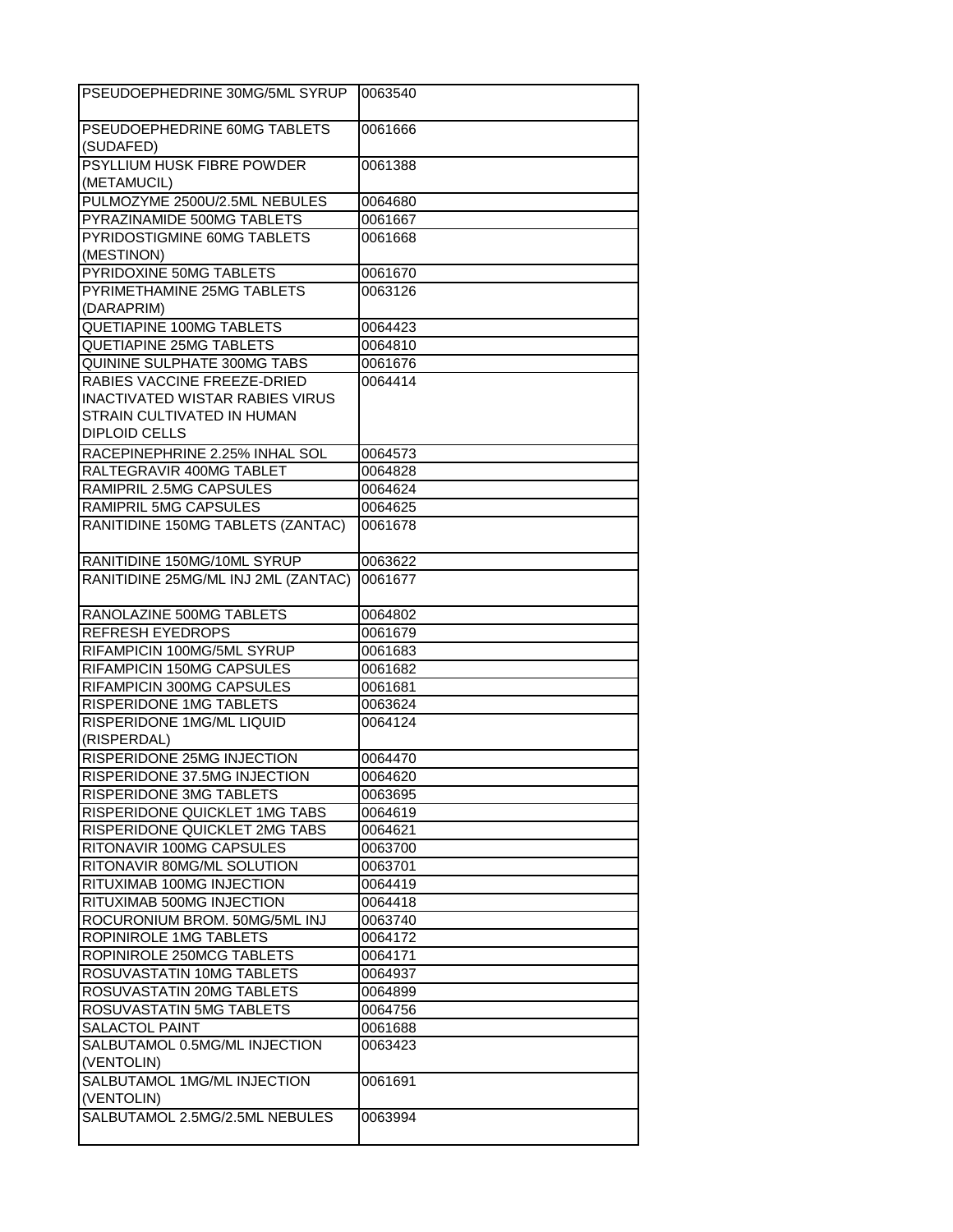| SALBUTAMOL 2MG/5ML SYRUP SF<br>(VENTOLIN)  | 0061693 |
|--------------------------------------------|---------|
| SALBUTAMOL 4MG TABLETS                     | 0061694 |
|                                            |         |
| (VENTOLIN)<br><b>SALBUTAMOL INHALER</b>    |         |
|                                            | 0061689 |
| SALBUTAMOL NEBULISER SOLN 20ML             | 0061692 |
| 0.5% (VENTOLIN)                            |         |
| SALICYLIC ACID 40% PLASTER                 | 0061696 |
| SALICYLIC ACID POWDER                      | 0061698 |
| SALIVEZE MOUTHSPRAY                        | 0064217 |
| SALMETEROL INHALER                         | 0063772 |
| SELEGILINE 5MG TABLETS (ELDEPRYL)          | 0061699 |
| SENNA 7.5MG TABLETS                        | 0061700 |
| SERETIDE DISKUS 50/100MCG                  | 0064863 |
| SERETIDE DISKUS 50/250MCG                  | 0064864 |
| SERETIDE DISKUS 50/500MCG                  | 0064865 |
| SERETIDE EVOHALER 25/125MCG                | 0064950 |
| SERETIDE EVOHALER 25/250MCG                | 0064951 |
| SERETIDE EVOHALER 25/50MCG                 | 0064949 |
| SERTRALINE 100MG TABLETS                   | 0063795 |
| SERTRALINE 50MG TABLETS                    | 0063794 |
| SEVELAMER 800MG TABLETS                    | 0064761 |
| SEVOFLURANE 250ML FOR KEY-FILL             | 0063908 |
| <b>VAPOURIZER</b>                          |         |
| SILDENAFIL 100MG TABLETS                   | 0064231 |
| SILDENAFIL 50MG TABLETS                    | 0065011 |
| SILVER NITRATE APPLICATORS                 | 0061701 |
| SILVER SULPHADIAZINE CR.1% 400G            | 0063252 |
| (SILVADENE, FLAMAZINE)                     |         |
| SILVER SULPHADIAZINE CR.1% 50G             | 0061702 |
| (SILVADENE, FLAMAZINE)                     |         |
| SIMPLE LINCTUS BP (2L)                     | 0061703 |
| SIMPLE LINCTUS PAEDIATRIC B.P.2L           | 0061704 |
| SIMVASTATIN 20MG TABLETS                   | 0064476 |
| SINEMET 275 TABLETS (25/250)               | 0061706 |
| SINEMET PLUS TABLETS (25/100)              | 0061707 |
| SINEMET(HALF) CR TAB (25/100)              | 0064173 |
| SIROLIMUS 1MG TABLETS                      | 0064637 |
| SIROLIMUS 2MG TABLETS                      | 0064638 |
| SITAGLIPTIN 100MG TABLETS                  | 0064719 |
| SITAGLIPTIN 25MG TABLETS                   | 0064811 |
| SOD. CHLORIDE 0.45% INF. 500ML             | 0061720 |
| SOD. CHLORIDE 0.9% INF. 100/150ML          | 0064814 |
|                                            |         |
| SOD. CHLORIDE 0.9% IRRIG 500ML             | 0061718 |
| <b>BOTTL</b>                               |         |
| SOD. CHLORIDE IRRIG 3L BAG                 | 0063470 |
| SOD.CHLORIDE 0.9% 10ML INJ                 | 0061715 |
| SOD.CHLORIDE 0.9% INF. 1000ML              | 0064525 |
| SOD.CHLORIDE 0.9% INF. 100ML               |         |
|                                            | 0064174 |
| SOD.CHLORIDE 0.9% INF. 250ML               | 0064669 |
| SOD.CHLORIDE 0.9% INF. 500ML               | 0061714 |
| SOD.CHLORIDE 0.9% IRRIG 1000ML BAG 0063107 |         |
| SOD.CHLORIDE 0.9% NASAL DROPS              | 0061721 |
| SOD.CHLORIDE IRRIG 1000ML BOTTL            | 0064377 |
|                                            |         |
| SODIUM BICARB. 8.4% SYR 10ML               | 0061710 |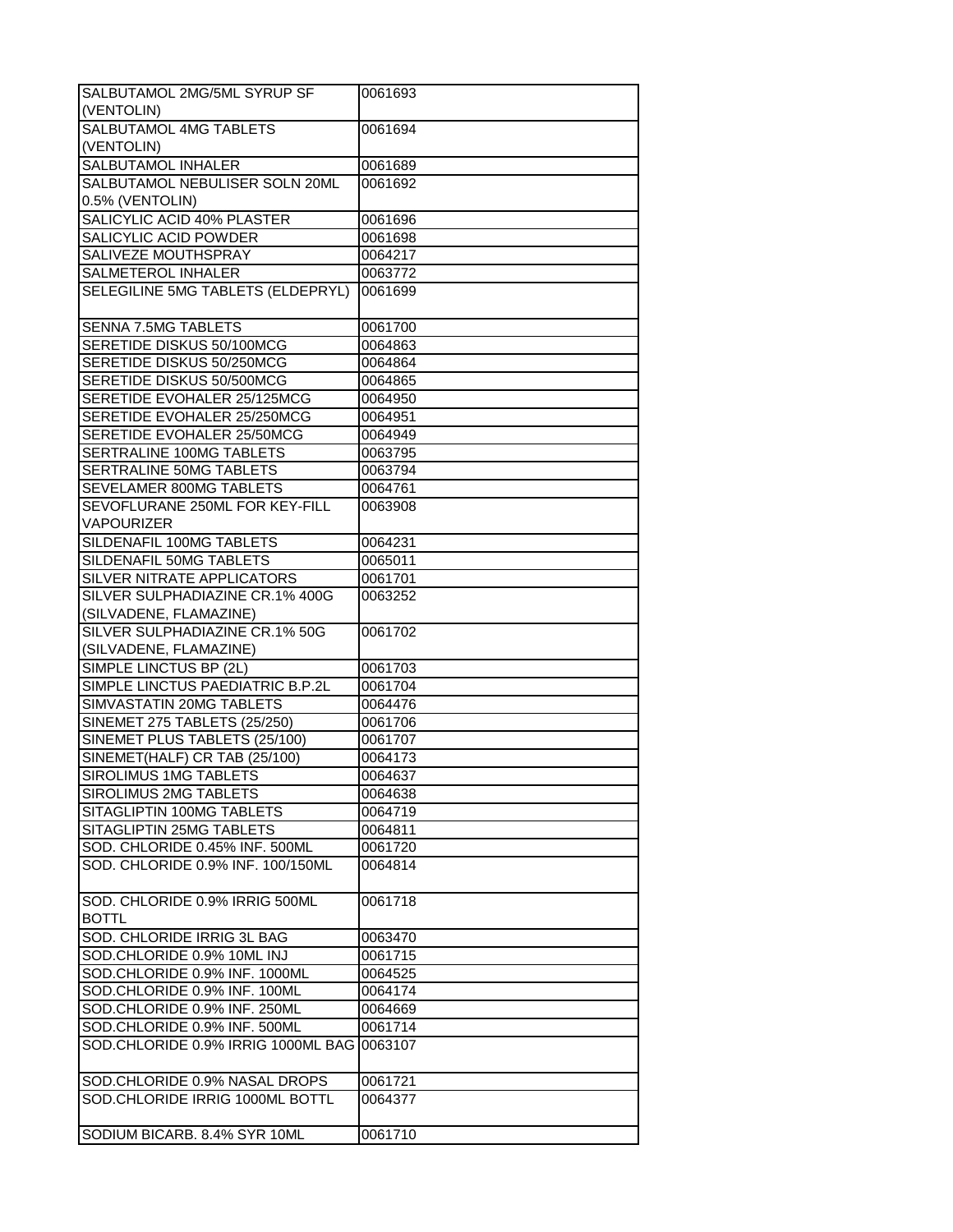| SODIUM BICARB. 8.4% SYR 50ML                        | 0061711 |
|-----------------------------------------------------|---------|
| SODIUM BICARBONATE 650MG CAPS                       | 0064255 |
| SODIUM BICARBONATE POWDER                           | 0063414 |
| SODIUM CHLORIDE 0.9% 20ML INJ                       | 0063980 |
| SODIUM CHLORIDE 0.9% MINIMS                         | 0063309 |
| SODIUM CHLORIDE 23.4% INJ 30ML                      | 0061719 |
| SODIUM CHLORIDE 3% INF. 500ML                       | 0064737 |
| SODIUM CHLORIDE 5% EYE DROPS                        | 0063597 |
| (MURO-128)                                          |         |
| SODIUM CHLORIDE 5% EYE OINT                         | 0064021 |
| (MURO-128)                                          |         |
| SODIUM FLUORIDE 2.2MG TABLETS                       | 0061725 |
| (each tablet contains 1mg F)                        |         |
| SODIUM FUSIDATE 2% INTERTULLE                       | 0064907 |
| SODIUM FUSIDATE 250MG TABLETS                       | 0063829 |
| SODIUM FUSIDATE 250MG/5ML SUSP                      | 0063830 |
|                                                     |         |
| SODIUM FUSIDATE 500MG INJ.                          | 0063828 |
| SODIUM PHOSPHATE 45MM 15ML                          | 0063904 |
| SODIUM TETRADECYL 0.2% INJ 5ML                      | 0064631 |
| SODIUM TETRADECYL 0.5% INJ 2ML                      | 0064630 |
| SODIUM TETRADECYL 1% INJ 2ML                        | 0064512 |
| SODIUM TETRADECYL 3% INJ 2ML (STD) 0061727          |         |
|                                                     |         |
| SODIUM VALPROATE 200MG EC TABS                      | 0061730 |
| (EPILIM)                                            |         |
| SODIUM VALPROATE 200MG/5ML SYR                      | 0064122 |
| (EPILIM)                                            |         |
| SODIUM VALPROATE 500MG EC TABS                      | 0064121 |
| (EPILIM)                                            |         |
|                                                     |         |
| SOFRADEX DROPS                                      | 0061731 |
| SOLIFENACIN 10MG TABLET(VESICARE)                   | 0064963 |
|                                                     |         |
| <b>SOLIVITO N</b>                                   | 0063901 |
| SORAFENIB 200MG TABLETS                             | 0064986 |
| (NEXAVAR)                                           |         |
| SOTALOL 80MG TABLETS                                | 0063930 |
| SPECTINOMYCIN 2G INJECTION                          | 0061733 |
| (TROBICIN)                                          |         |
| SPIRONOLACTONE 25MG TABLETS                         | 0061735 |
| SPOONS 5ML (500)                                    | 0063256 |
| STAVUDINE 40MG CAPSULES                             | 0063804 |
| STREPTOKINASE 1.5MU INJECTION                       | 0061740 |
| SUCRALFATE 1G/5ML SUSPENSION                        | 0063983 |
| SUDOCREM 60G                                        | 0061742 |
| SUGAMMADEX 200MG INJECTION                          | 0064970 |
| (BRIDION)                                           |         |
| SUGAMMADEX 500MG INJECTION                          | 0064971 |
| (BRIDION)                                           |         |
| SULFADIAZINE 500MG TABS                             | 0064119 |
| SULPHASALAZINE 500MG EC TABLET                      | 0061745 |
| (SALAZOPYRIN)                                       |         |
| SUMATRIPTAN 50MG TABLETS                            | 0064427 |
| (IMIGRAN)                                           |         |
| SUMATRIPTAN 6MG INJECTION                           | 0063683 |
| SUNITINIB 25MG TABS (SUTENT)                        | 0065019 |
| SUXAMETHONIUM 50MG/ML INJ 2ML<br>(SUCCINYL CHOLINE) | 0061748 |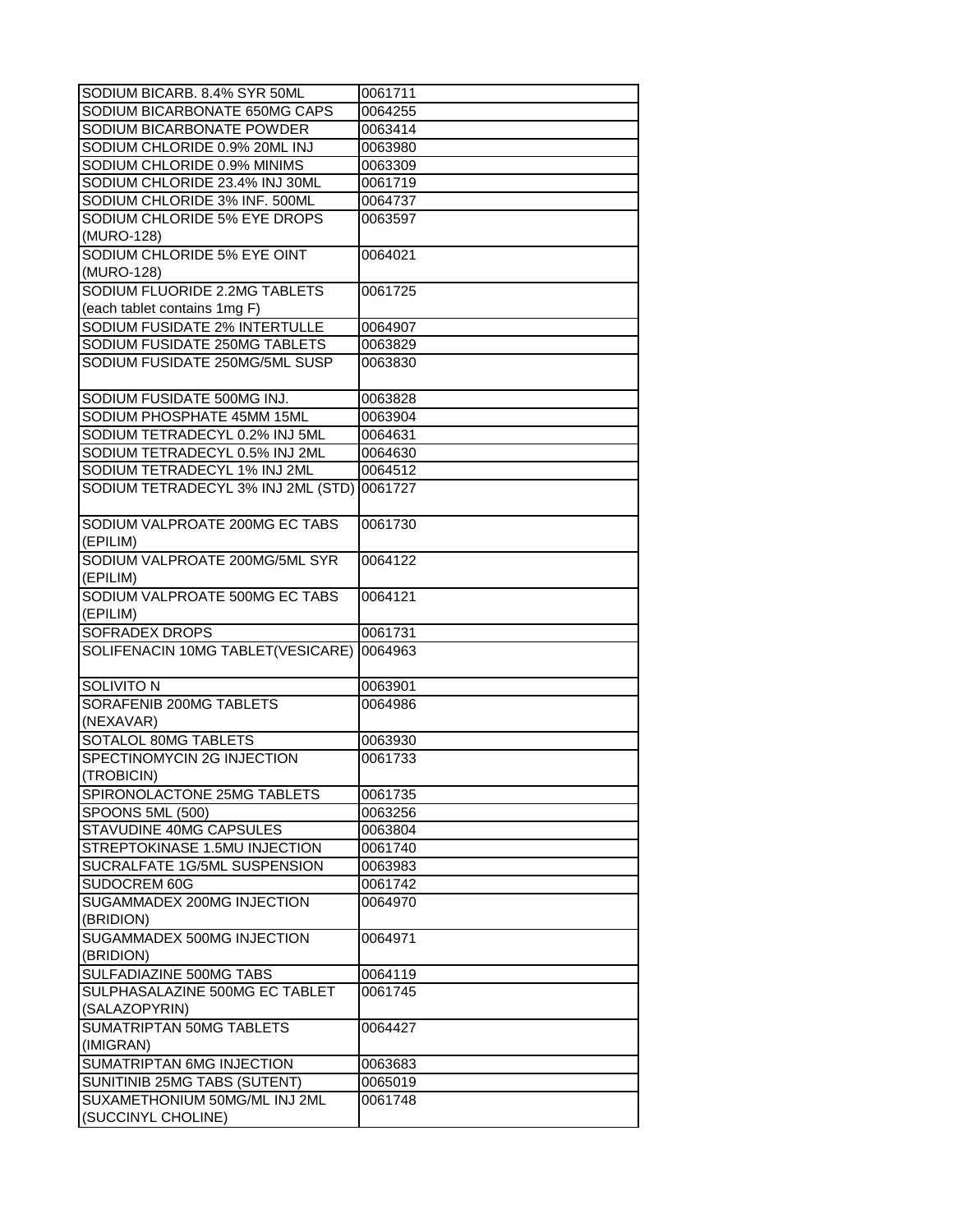| SYMBICORT(B160/F4.5)TURBOHALER            | 0064813 |
|-------------------------------------------|---------|
| SYMBICORT(B320/F9)TURBOHALER              | 0064948 |
| SYNVISC                                   | 0063668 |
| SYRINGE ORAL 10ml                         | 0061750 |
| SYRINGE ORAL 1ml                          | 0061751 |
| SYRINGE ORAL 3ML                          | 0063548 |
| SYRINGE ORAL 5ML                          | 0061753 |
| SYRUP B.P.                                | 0061754 |
| <b>TABLET CUTTER</b>                      | 0063809 |
| TACROLIMUS (PROGRAF) 0.5MG CAP            | 0064563 |
| TACROLIMUS (PROGRAF) 1MG CAPS             | 0063672 |
| TACROLIMUS (PROGRAF) 5MG CAPS             | 0063671 |
| TACROLIMUS 0.03% OINTMENT                 | 0064505 |
| TACROLIMUS 0.1% OINTMENT                  | 0064504 |
| TAFLUPROST 15MCG/ML EYE DROPS             | 0064985 |
| TAMOXIFEN 10MG TABLETS<br>(NOLVADEX)      | 0061755 |
| TAMSULOSIN 400MCG CAPSULES<br>(FLOMAX)    | 0063943 |
| TAZOCIN 4.5g INJECTION (ZOSYN)            | 0064233 |
| <b>TEICOPLANIN 200MG INJECTION</b>        | 0064410 |
| TEMAZEPAM 10MG TABLETS                    | 0061756 |
| TEMAZEPAM 10MG/5ML SYRUP                  | 0063503 |
| TENECTEPLASE 50MG INJECTION               | 0064583 |
| (METALYSE)                                |         |
| TENOFOVIR DISOPROXIL 300MG TAB            | 0064676 |
| TERAZOSIN 1MG TABLETS                     | 0064381 |
| TERAZOSIN 2MG TABLETS                     | 0064226 |
| <b>TERAZOSIN 5MG TABLETS</b>              | 0064227 |
| TERBINAFINE 1% CREAM 15G                  | 0064148 |
| <b>TERBINAFINE 1% SPRAY</b>               | 0064596 |
| TERBINAFINE 250MG TABLETS                 | 0064548 |
| TERBUTALINE 0.5MG/DOSE INHALER            | 0065007 |
| TERBUTALINE 5MG/2ML RESPULES              | 0065006 |
| TESTOSTERONE 100MG IMPLANT                | 0063564 |
| TESTOSTERONE 50MG/5G GEL SACH.            | 0064672 |
| TETANUS TOXOID VACCINE ADSORB             | 0061758 |
| <b>TETRACAINE 1% MINIMS</b>               | 0060939 |
| TETRACAINE 4% GEL (AMETOP)                | 0064376 |
| <b>TETRACAINE POWDER</b>                  | 0064112 |
| TETRACOSCATIDE 250MCG/ML INJ              | 0061759 |
| (SYNACTHEN)                               |         |
| TETRACYCLINE 1% EYE OINTMENT              | 0061761 |
| (ACHROMYCIN)                              |         |
| TETRACYCLINE 250MG CAPSULES               | 0061760 |
| (ACHROMYCIN)                              |         |
| THALIDOMIDE 100MG CAPSULES                | 0064686 |
| THALIDOMIDE 50MG CAPSULES                 | 0064628 |
| THEOPHYLLINE 250MG SR TABLETS<br>(NUELIN) | 0061767 |
| THIAMINE 50MG TABLETS                     | 0064085 |
| THIOPENTAL SOD 500MG INJECTION            | 0061770 |
| (PENTOTHAL)                               |         |
| THIORIDAZINE 10MG TABLETS                 | 0061773 |
| (MELLERIL)                                |         |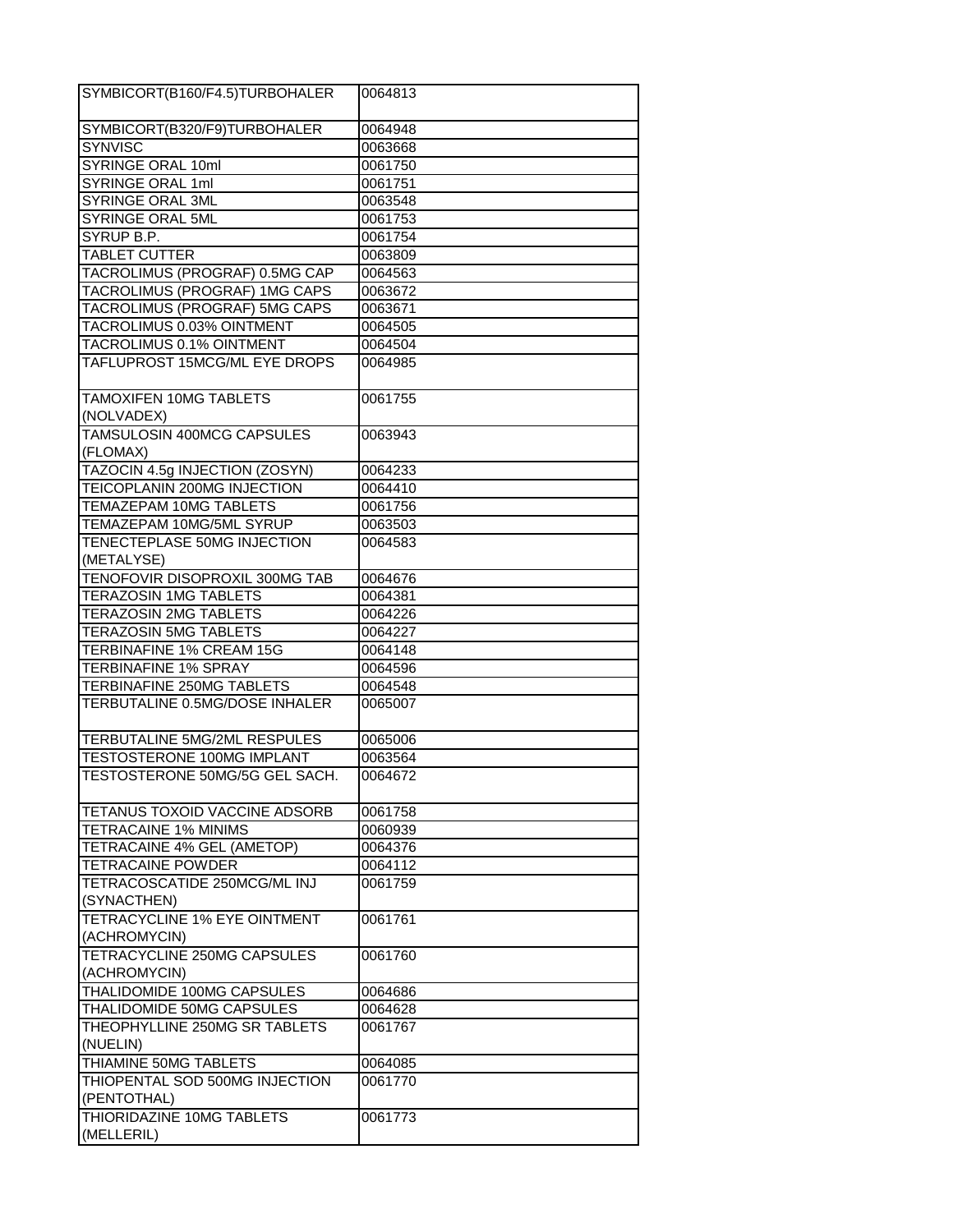| THIORIDAZINE 25MG TABLETS         | 0061772 |
|-----------------------------------|---------|
| THIORIDAZINE 50MG TABLETS         | 0061771 |
| THROMBIN (BOVINE) 5000 UNIT VIAL  | 0064993 |
| <b>TIBOLONE 2.5MG TABLETS</b>     | 0064464 |
| TIMOLOL 0.25% EYEDROPS (TIMOPTIC) | 0061781 |
|                                   |         |
| TIMOLOL 0.5% EYEDROPS (TIMOPTIC)  | 0061782 |
|                                   |         |
| TIOTROPIUM (SPIRIVA)18MCG CAPS    | 0064666 |
| TIOTROPIUM (SPIRIVA)COMBO 18MCG   | 0064649 |
| CAPS AND DEVICE (30)              |         |
| <b>TIZANIDINE 2MG TABLETS</b>     | 0064488 |
| TOBRAMYCIN 0.3% EYE/EAR DROPS     | 0061784 |
| (TOBREX)                          |         |
| TOBRAMYCIN 80MG/2ML INJECTION     | 0063319 |
| TOLAZAMIDE 250MG TABLETS          | 0061785 |
| (TOLINASE)                        |         |
|                                   |         |
| TOLTERIDONE 4MG XL CAPSULE        | 0064800 |
| TOPIRAMATE 100MG TABLETS          | 0064063 |
| TOPIRAMATE 15MG SPRINKLE CAPS     | 0064913 |
| TOPIRAMATE 200MG TABLETS          | 0064071 |
| TOPIRAMATE 25MG TABLETS           | 0064712 |
| TOPIRAMATE 50MG TABLETS           | 0064038 |
| (TOPAMAX)                         |         |
| TOPOTECAN 4MG INJECTION           | 0064792 |
| TRAMADOL 100MG SR TABLETS         | 0064978 |
| TRAMADOL 100MG/2ML INJECTION      | 0064979 |
| TRAMADOL 50MG CAPSULES            | 0064977 |
| TRANEXAMIC ACID 0.5G TABLETS      | 0063705 |
| TRANEXAMIC ACID 100MG/ML INJ      | 0061786 |
| (CYKLOKAPRON)                     |         |
| TRASTUZUMAB 150MG INJECTION       | 0064337 |
| (HERCEPTIN)                       |         |
| TRASTUZUMAB 440MG INJECTION       | 0064338 |
| (HERCEPTIN)                       |         |
| TRAZODONE 50MG TABLETS            | 0064635 |
| TRIAMCINOLONE 0.1% DENTAL PSTE    | 0061787 |
| (KENALOG IN ORABASE)              |         |
| TRIAMCINOLONE 40MG/ML INJ         | 0063981 |
| TRIAMTERENE 50MG/HCTZ 25MG        | 0061234 |
| TABLETS (DYAZIDE)                 |         |
| TRICHLORO-ACETIC ACID 85% SOLN    | 0064569 |
|                                   |         |
| TRIFLUOPERAZINE 1MG TABLETS       | 0064363 |
| TRIFLUOPERAZINE 2MG TABLETS       | 0061792 |
| (STELAZINE)                       |         |
| TRIFLUOPERAZINE 5MG TABLETS       | 0061791 |
| (STELAZINE)                       |         |
| TRIMETHOPRIM 200MG TABLETS        | 0064229 |
| TRIPROLIDINE/PSEUDOEPHED TABS     | 0060919 |
|                                   |         |
| TROPICAMIDE 1% MINIMS             | 0063345 |
| TRUVADA (T300MG/E200MG)           |         |
|                                   | 0064837 |
| TUBERSOL (MANTOUX) 5TU 10 TEST    | 0063543 |
| TYPHIM VI VACCINE-SINGLE DOSE     | 0063894 |
| (TYPHIM VI)                       |         |
| ULTRAPROCT OINTMENT               | 0061803 |
| ULTRAPROCT SUPPOSITORY            | 0064522 |
| UREA 10% CREAM (NUTRAPLUS)        | 0061804 |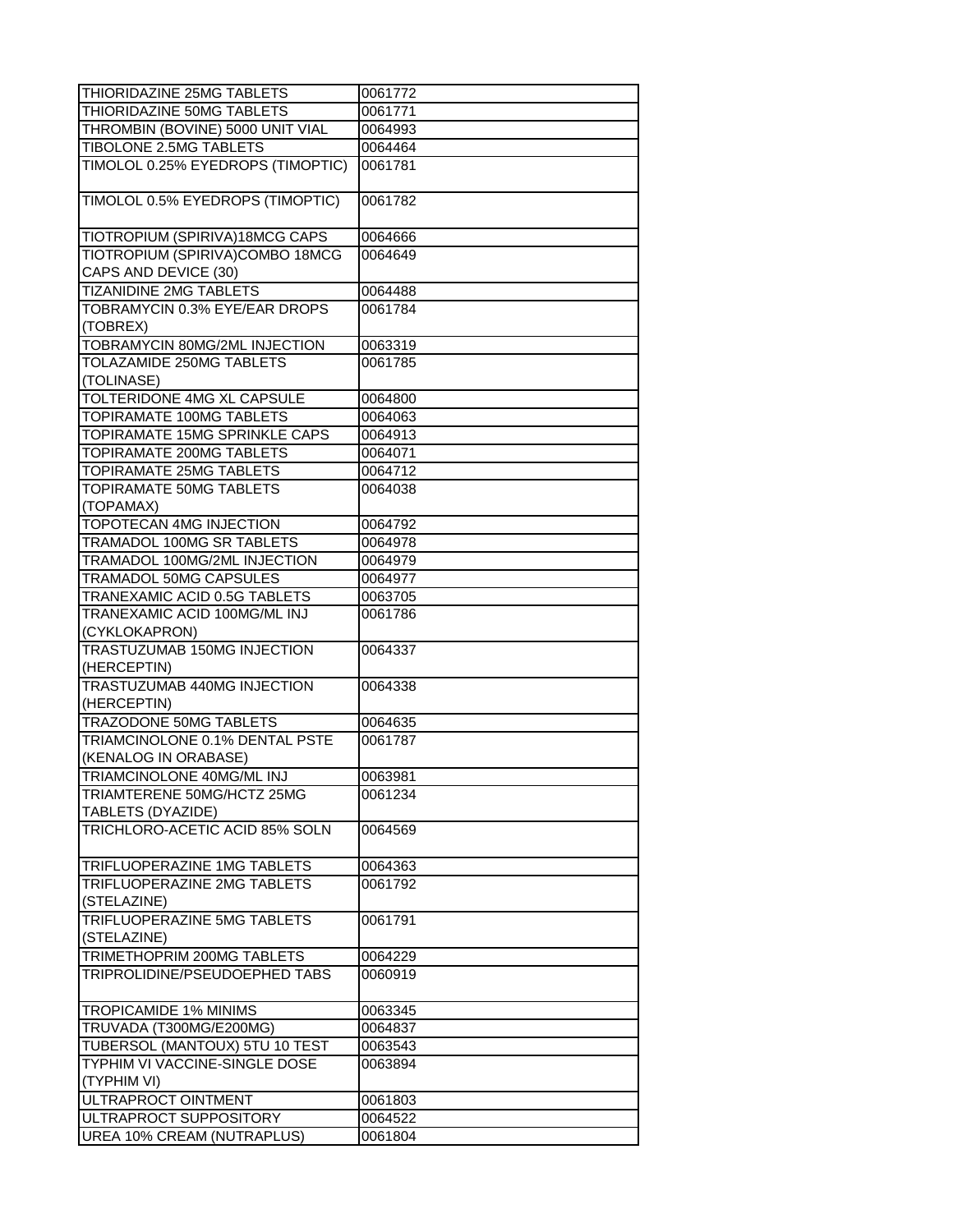| URSODEOXYCHOLIC ACID 150MG TAB                               | 0063514 |
|--------------------------------------------------------------|---------|
| <b>VALACICLOVIR 500MG TABLETS</b>                            | 0064465 |
| <b>VALGANCICLOVIR 450MG TABS</b>                             | 0064584 |
| (VALCYTE)                                                    |         |
| VALPROIC ACID 250MG (DEPAKOTE)                               | 0061805 |
| VALPROIC ACID 250MG ER TABLETS                               | 0065009 |
| VALPROIC ACID 500MG ER TABLETS                               | 0065010 |
| VALSARTAN 160MG CAPSULES                                     | 0064785 |
| VALSARTAN 80MG TABLETS                                       | 0064549 |
| VANCOMYCIN 1G INJECTION                                      | 0063954 |
| VANCOMYCIN 500MG INJECTION                                   | 0061807 |
| VARENICLINE 1MG TABLETS                                      | 0064964 |
| <b>VARENOCLINE TABS STARTER PACK</b>                         | 0064956 |
| VASOPRESSIN 20U/ML INJECTION                                 | 0061808 |
| (PITRESSIN)                                                  |         |
| <b>VECURONIUM 10MG INJECTION</b>                             | 0061809 |
| (NORCURON)                                                   |         |
| VENLAFAXINE 75MG XL CAPSULES                                 | 0064123 |
| (EFFEXOR)                                                    |         |
| <b>VERAPAMIL 240MG SR TABLETS</b>                            | 0061812 |
| (CALAN)                                                      |         |
| VERAPAMIL 40MG TABLETS (CALAN)                               | 0061813 |
| <b>VERAPAMIL 5MG/2ML INJECTION</b>                           | 0061811 |
| (CALAN)                                                      |         |
| <b>VERAPAMIL 80MG TABLETS (CALAN)</b>                        | 0061814 |
| VIALS 10 DRAM (BOX 250)                                      | 0064033 |
| VIALS 20 DRAM (BOX 145)                                      | 0064036 |
| VIALS 40 DRAM (BOX 80) FITS WITH                             | 0064027 |
| <b>CLOSURE 0064028</b>                                       |         |
| VIALS 60 DRAM (BOX 65)                                       | 0064037 |
| VINBLASTIN 1MG/ML INJ 10ML                                   | 0064129 |
| VINCRISTINE 1MG/ML INJ 2ML                                   | 0061815 |
| VINORELBINE 10MG/ML INJ 1ML                                  | 0063824 |
| (NAVELBINE)                                                  |         |
| VINORELBINE 50MG/5ML INJ 5ML                                 | 0063825 |
| (NAVELBINE)                                                  |         |
| <b>VISCOTEARS GEL</b>                                        | 0063691 |
| VISION BLUE (TRYAN BLUE) SINGLE                              | 0064267 |
| DOSE VIAL 0.6MG                                              |         |
| VITAMIN A CAPS 8000 UNITS                                    | 0064458 |
| VITAMIN B&C (I.V) INJECTION                                  | 0063529 |
| VITLIPID N 10ML (ADULT)                                      | 0063902 |
| <b>VOLUMATIC PAEDIATRIC</b>                                  | 0061695 |
| <b>WARFARIN 0.5MG TABLETS</b>                                | 0064807 |
| WARFARIN 1MG TABLETS (COUMADIN,                              | 0061821 |
| MAREVAN)                                                     |         |
| WARFARIN 3MG TABLETS (COUMADIN,                              | 0061823 |
| MAREVAN)                                                     |         |
| WARFARIN 5MG TABLETS (COUMADIN,                              | 0061824 |
| MAREVAN)                                                     |         |
| WATER BACTERIOSTATIC 30ML                                    | 0064333 |
| WATER FOR INJECTION 5ML                                      | 0061828 |
| WATER FOR IRRIGATION 1L (BAG)                                | 0063967 |
| WATER FOR IRRIGATION 1L (BOT)                                | 0064386 |
| WATER FOR IRRIGATION 500ML BOT                               | 0061830 |
| <b>WEIGHING BOATS, LARGE</b><br><b>WEIGHING BOATS, SMALL</b> | 0063892 |
|                                                              | 0063891 |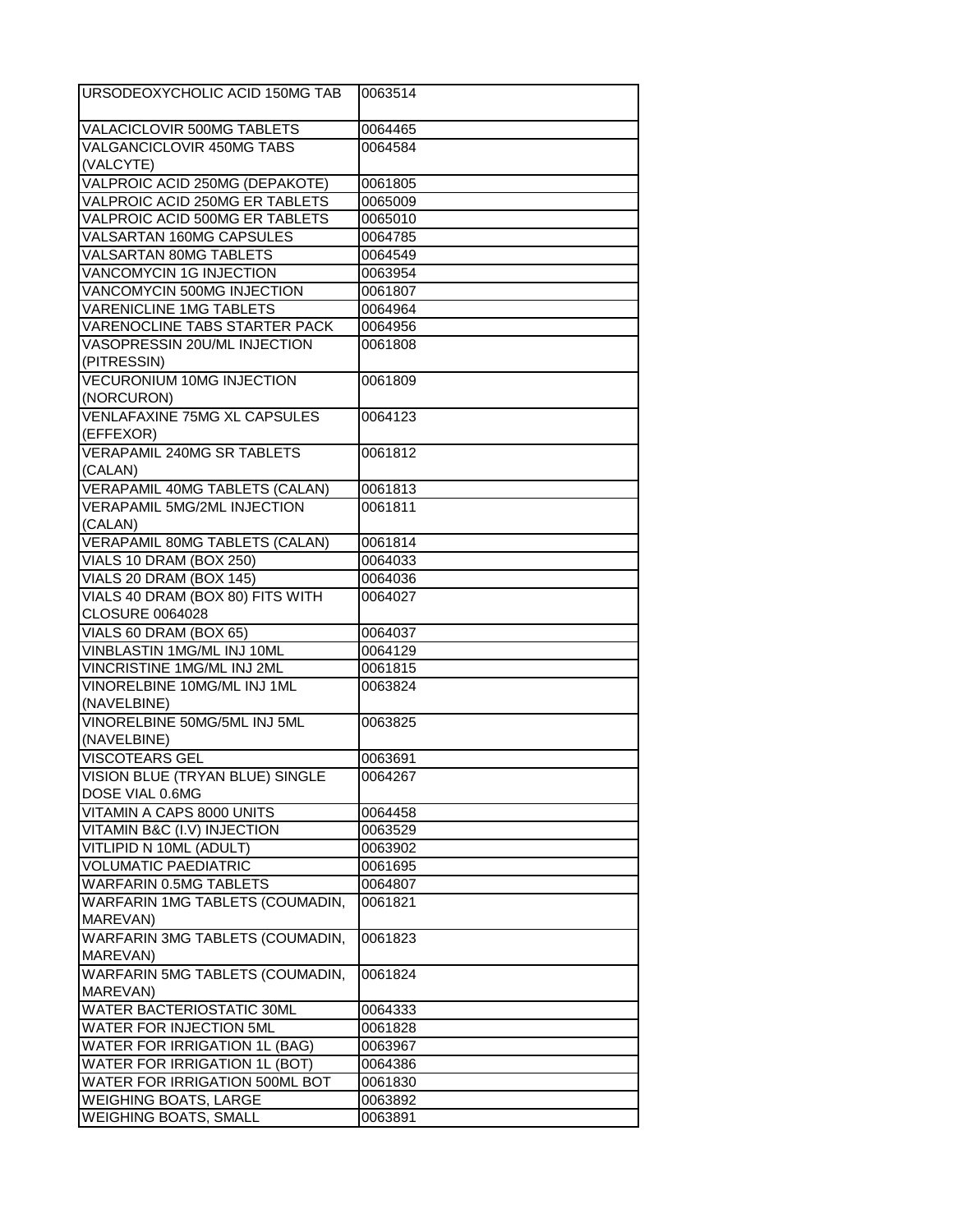| WHITFIELDS OINTMENT 30G (BENZOIC   | 0061000 |
|------------------------------------|---------|
| <b>ACID OINTMENT)</b>              |         |
| XALACOM EYE DROPS 2.5ML            | 0064609 |
| XYLOMETAZOLINE 0.05% NASAL DPS     | 0064731 |
| XYLOMETAZOLINE 0.1% NASAL SPRY     | 0064730 |
| YELLOW FEVER VACCINE (SDV)         | 0061832 |
| ZAFIRLUKAST 20MG TABLETS           | 0063857 |
| (ACCOLATE)                         |         |
| ZIDOVUDINE 100MG CAPSULES          | 0061833 |
| (RETOVIR)                          |         |
| ZIDOVUDINE 10MG/ML IV INJ 20ML     | 0063735 |
| ZIDOVUDINE 10MG/ML SYRUP           | 0063544 |
| ZINC & CASTOR OIL CREAM            | 0063745 |
| ZINC SUPLHATE 125MG(SOLVAZINC)     | 0064604 |
| <b>ZINCON SHAMPOO</b>              | 0061836 |
| ZOLEDRONIC ACID 4MG INJ(ZOMETA     | 0064374 |
| ZOPICLONE 3.75MG TABLETS           | 0064126 |
| <b>ZUCLOPENTHIXOL 10MG TABLETS</b> | 0063833 |
| (CLOPIXOL)                         |         |
| <b>ZUCLOPENTHIXOL 2MG TABLETS</b>  | 0063832 |
| (CLOPIXOL)                         |         |
| ZUCLOPENTHIXOL ACE.100MG/2ML       | 0063755 |
| (CLOPIXOL ACUPHASE 100MG/2ML)      |         |
| ZUCLOPENTHIXOL ACE.50MG/1ML        | 0063754 |
| (CLOPIXOL ACUPHASE 50MG/ML)        |         |
| ZUCLOPENTHIXOL DEC.200MG/ML        | 0061837 |
| INJECTION 200mg/ml (CLOPIXOL)      |         |
| ZUCLOPENTHIXOL DEC.500MG/ML        | 0061838 |
| INJECTION 500mg/ml (CLOPIXOL)      |         |
|                                    |         |
|                                    |         |
|                                    |         |
|                                    |         |
|                                    |         |
|                                    |         |
|                                    |         |
|                                    |         |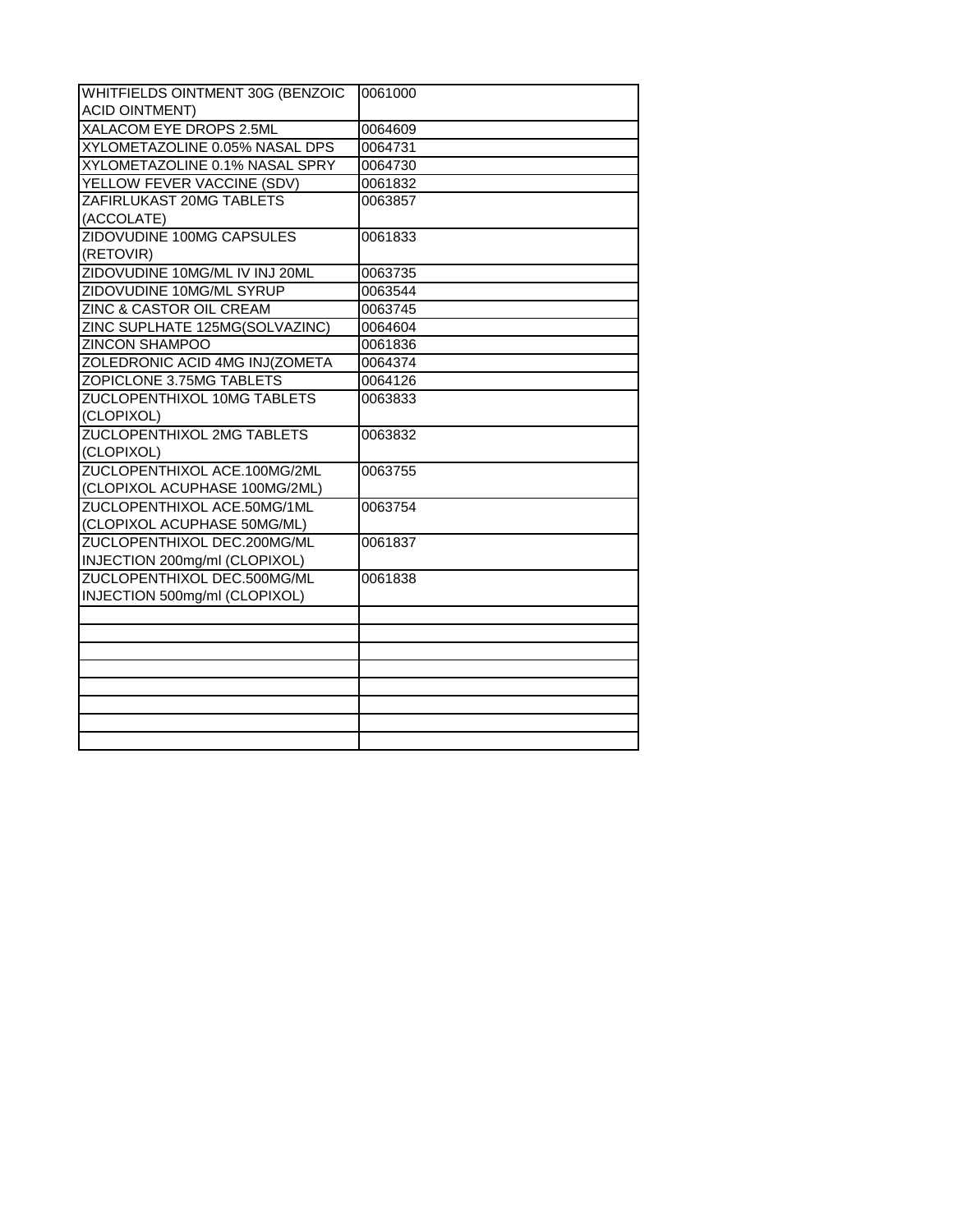| <b>Hosp Unit</b> |
|------------------|
| <b>TABLET</b>    |
| <b>CAPSULE</b>   |
| <b>TABLET</b>    |
|                  |
| <b>EACH</b>      |
| BTL/50ML         |
| <b>VIAL</b>      |
| <b>EACH</b>      |
| <b>TUBE</b>      |
| <b>TUBE</b>      |
|                  |
| <b>TUBE</b>      |
| <b>VIAL</b>      |
| BTL/240ML        |
| INJ/pk/2         |
| PK/2 PEN         |
| <b>TUBE</b>      |
| <b>TABLET</b>    |
| <b>TABLET</b>    |
| <b>TABLET</b>    |
| <b>TABLET</b>    |
|                  |
| <b>EACH</b>      |
| <b>VIAL</b>      |
| <b>VIAL</b>      |
| <b>EACH</b>      |
| <b>VIAL</b>      |
| <b>EACH</b>      |
| BTL              |
| <b>VIAL</b>      |
| <b>VIAL</b>      |
| BTL/473ML        |
| <b>TABLET</b>    |
| <b>TABLET</b>    |
|                  |
| <b>CAPSULE</b>   |
| <b>VIAL</b>      |
| <b>TABLET</b>    |
| <b>TABLET</b>    |
| <b>EACH</b>      |
| <b>VIAL</b>      |
| PK/2             |
| 2ML VIAL         |
| <b>TABLET</b>    |
|                  |
| <b>VIAL</b>      |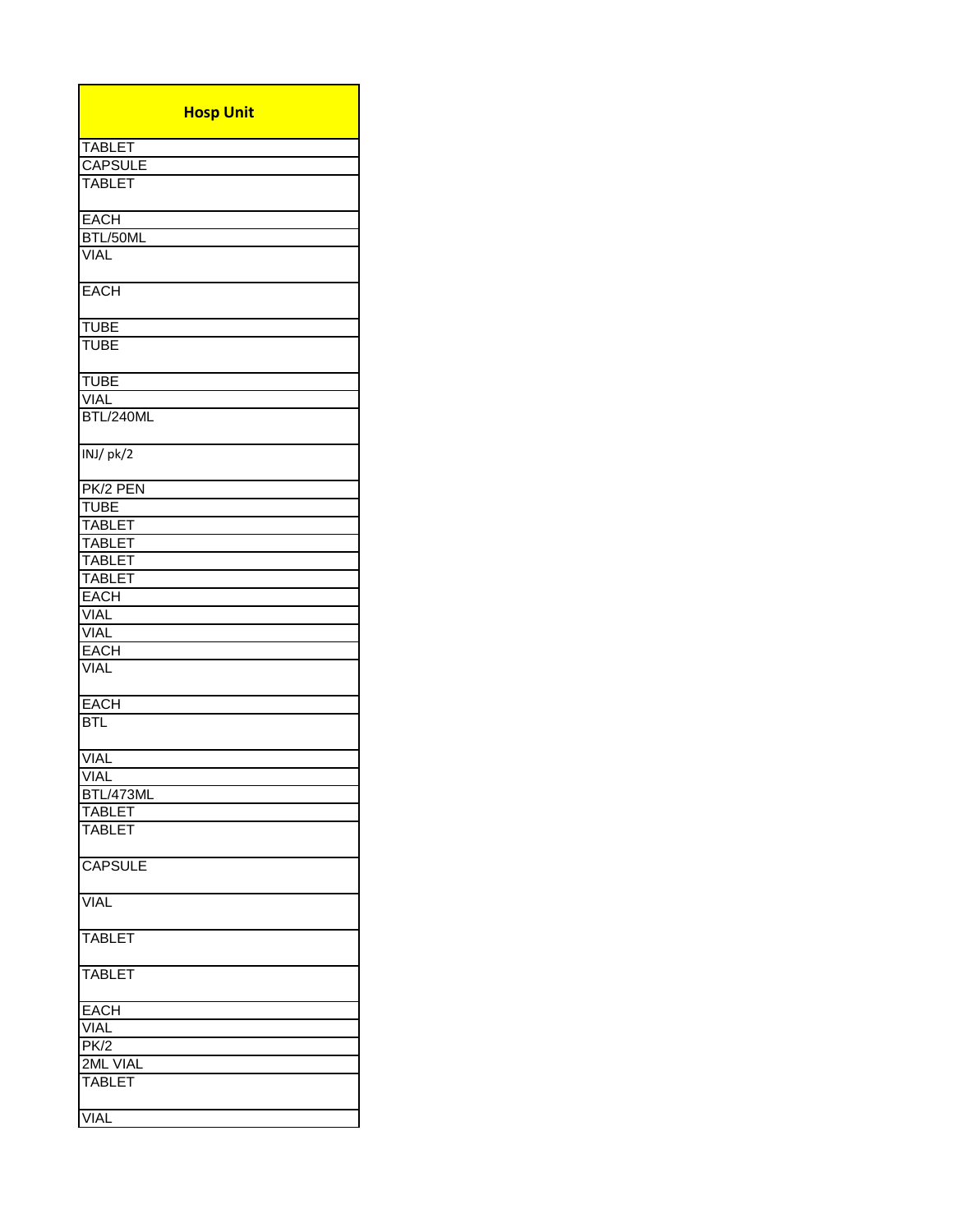| <b>BAG</b>                     |
|--------------------------------|
| <b>TABLET</b>                  |
|                                |
|                                |
| <b>VIAL</b>                    |
|                                |
| <b>TABLET</b>                  |
| <b>TABLET</b>                  |
| <b>TABLET</b>                  |
|                                |
| <b>TABLET</b>                  |
| <b>TABLET</b>                  |
| <b>EACH</b>                    |
| <b>EACH</b>                    |
| BTL/100ML                      |
| <b>CAPSULE</b>                 |
| <b>VIAL</b>                    |
| BTL/100ML                      |
| <b>SACHET</b>                  |
| <b>CAPSULE</b>                 |
| <b>VIAL</b>                    |
| <b>VIAL</b>                    |
| <b>VIAL</b>                    |
| <b>VIAL</b>                    |
| <b>CAPSULE</b>                 |
| <b>TUBE</b>                    |
| <b>TABLET</b>                  |
| <b>TABLET</b>                  |
| <b>VIAL</b>                    |
| PK/3                           |
| <b>PK/500G</b>                 |
| <b>TABLET</b>                  |
| <b>EACH</b>                    |
| <b>CAPSULE</b>                 |
| <b>TABLET</b>                  |
|                                |
| <b>TABLET</b>                  |
| <b>TABLET</b>                  |
| <b>TABLET</b>                  |
| <b>TABLET</b><br><b>TABLET</b> |
|                                |
| <b>TABLET</b>                  |
| <b>VIAL</b>                    |
| TABLET                         |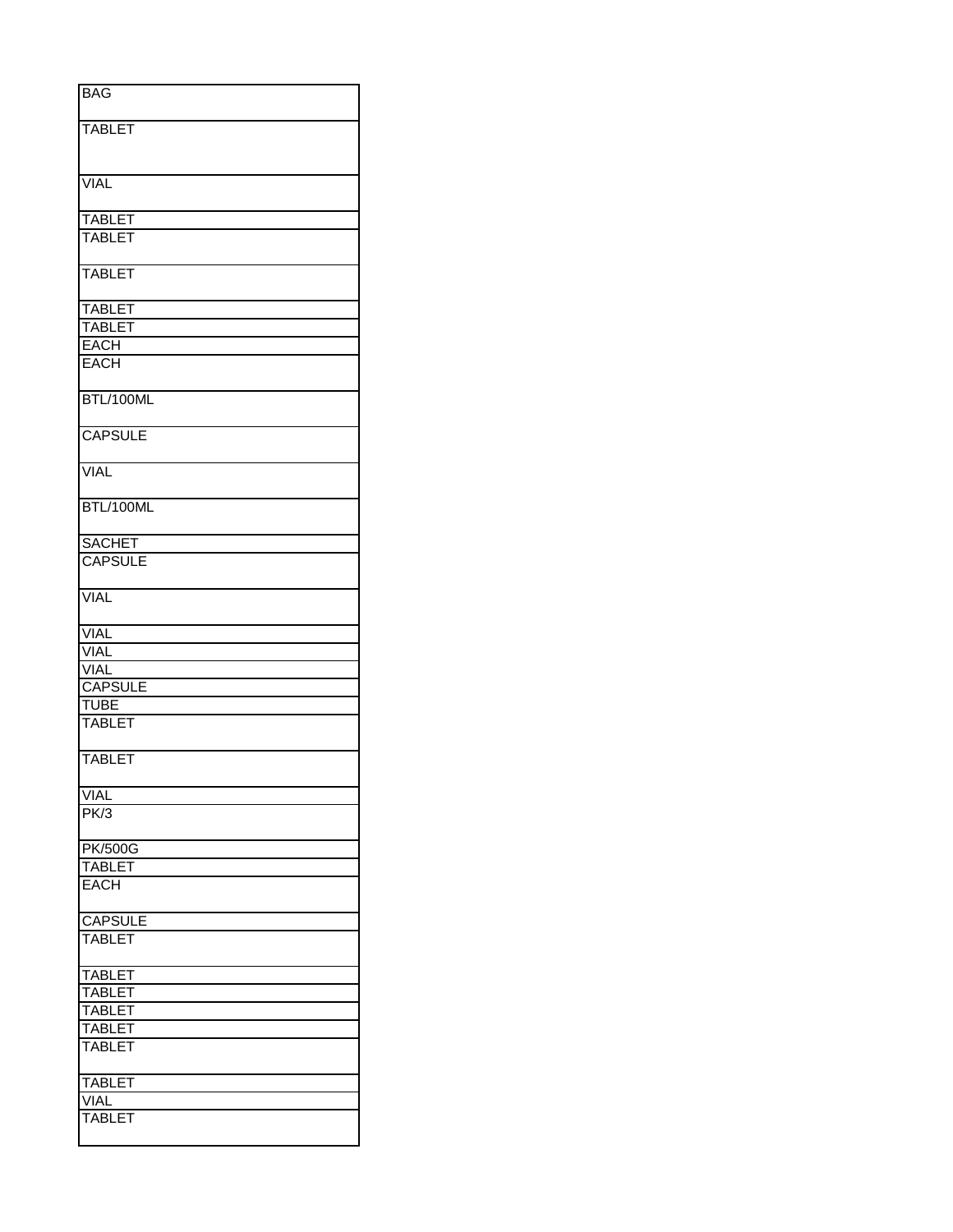| <b>TABLET</b>  |
|----------------|
| <b>TABLET</b>  |
| <b>TABLET</b>  |
| <b>VIAL</b>    |
|                |
| <b>TABLET</b>  |
| <b>SYRINGE</b> |
| PK/10ML        |
| <b>EACH</b>    |
| <b>MINIM</b>   |
| VIAL           |
| <b>TABLET</b>  |
|                |
| <b>TUBE</b>    |
| BTL/15ML       |
| <b>TABLET</b>  |
| <b>TABLET</b>  |
|                |
| <b>EACH</b>    |
| BTL/500ML      |
| <b>TUBE</b>    |
| Btl/10g        |
| <b>EACH</b>    |
|                |
| <b>EACH</b>    |
| PK/1           |
| <b>EACH</b>    |
| BTL/30ML       |
| <b>TUBE</b>    |
|                |
| <b>TUBE</b>    |
| <b>VAIL</b>    |
| <b>TABLET</b>  |
| <b>VIAI</b>    |
| 15G            |
|                |
| <b>EACH</b>    |
| <b>TUBE</b>    |
| <b>EACH</b>    |
| <b>TUBE</b>    |
| <b>EACH</b>    |
| <b>TABLET</b>  |
| TUBE           |
| PK/4ML         |
| PK/16ML        |
| TABLET         |
|                |
| Btl/473ml      |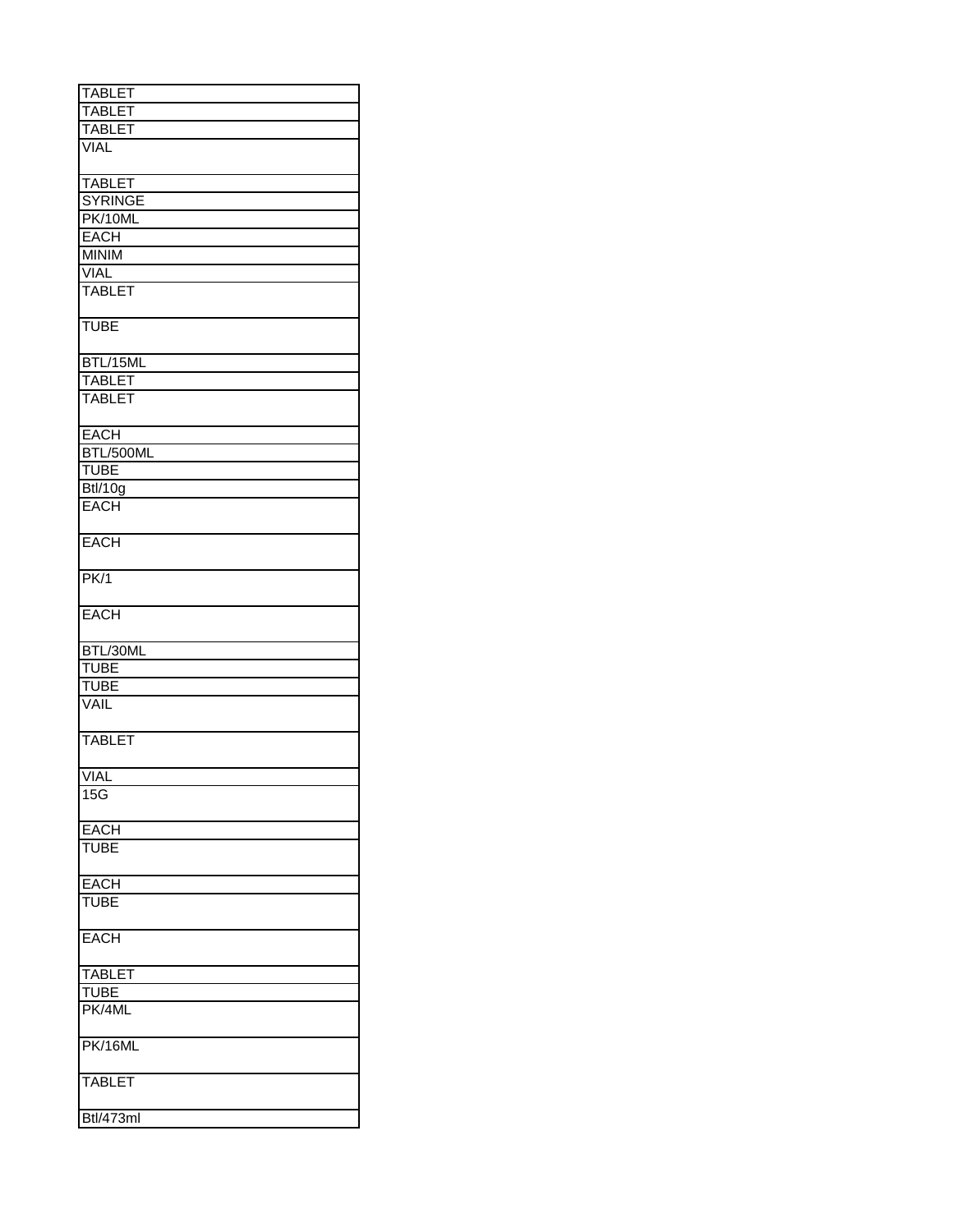| <b>EACH</b>     |
|-----------------|
|                 |
|                 |
| <b>EACH</b>     |
|                 |
| <b>TABLET</b>   |
|                 |
|                 |
| <b>PK/10</b>    |
|                 |
| <b>VIAL</b>     |
| <b>CASE/200</b> |
|                 |
| <b>CASE/200</b> |
| <b>CASE/200</b> |
| <b>CASE/100</b> |
| <b>CASE/100</b> |
|                 |
| <b>CASE/100</b> |
| <b>VIAL</b>     |
|                 |
| <b>EACH</b>     |
|                 |
|                 |
| <b>TABLET</b>   |
|                 |
| <b>EACH</b>     |
|                 |
|                 |
| <b>CAPSULE</b>  |
| <b>NEBULE</b>   |
|                 |
|                 |
| <b>VIAL</b>     |
|                 |
| <b>VIAL</b>     |
|                 |
|                 |
| <b>VIAL</b>     |
|                 |
| <b>VIAL</b>     |
|                 |
| <b>VIAL</b>     |
|                 |
|                 |
| <b>TABLET</b>   |
|                 |
|                 |
| <b>TABLET</b>   |
| <b>TABLET</b>   |
| <b>TABLET</b>   |
|                 |
|                 |
| <b>TABLET</b>   |
| <b>VIAL</b>     |
| BTL/100ML       |
| <b>TUBE</b>     |
|                 |
|                 |
| <b>TUBE</b>     |
|                 |
| <b>VIAL</b>     |
| <b>SPRAY</b>    |
|                 |
| <b>CAPSULE</b>  |
|                 |
| <b>CAPSULE</b>  |
|                 |
|                 |
| <b>EACH</b>     |
| <b>TABLET</b>   |
|                 |
|                 |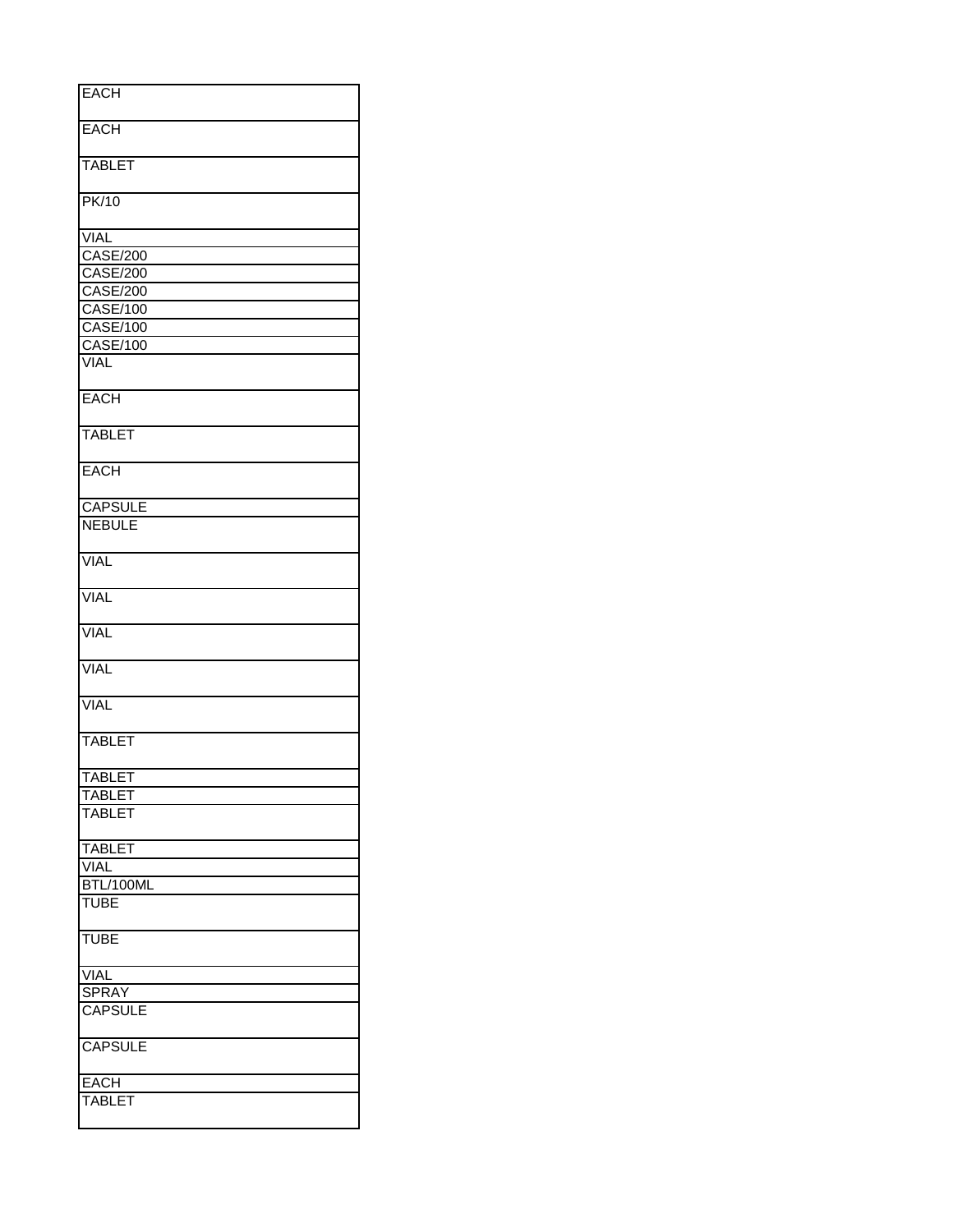| <b>CAPSULE</b>   |
|------------------|
|                  |
| <b>PK/160Z</b>   |
| <b>VIAL</b>      |
|                  |
| <b>PK/300G</b>   |
|                  |
| <b>TABLET</b>    |
| <b>TABLET</b>    |
| <b>TABLET</b>    |
| <b>TUBE</b>      |
| tablet           |
| <b>BOX/100</b>   |
| <b>BOX/100</b>   |
| <b>EACH</b>      |
| <b>TUBE</b>      |
| <b>TABLET</b>    |
|                  |
| <b>TABLET</b>    |
| <b>TABLET</b>    |
| <b>ML</b>        |
|                  |
| <b>TABLET</b>    |
|                  |
| <b>TABLET</b>    |
| <b>TABLET</b>    |
|                  |
| <b>15ML VIAL</b> |
| 45ML VIAL        |
|                  |
| vial             |
|                  |
| <b>60ML VIAL</b> |
| 1ml amp          |
| <b>EACH</b>      |
| <b>TABLET</b>    |
| <b>TABLET</b>    |
| <b>VIAL</b>      |
| BTL/60ML         |
| <b>VIAL</b>      |
| <b>VIAL</b>      |
| <b>VIAL</b>      |
|                  |
| <b>VIAL</b>      |
| BTL/100ML        |
|                  |
| <b>TABLET</b>    |
| <b>VIAL</b>      |
| CAPSULE          |
| BTL/100ML        |
|                  |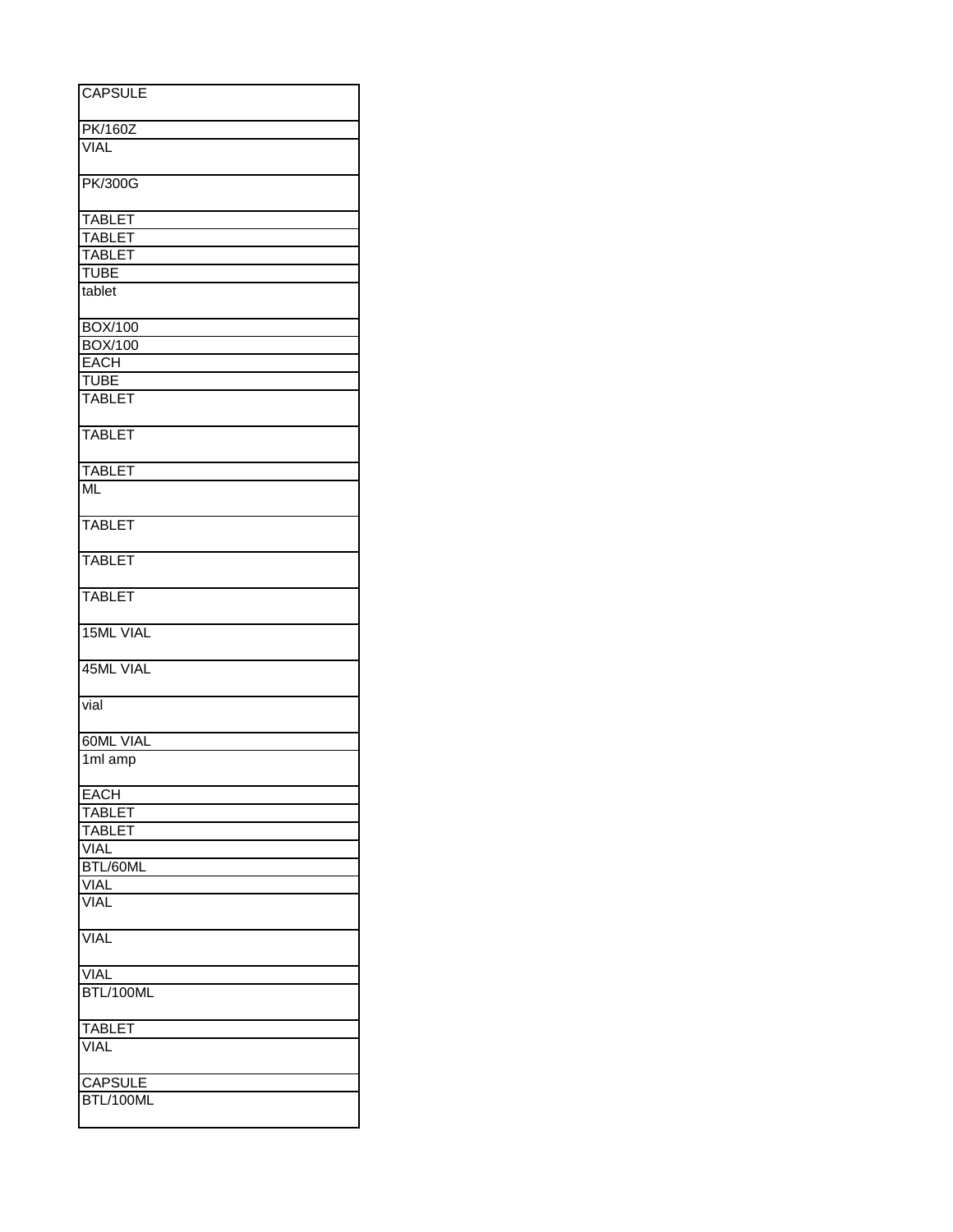| <b>CAPSULE</b>         |
|------------------------|
|                        |
| BTL/100ML              |
| <b>CAPSULE</b>         |
| PK/3X28                |
| INJ/1 syringe          |
| <b>TABLET</b>          |
| $\overline{\text{ML}}$ |
| <b>VIAL</b>            |
| PK/50<br>BTL/150ML     |
|                        |
| <b>TABLET</b>          |
| <b>EACH</b>            |
| <b>MINIM</b>           |
| <b>TUBE</b>            |
| <b>CAPSULE</b>         |
| 100ML SACH             |
| <b>TUBE</b>            |
| BTL/250ML              |
| BTL/500ML              |
| <b>TABLET</b>          |
| BTL/100ML              |
|                        |
| BTL/100ML              |
| <b>TABLET</b>          |
| <b>TABLET</b>          |
| <b>TABLET</b>          |
| <b>PK/150ML</b>        |
| <b>VIAL</b>            |
| <b>TABLET</b>          |
| <b>TABLET</b>          |
| <b>SACHET</b>          |
| <b>TUBE</b>            |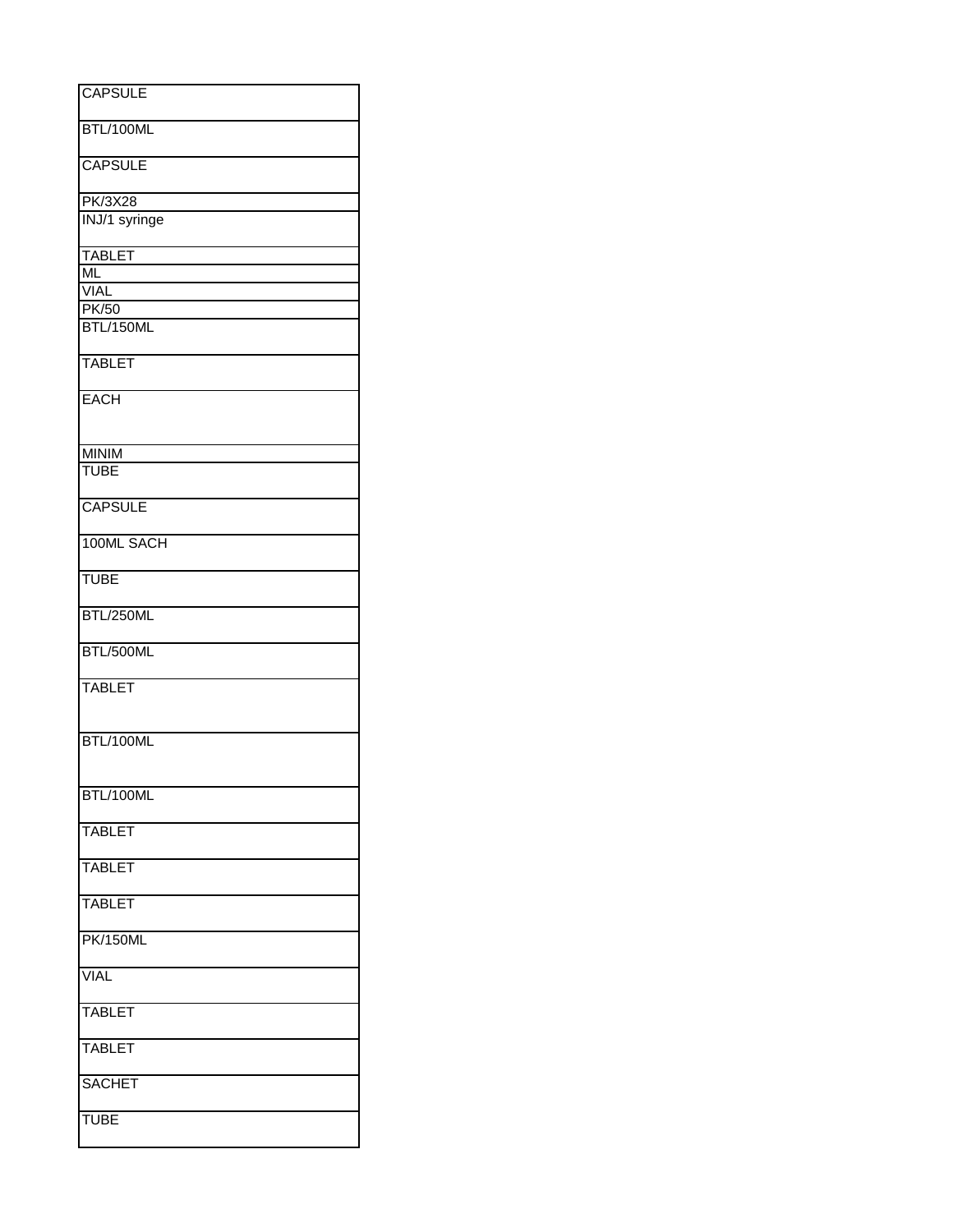| <b>EACH</b>      |
|------------------|
| <b>TABLET</b>    |
| <b>TABLET</b>    |
| <b>TABLET</b>    |
|                  |
| <b>TABLET</b>    |
|                  |
| <b>EACH</b>      |
| <b>EACH</b>      |
| <b>TABLET</b>    |
| <b>EACH</b>      |
| BTL/100ML        |
| <b>TABLET</b>    |
| <b>VIAL</b>      |
| 100ml vial       |
| vial             |
| <b>TABLET</b>    |
|                  |
| PK/70ML          |
| <b>TABLET</b>    |
| <b>TABLET</b>    |
| <b>PK/28</b>     |
|                  |
| <b>PK/28</b>     |
| <b>PK/28</b>     |
| <b>EACH</b>      |
| <b>CAPSULE</b>   |
| <b>VIAL</b>      |
| <b>EACH</b>      |
| BTL/100ML        |
|                  |
| 30G TUBE         |
|                  |
| <b>BAG</b>       |
| <b>TUBE</b>      |
| <b>TUBE</b>      |
|                  |
| <b>TABLET</b>    |
| <b>TABLET</b>    |
|                  |
| <b>TABLET</b>    |
| <b>TABLET</b>    |
| <b>PATCH</b>     |
| <b>TABLET</b>    |
| <b>TUBE</b>      |
|                  |
| <b>EACH</b>      |
| <b>EACH</b>      |
|                  |
| <b>TABLET</b>    |
| <b>TABLET</b>    |
| <b>BOT/120ML</b> |
| <b>VIAL</b>      |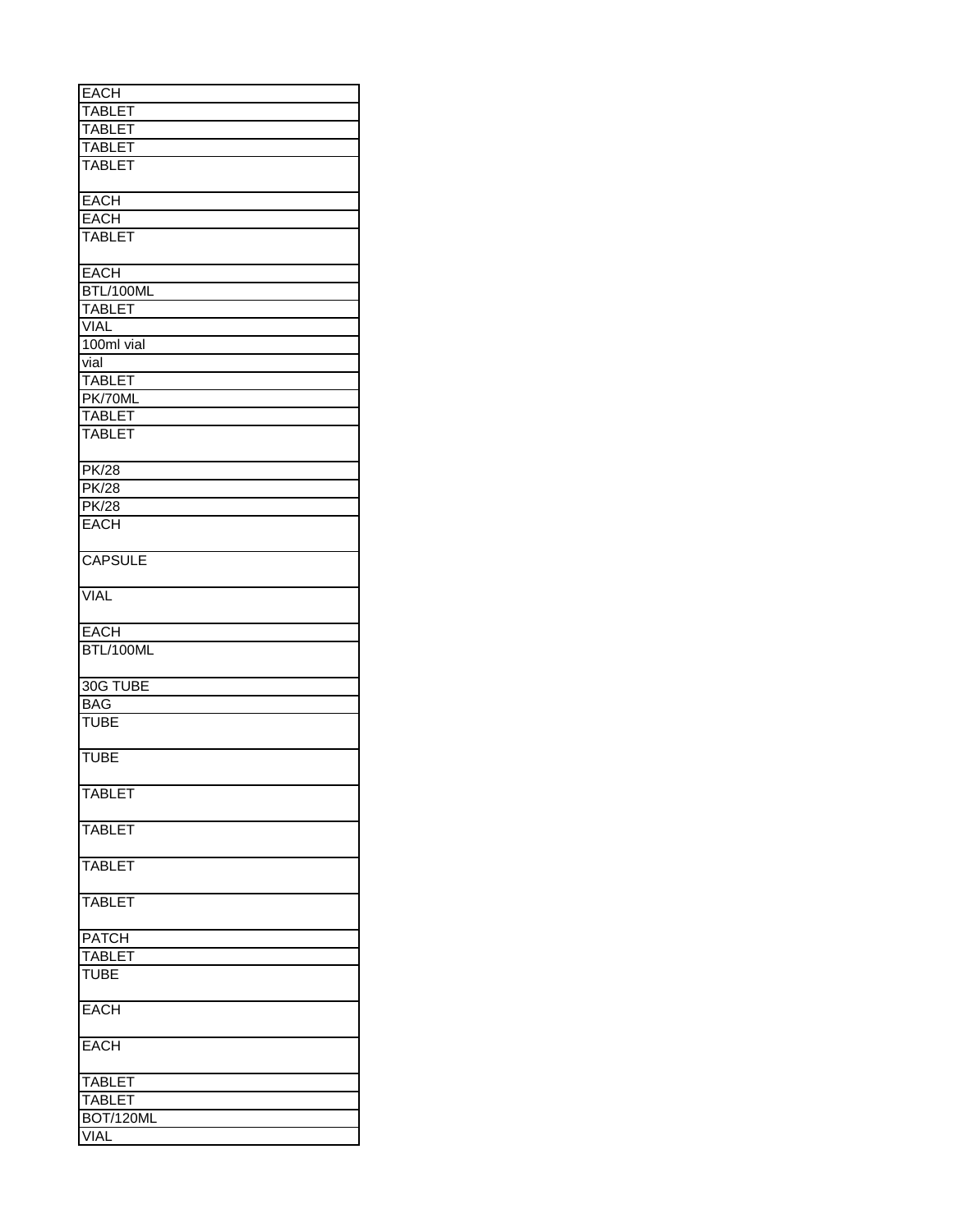| <b>TABLET</b>     |
|-------------------|
| BTL/70ML          |
| BTL/70ML          |
| <b>VIAL</b>       |
| BTL/100ML         |
| <b>TABLET</b>     |
| <b>GRAM</b>       |
|                   |
| <b>ML</b>         |
| <b>TABLET</b>     |
|                   |
| <b>TABLET</b>     |
| BTL/100ML         |
| <b>EACH</b>       |
|                   |
| <b>TABLET</b>     |
|                   |
| 100ML BAG         |
| <b>BTL</b>        |
| <b>EACH</b>       |
|                   |
| BTL/100ML         |
|                   |
| <b>TABLET</b>     |
| VIAL              |
|                   |
| <b>TABLET</b>     |
|                   |
| <b>EACH</b>       |
|                   |
| <b>EACH</b>       |
| <b>TUBE</b>       |
| BTL/100ML         |
| <b>BTL/25G</b>    |
| KIT               |
| <b>MINIM</b>      |
| <b>EACH</b>       |
| <b>MINIM</b>      |
|                   |
| vial              |
|                   |
| each              |
| <b>TABLET</b>     |
|                   |
| PK/21             |
| <b>PK/32x.4ML</b> |
|                   |
|                   |
|                   |
| <b>CAPSULE</b>    |
|                   |
| BTL/50ML          |
|                   |
| <b>CAPSULE</b>    |
|                   |
| <b>ML</b>         |
| <b>TABLET</b>     |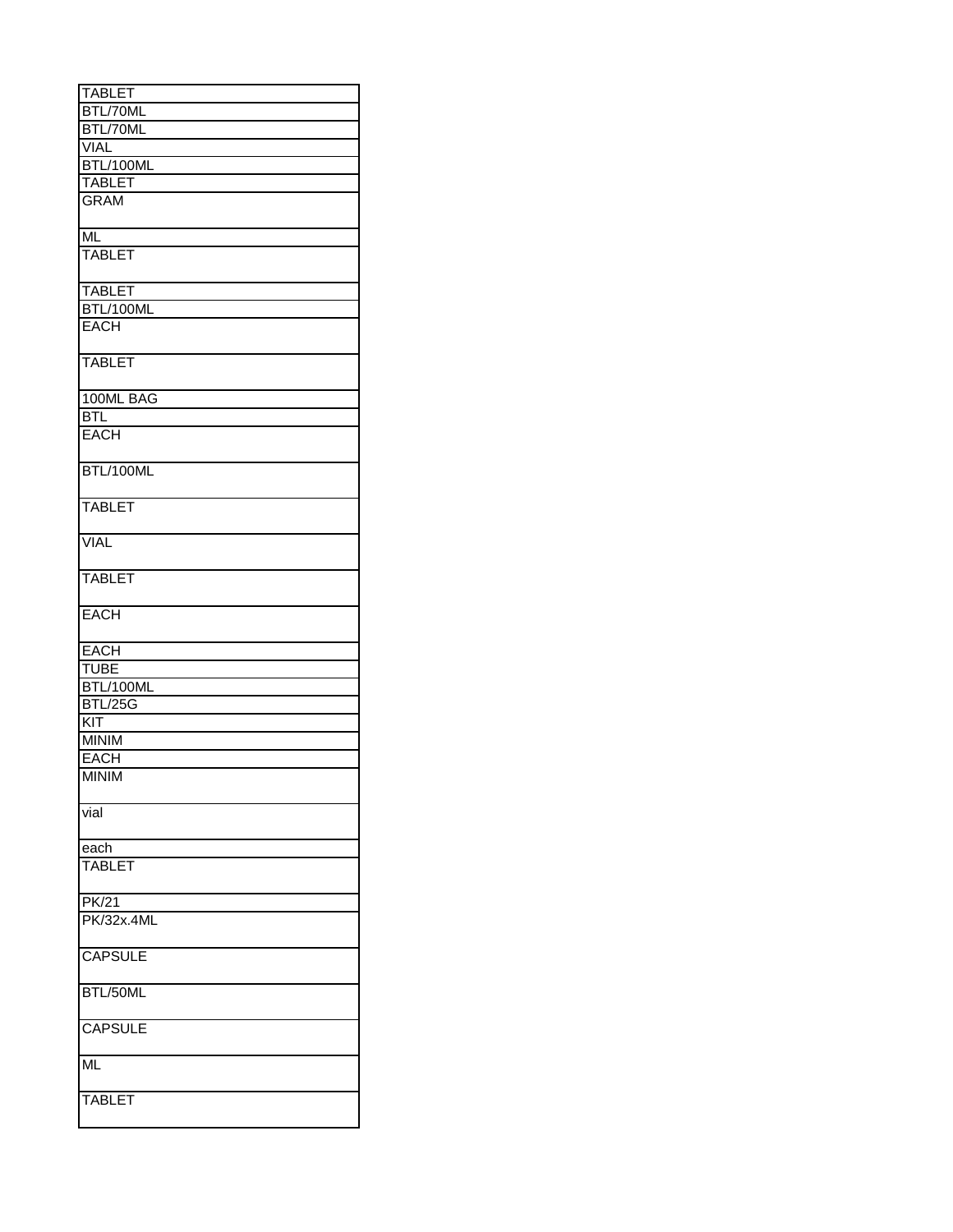| <b>TABLET</b>   |
|-----------------|
| 20ml vial       |
| <b>CAPSULE</b>  |
| <b>TABLET</b>   |
| <b>VIAL</b>     |
| <b>VIAL</b>     |
| <b>SYRINGE</b>  |
|                 |
| <b>SYRINGE</b>  |
| capsule         |
| <b>VIAL</b>     |
| <b>CAPSULE</b>  |
| <b>TABLET</b>   |
| <b>TABLET</b>   |
| <b>VIAL</b>     |
|                 |
| <b>TABLET</b>   |
| <b>CAPSULE</b>  |
| <b>VIAL</b>     |
| <b>TABLET</b>   |
| <b>EACH</b>     |
| <b>EACH</b>     |
|                 |
| <b>MINIM</b>    |
| <b>PK/500ML</b> |
| <b>TABLET</b>   |
| <b>TABLET</b>   |
| <b>VIAL</b>     |
| <b>VIAL</b>     |
| <b>TABLET</b>   |
|                 |
| <b>VIAL</b>     |
| <b>BAG</b>      |
| <b>BAG</b>      |
| <b>BAG</b>      |
| <b>BAG</b>      |
| <b>BAG</b>      |
| BAG             |
|                 |
| <b>BAG</b>      |
| <b>SYRINGE</b>  |
| <u>amp</u>      |
| VIAL            |
| PK/1X21         |
| VIAL            |
|                 |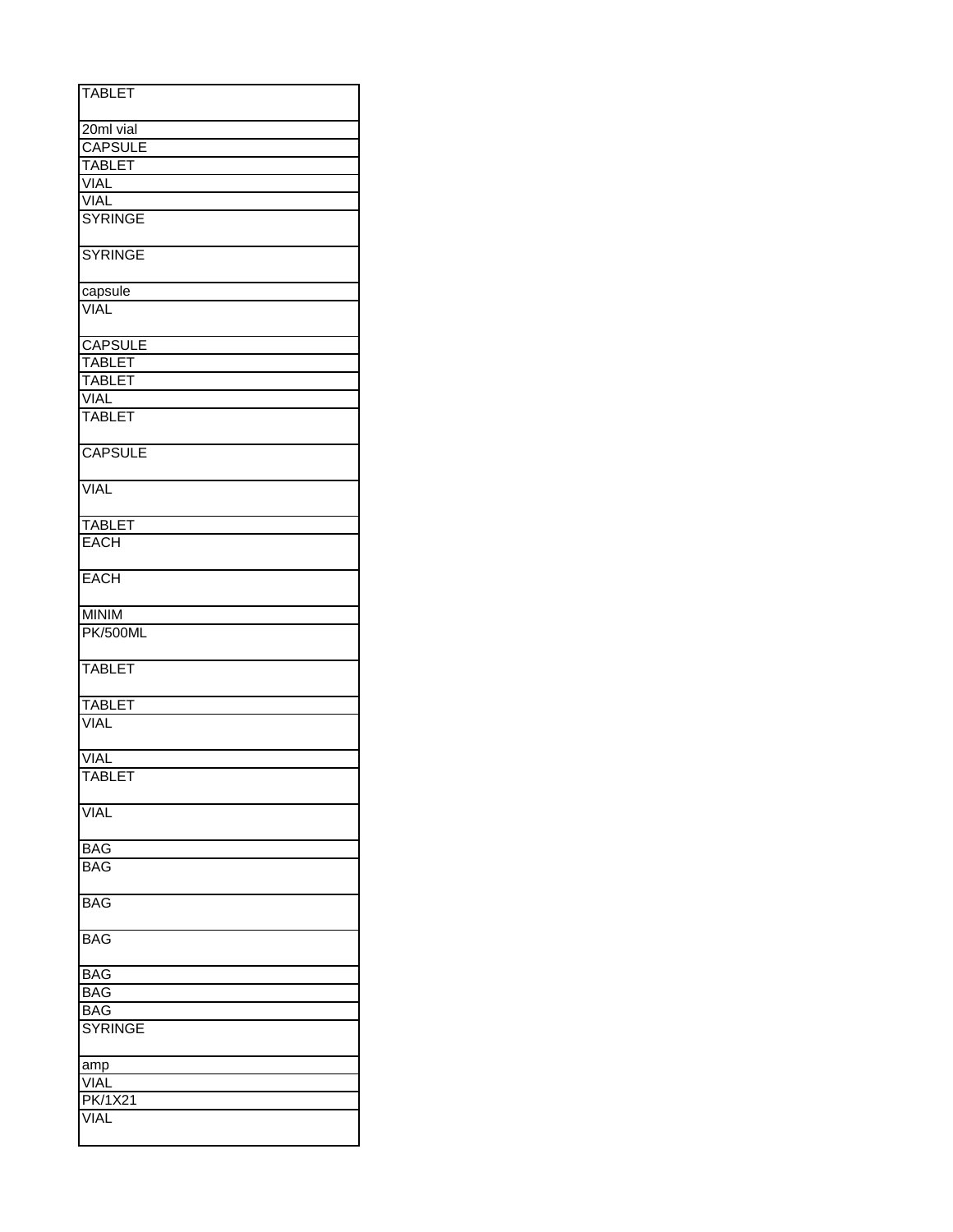| <b>EACH</b>    |
|----------------|
| <b>TABLET</b>  |
| BTL/100ML      |
| <b>EACH</b>    |
| <b>TABLET</b>  |
| <b>TUBE</b>    |
|                |
| <b>EACH</b>    |
| <b>TABLET</b>  |
| <b>EACH</b>    |
| <b>EACH</b>    |
| <b>TABLET</b>  |
| <b>EACH</b>    |
| <b>TABLET</b>  |
| <b>VIAL</b>    |
| <b>CAPSULE</b> |
| BTL/120ML      |
| <b>CAPSULE</b> |
| <b>CAPSULE</b> |
| <b>TABLET</b>  |
| <b>VIAL</b>    |
| <b>TABLET</b>  |
| <b>TABLET</b>  |
| <b>VIAL</b>    |
| BTL/60ML       |
| <b>TABLET</b>  |
| <b>TABLET</b>  |
| <b>CAPSULE</b> |
| <b>CAPSULE</b> |
| 30G TUBE       |
| <b>EACH</b>    |
| <b>TABLET</b>  |
| BTL/125ML      |
| <b>EACH</b>    |
| <b>TABLET</b>  |
| <b>VIAL</b>    |
| TUBE           |
| <b>TUBE</b>    |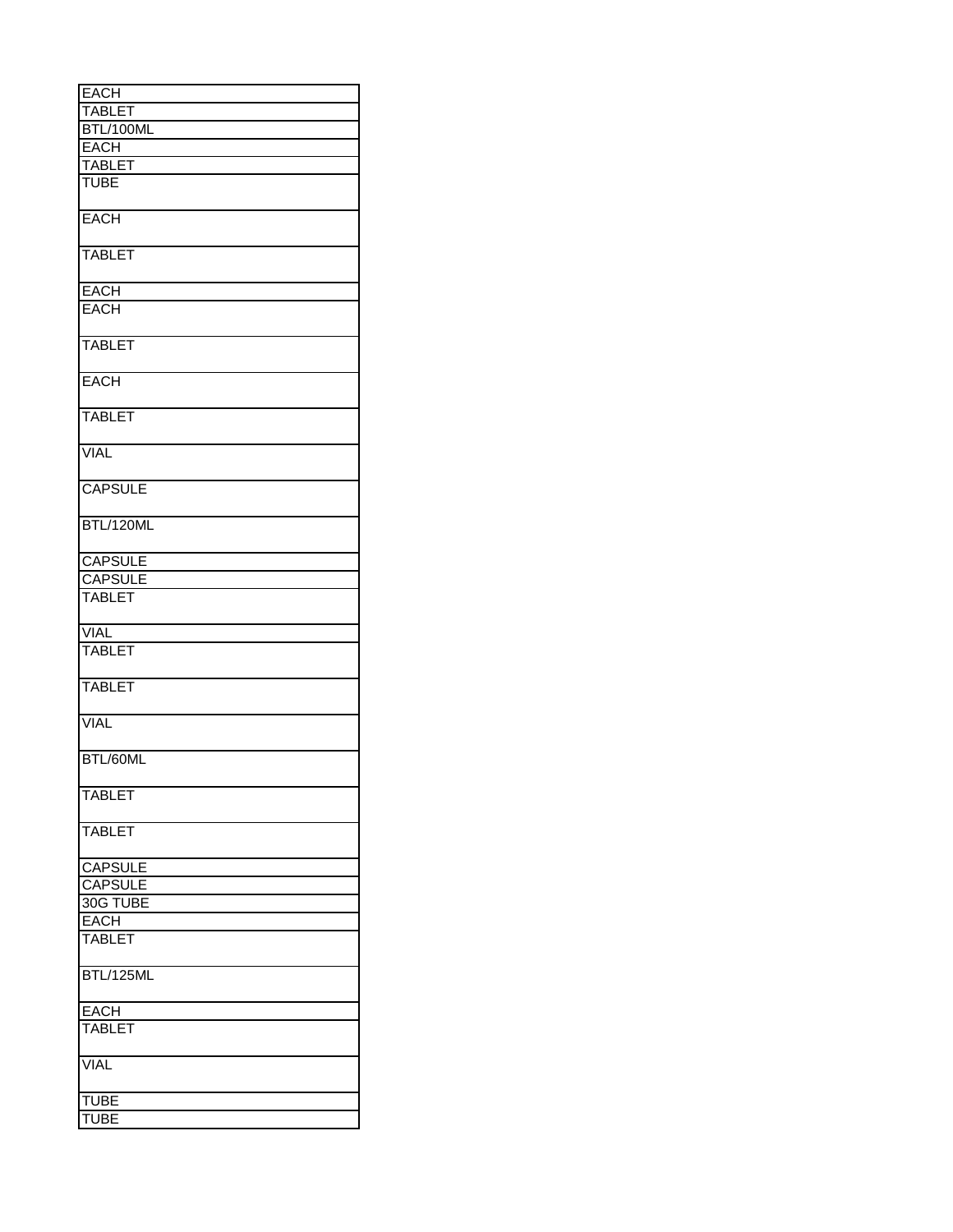| <b>CAPSULE</b>  |
|-----------------|
|                 |
|                 |
| <b>VIAL</b>     |
|                 |
|                 |
| <b>PK/118ML</b> |
| <b>TUBE</b>     |
| <b>TUBE</b>     |
|                 |
| <b>TABLET</b>   |
|                 |
| <b>VIAL</b>     |
|                 |
|                 |
| <b>VIAL</b>     |
|                 |
|                 |
| 2ml amp         |
|                 |
|                 |
| <b>EACH</b>     |
|                 |
| <b>CAPSULE</b>  |
|                 |
|                 |
| BTL/473ML       |
|                 |
|                 |
| tablet          |
| <b>TABLET</b>   |
|                 |
| <b>TABLET</b>   |
| <b>BAG</b>      |
|                 |
| <b>VIAL</b>     |
| <b>EACH</b>     |
| <b>CAPSULE</b>  |
|                 |
|                 |
| <b>TABLET</b>   |
|                 |
|                 |
| <b>TUBE</b>     |
| VIAL            |
|                 |
|                 |
| <b>TABLET</b>   |
| <b>CAPSULE</b>  |
|                 |
|                 |
| 1 vial          |
| <b>VIAL</b>     |
|                 |
|                 |
| <b>CAPSULE</b>  |
|                 |
|                 |
| <b>VIAL</b>     |
|                 |
|                 |
| <b>EACH</b>     |
| <b>CAPSULE</b>  |
| <b>EACH</b>     |
|                 |
| <b>VIAL</b>     |
|                 |
| CAPSULE         |
|                 |
| <b>TUBE</b>     |
| <b>TABLET</b>   |
|                 |
| 100G            |
| <b>PK/500G</b>  |
| <b>TABLET</b>   |
|                 |
|                 |
| <b>TABLET</b>   |
| <b>TABLET</b>   |
|                 |
|                 |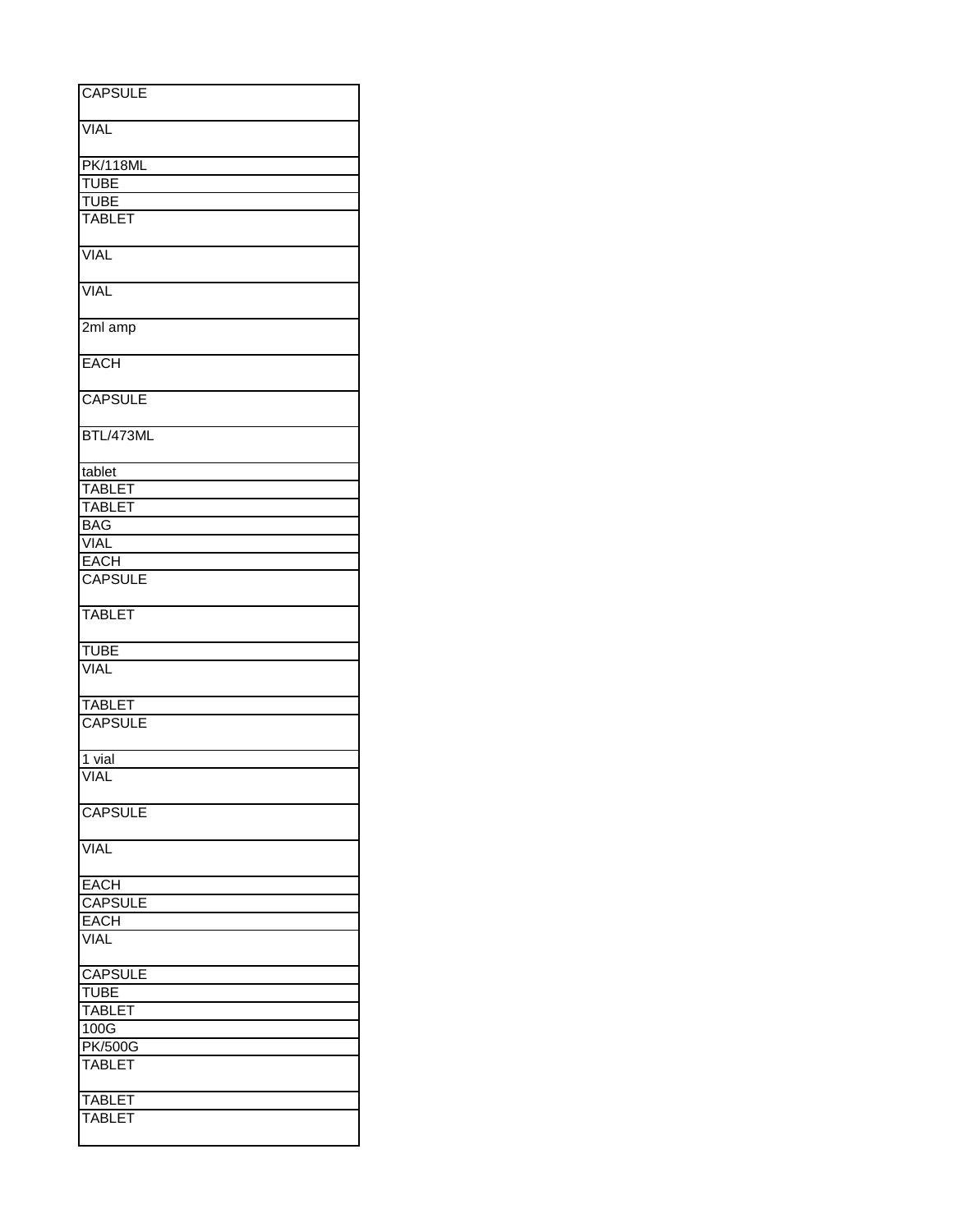| <b>SYRINGE</b>    |
|-------------------|
| <b>SYRINGE</b>    |
|                   |
|                   |
| <b>SYRINGE</b>    |
|                   |
| <b>SYRINGE</b>    |
| <b>SYRINGE</b>    |
| <b>EACH</b>       |
|                   |
| <b>EACH</b>       |
| <b>VIAL</b>       |
| 25ml vial         |
| <b>VIAL</b>       |
| <b>SYRINGE</b>    |
|                   |
| <b>SYRINGE</b>    |
| <b>SYRINGE</b>    |
| <b>SYRINGE</b>    |
| PFS(0.3ML)        |
| <b>PFS(0.3ML)</b> |
| <b>PFS</b>        |
| <b>CAPSULE</b>    |
| <b>TABLET</b>     |
| <b>VIAL</b>       |
|                   |
| <b>TABLET</b>     |
| <b>TUBE</b>       |
| BTL/100ML         |
| BTL/100ML         |
| <b>VIAL</b>       |
| <b>TABLET</b>     |
| <b>PATCH</b>      |
|                   |
| <b>PATCH</b>      |
| <b>EACH</b>       |
| <b>PATCH</b>      |
|                   |
| <b>PK/28</b>      |
| <b>PK/28</b>      |
| <b>TUBE</b>       |
| <b>SYRINGE</b>    |
| <b>TABLET</b>     |
|                   |
| <b>CAPSULE</b>    |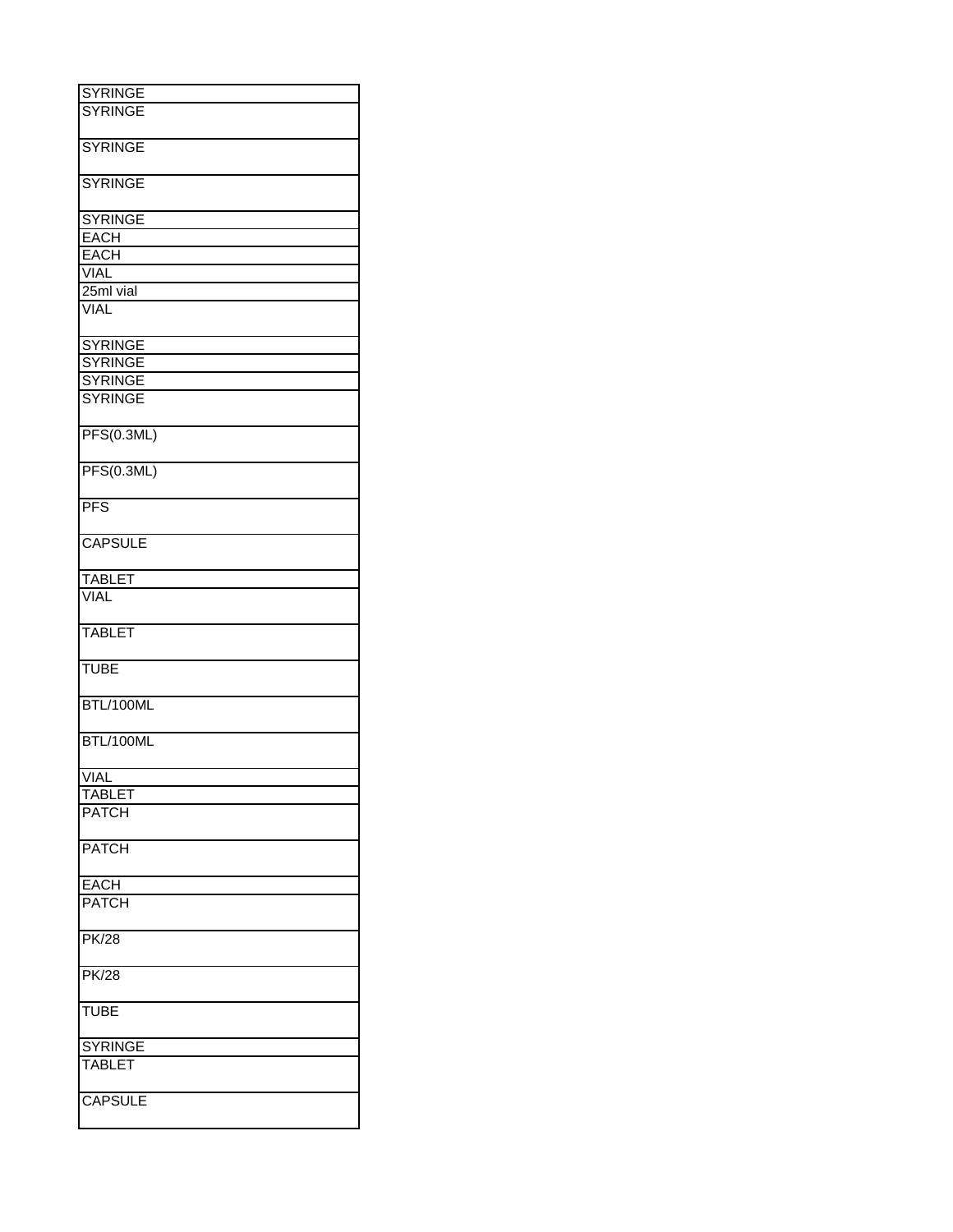| BTL/200ML                |  |
|--------------------------|--|
|                          |  |
|                          |  |
| <b>EACH</b>              |  |
| <b>TABLET</b>            |  |
| <b>VIAL</b>              |  |
| <b>EACH</b>              |  |
| 5ml vial                 |  |
| caps                     |  |
| <b>TABLET</b>            |  |
|                          |  |
| <b>TABLET</b>            |  |
| <b>TABLET</b>            |  |
| <b>TUBE</b>              |  |
| <b>PATCH</b>             |  |
| <b>CAPSULE</b>           |  |
| <b>TABLET</b>            |  |
| <b>TABLET</b>            |  |
| <b>CAPSULE</b>           |  |
| <b>PATCH</b>             |  |
| <b>PATCH</b>             |  |
| <b>PATCH</b>             |  |
| VIAL                     |  |
| <b>VIAL</b>              |  |
|                          |  |
| BTL/200ML                |  |
| <b>EACH</b>              |  |
| <b>TABLET</b>            |  |
| <b>EACH</b>              |  |
|                          |  |
| TABLET<br>TABLET         |  |
|                          |  |
| VIAL                     |  |
| <b>VIAL</b>              |  |
| BTL/100ML                |  |
| <b>CAPSULE</b>           |  |
|                          |  |
| BTL/100ML<br><b>VIAL</b> |  |
|                          |  |
| EACH                     |  |
| <b>VIAL</b>              |  |
| <b>CAPSULE</b>           |  |
|                          |  |
| <b>VIAL</b>              |  |
| <b>TABLET</b>            |  |
|                          |  |
| <b>VIAL</b>              |  |
| <b>VIAL</b>              |  |
| <b>MINIM</b>             |  |
| <b>BOX/100</b>           |  |
| <b>TUBE</b>              |  |
| <b>ML</b>                |  |
|                          |  |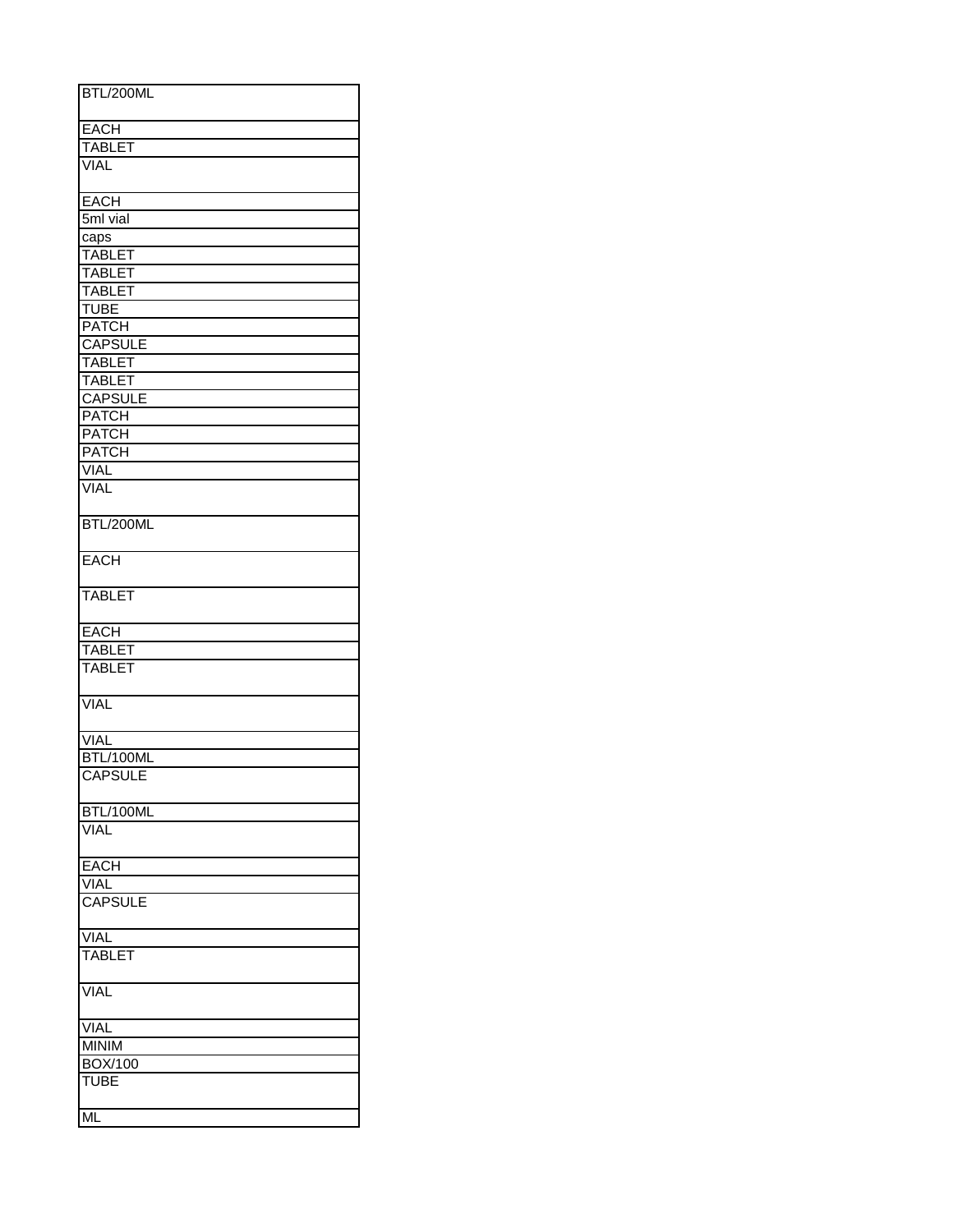| <b>VIAL</b>    |
|----------------|
|                |
|                |
|                |
| <b>VIAL</b>    |
|                |
|                |
| <b>TABLET</b>  |
|                |
|                |
| <b>EACH</b>    |
| <b>EACH</b>    |
| <b>EACH</b>    |
|                |
| tablet         |
| BTL/150ML      |
|                |
| <b>TABLET</b>  |
| PK/1L          |
|                |
| <b>TABLET</b>  |
| <b>TUBE</b>    |
| <b>TUBE</b>    |
|                |
| <b>TUBE</b>    |
| <b>VIAL</b>    |
|                |
|                |
| <b>TABLET</b>  |
|                |
|                |
| <b>TUBE</b>    |
|                |
| <b>TUBE</b>    |
| <b>CAPSULE</b> |
| <b>CAPSULE</b> |
|                |
| <b>VIAL</b>    |
| BTL/500ML      |
|                |
| 500ML BAG      |
| 1G vial        |
|                |
|                |
| 200mg vial     |
|                |
|                |
|                |
| <b>TABLET</b>  |
|                |
|                |
| <b>TUBE</b>    |
|                |
| <b>VIAL</b>    |
| <b>VIAL</b>    |
|                |
| <b>TUBE</b>    |
| BTL/60ML       |
|                |
|                |
| PK/30          |
|                |
|                |
| <b>TABLET</b>  |
|                |
|                |
| <b>TABLET</b>  |
| <b>EACH</b>    |
| <b>EACH</b>    |
|                |
| <b>EACH</b>    |
|                |
|                |
| <b>PATCH</b>   |
|                |
|                |
| <b>PATCH</b>   |
|                |
| <b>EACH</b>    |
|                |
|                |
| <b>EACH</b>    |
|                |
| <b>VIAL</b>    |
|                |
| TABLET         |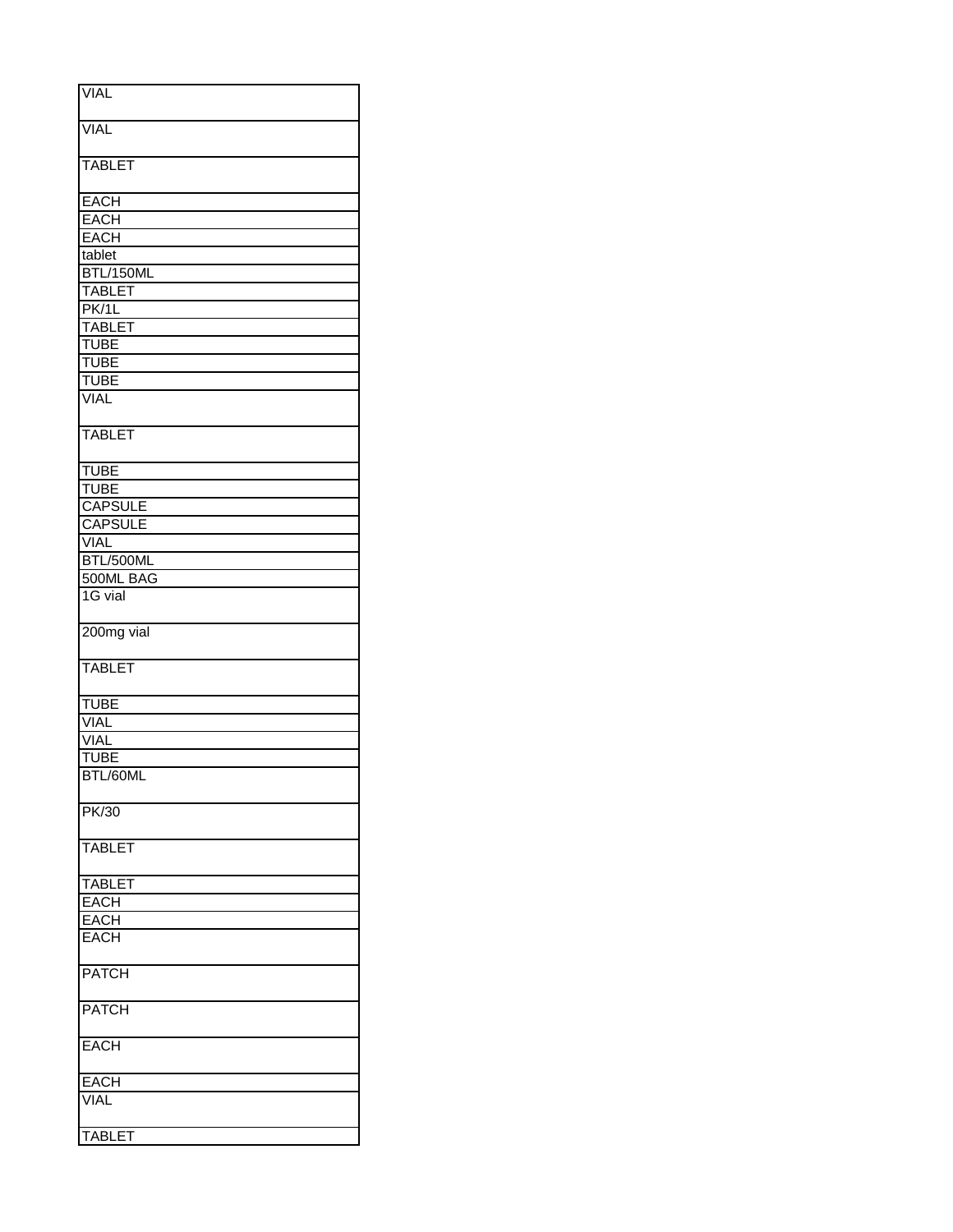| <b>EACH</b>            |
|------------------------|
| <b>EACH</b>            |
| <b>TABLET</b>          |
|                        |
|                        |
| BTL/120ML              |
| $\overline{\text{ML}}$ |
| <b>TUBE</b>            |
|                        |
|                        |
| <b>EACH</b>            |
|                        |
| <b>TABLET</b>          |
|                        |
|                        |
| BTL/120ML              |
|                        |
|                        |
| <b>TABLET</b>          |
|                        |
| <b>VIAL</b>            |
|                        |
|                        |
| <b>VIAL</b>            |
| <b>EACH</b>            |
| VIAL.                  |
| VIAL                   |
|                        |
| <b>VIAL</b>            |
| VIAL                   |
| <b>EACH</b>            |
|                        |
| vial                   |
|                        |
| <b>EACH</b>            |
| <b>EACH</b>            |
|                        |
| PK/1 PEN               |
| <b>VIAL</b>            |
|                        |
|                        |
| <b>TABLET</b>          |
|                        |
| <b>TABLET</b>          |
|                        |
|                        |
| <b>TUBE</b>            |
| <b>TUBE</b>            |
| <b>VIAL</b>            |
|                        |
|                        |
|                        |
| <b>TABLET</b>          |
| <b>TABLET</b>          |
|                        |
| <b>VIAL</b>            |
|                        |
|                        |
| <b>BTL</b>             |
|                        |
|                        |
| TUBE/40G               |
| <b>TABLET</b>          |
|                        |
|                        |
| <b>VIAL</b>            |
|                        |
| <b>CAPSULE</b>         |
|                        |
|                        |
| BTL/200ML              |
| <b>CAPSULE</b>         |
|                        |
|                        |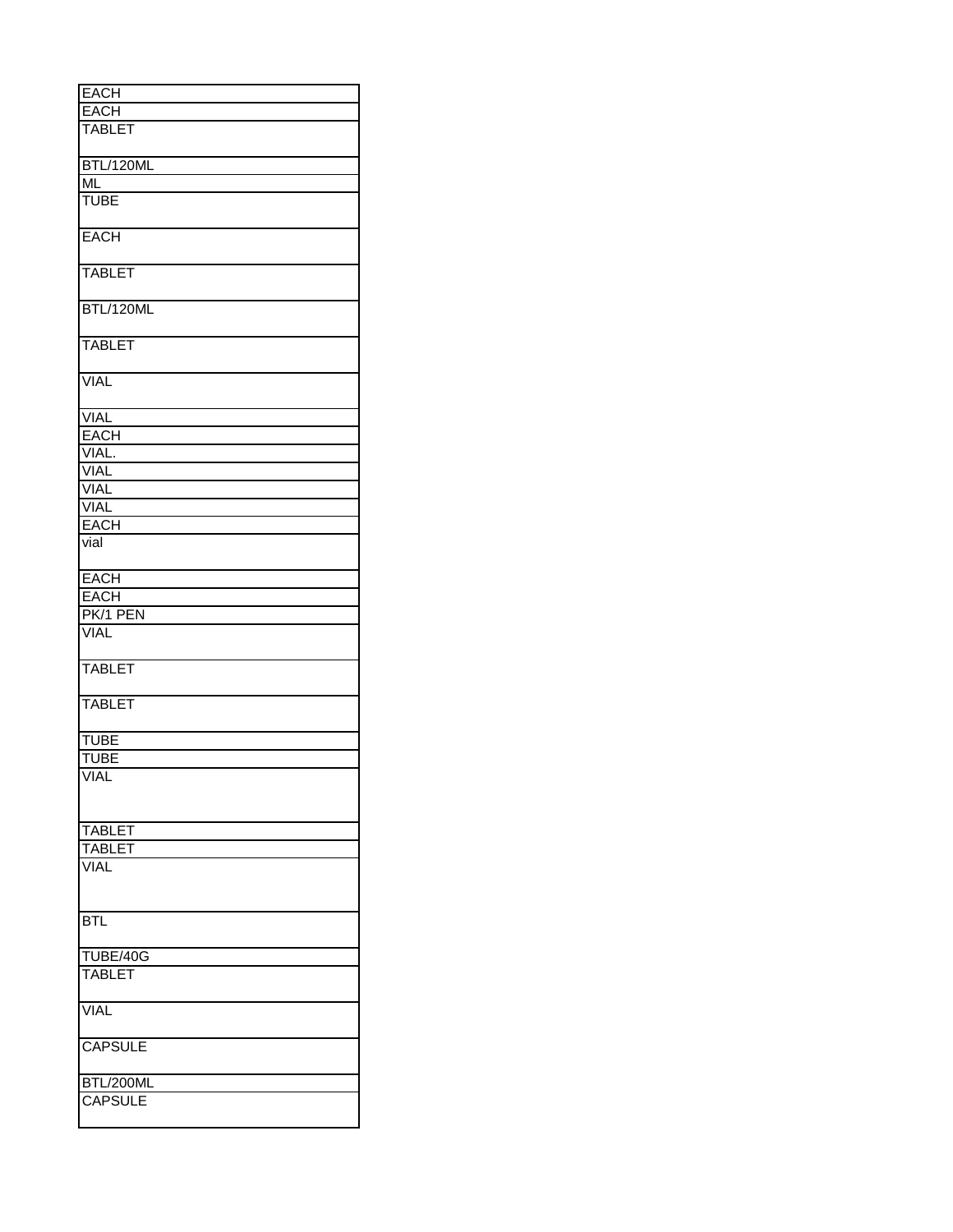| <b>TABLET</b>  |
|----------------|
|                |
| <b>VIAL</b>    |
| <b>PATCH</b>   |
| <b>SYRINGE</b> |
| ML             |
| <b>TABLET</b>  |
| <b>TABLET</b>  |
| <b>TABLET</b>  |
| <b>VIAL</b>    |
| <b>TABLET</b>  |
| <b>TABLET</b>  |
| <b>TABLET</b>  |
| <b>SACHET</b>  |
| 100ML          |
| <b>VIAL</b>    |
| <b>CAPSULE</b> |
| <b>VIAL</b>    |
| <b>3ML PEN</b> |
| 3ml cartri     |
| PK/3           |
| PFS            |
| <b>SYRINGE</b> |
| 500ML BAG      |
| 333ML BAG      |
| <b>EACH</b>    |
| ML             |
| <b>NEBULE</b>  |
| <b>EACH</b>    |
| <b>EACH</b>    |
| 2ml vial       |
| 5ml vial       |
| <b>VIAL</b>    |
| BTL/250ML      |
| <b>TABLET</b>  |
| <b>TABLET</b>  |
| <b>TABLET</b>  |
| <b>CAPSULE</b> |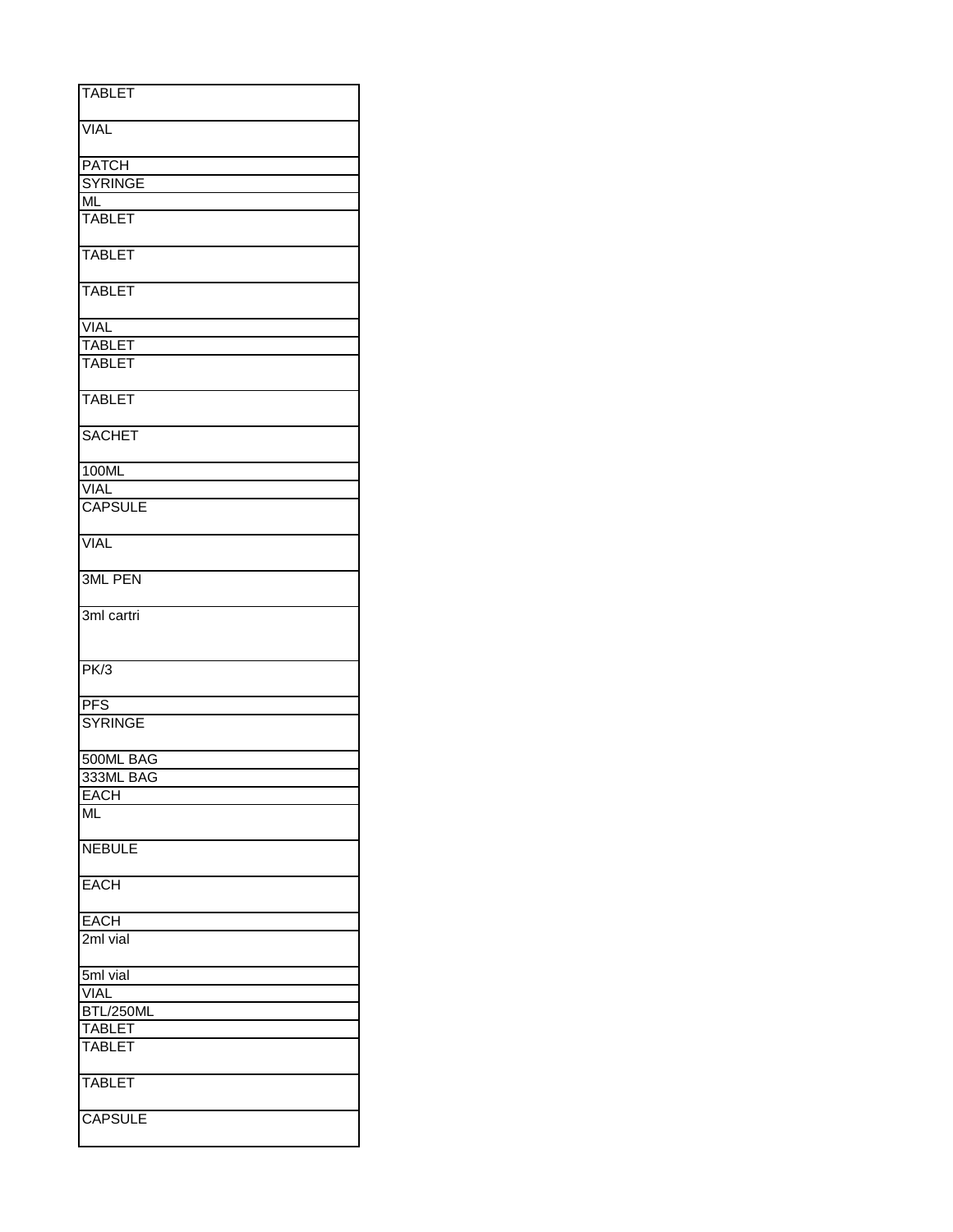| <b>CAPSULE</b>   |
|------------------|
| <b>SACHET</b>    |
| <b>CAPSULE</b>   |
|                  |
| <b>TABLET</b>    |
| <b>CAPSULE</b>   |
| <b>VIAL</b>      |
| <b>TUBE</b>      |
| <b>TUBE</b>      |
|                  |
| <b>EACH</b>      |
| <b>TABLET</b>    |
| <b>ML</b>        |
| <b>VIAL</b>      |
| <b>TABLET</b>    |
|                  |
| <b>ML</b>        |
| <b>SACHET</b>    |
| <b>TABLET</b>    |
| <b>VIAL</b>      |
|                  |
| <b>TABLET</b>    |
| <b>BAG</b>       |
| BTL/500ML        |
| <b>BTL/240ML</b> |
|                  |
| <b>TABLET</b>    |
| <b>TABLET</b>    |
| <b>TABLET</b>    |
| <b>TABLET</b>    |
| <b>CAPSULE</b>   |
| <b>TABLET</b>    |
| <b>TABLET</b>    |
|                  |
| <b>EACH</b>      |
| <b>TABLET</b>    |
| <b>TABLET</b>    |
| <b>TABLET</b>    |
| <b>TABLET</b>    |
| <b>TABLET</b>    |
|                  |
| <b>EACH</b>      |
| <b>TABLET</b>    |
| <b>EACH</b>      |
| <b>TABLET</b>    |
| <b>EACH</b>      |
|                  |
| <b>VIAL</b>      |
| <b>TABLET</b>    |
| <b>TABLET</b>    |
| <b>TABLET</b>    |
| <b>TABLET</b>    |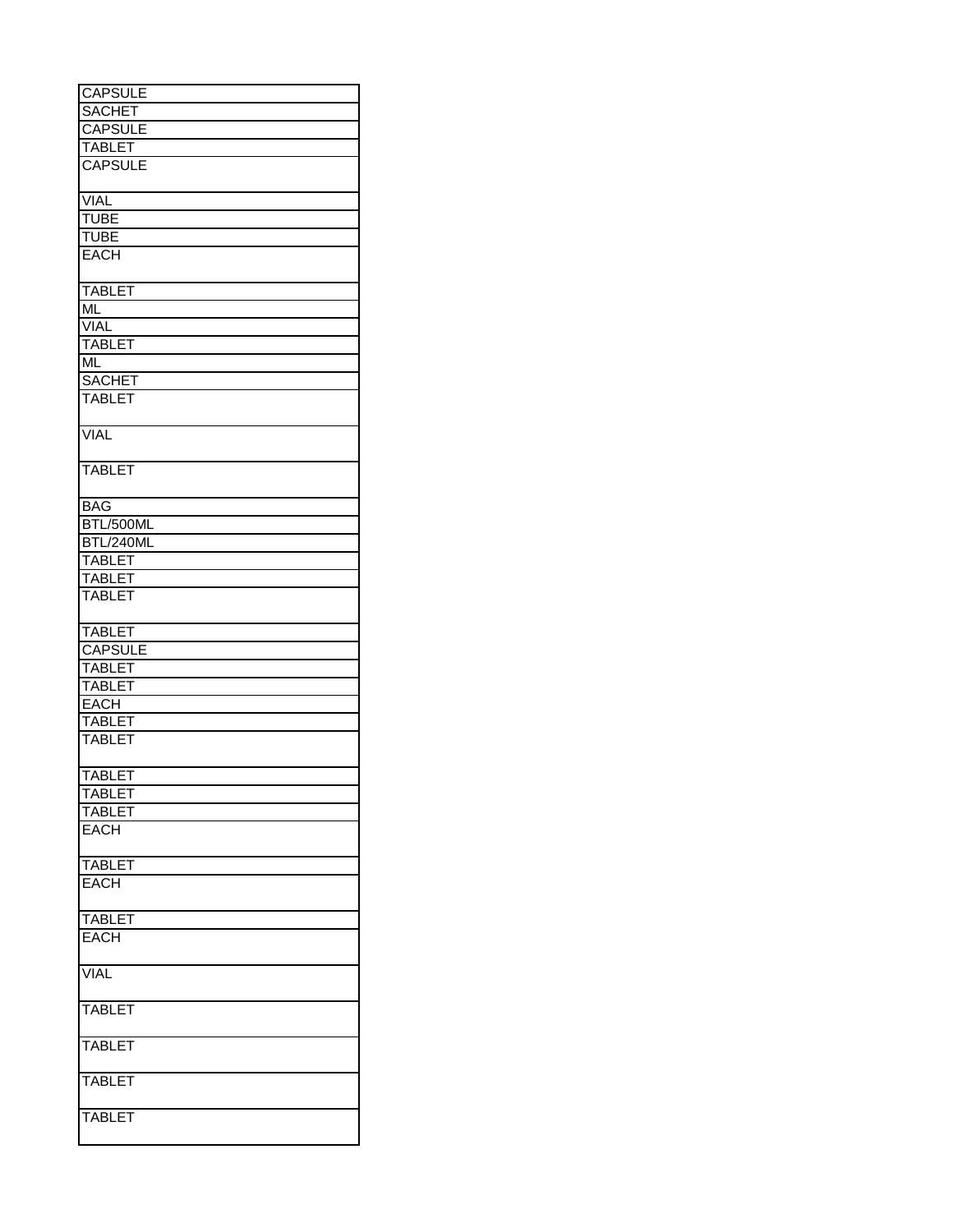| <b>TUBE</b>    |
|----------------|
| <b>BAG</b>     |
| <b>VIAL</b>    |
|                |
|                |
| <b>VIAL</b>    |
|                |
|                |
| <b>VIAL</b>    |
|                |
|                |
| <b>EACH</b>    |
|                |
|                |
| <b>SYRINGE</b> |
|                |
|                |
| <b>VIAL</b>    |
|                |
| <b>TUBE</b>    |
|                |
|                |
| <b>VIAL</b>    |
|                |
|                |
| <b>VIAL</b>    |
|                |
|                |
| <b>EACH</b>    |
|                |
|                |
| <b>EACH</b>    |
|                |
|                |
| <b>PLASTER</b> |
| <b>PK/25G</b>  |
|                |
|                |
| <b>TAB</b>     |
| <b>TABLET</b>  |
|                |
|                |
| <b>TABLET</b>  |
|                |
|                |
| <b>TABLET</b>  |
| <b>TABLET</b>  |
|                |
|                |
| <b>TABLET</b>  |
|                |
|                |
| <b>TABLET</b>  |
|                |
|                |
| <b>Pk/3X21</b> |
| <b>PK/1X21</b> |
|                |
| <b>TABLET</b>  |
| <b>CAPSULE</b> |
|                |
|                |
| <b>TABLET</b>  |
| <b>TABLET</b>  |
|                |
| <b>VIAL</b>    |
| <b>TABLET</b>  |
|                |
| <b>TABLET</b>  |
| <b>TABLET</b>  |
|                |
|                |
| <b>TUBE</b>    |
| <b>SACHET</b>  |
|                |
| PK/100         |
| <b>EACH</b>    |
|                |
| <b>TABLET</b>  |
| <b>VIAL</b>    |
| VIAL           |
|                |
| <b>EACH</b>    |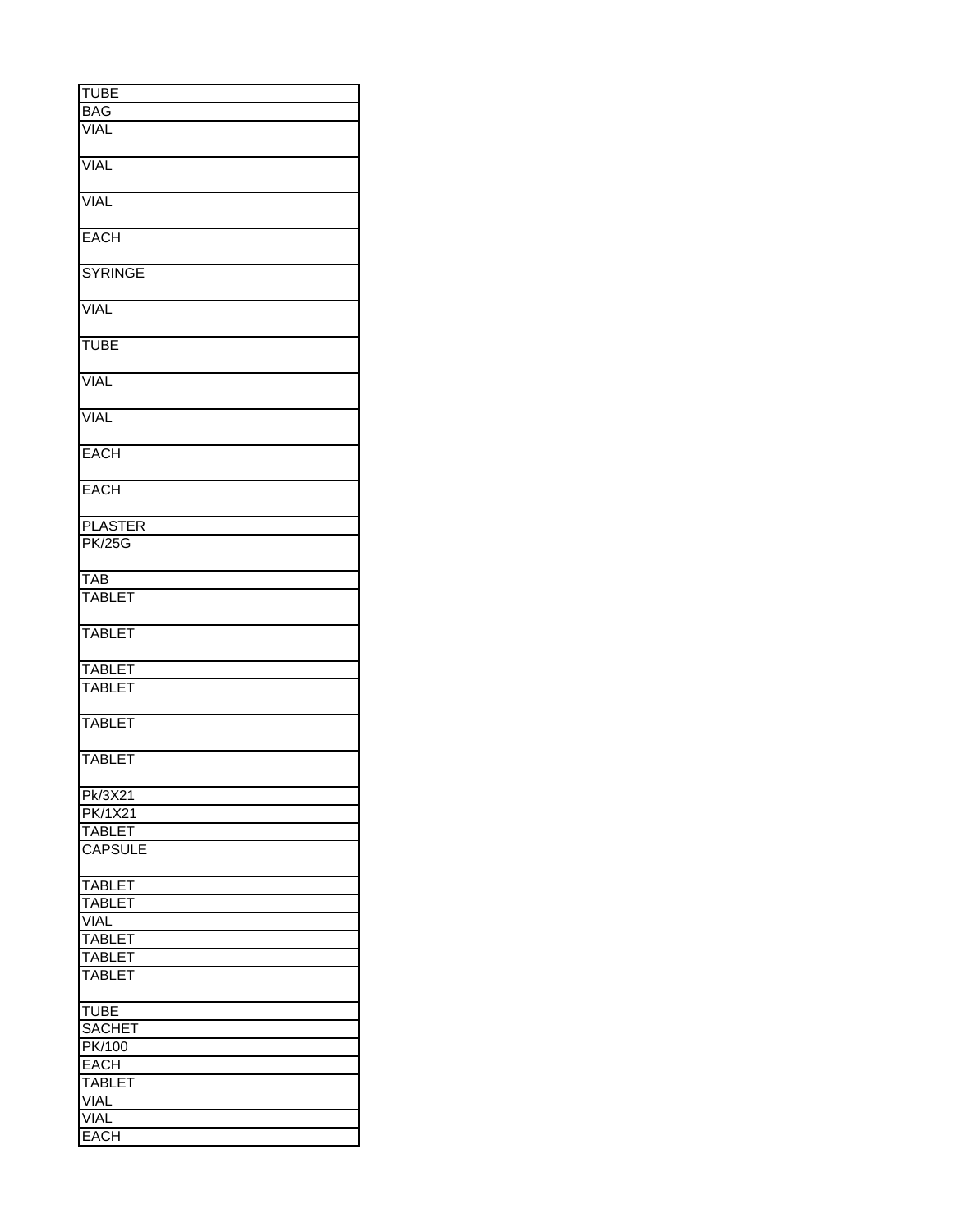| Btl/200ml      |
|----------------|
| <b>BAG</b>     |
| <b>TABLET</b>  |
|                |
| <b>TUBE</b>    |
| <b>TABLET</b>  |
| <b>TABLET</b>  |
| ROLL/1000      |
|                |
| <b>TABLET</b>  |
| <b>TABLET</b>  |
| <b>VIAL</b>    |
| <b>CAPSULE</b> |
| <b>TABLET</b>  |
| <b>TABLET</b>  |
| <b>TABLET</b>  |
| <b>TABLET</b>  |
|                |
| <b>TABLET</b>  |
| <b>VIAL</b>    |
| <b>EACH</b>    |
| <b>TABLET</b>  |
| <b>VIAL</b>    |
|                |
| <b>VIAL</b>    |
| <b>TABLET</b>  |
| <b>TABLET</b>  |
| tablet         |
| vial           |
| <b>TABLET</b>  |
|                |
| <b>TABLET</b>  |
| <b>VIAL</b>    |
| VIAL           |
| <b>TABLET</b>  |
|                |
| <b>TABLET</b>  |
| <b>TABLET</b>  |
| <b>TABLET</b>  |
| <b>VIAL</b>    |
| <b>VIAL</b>    |
| <b>TUBE</b>    |
|                |
| <b>TUBE</b>    |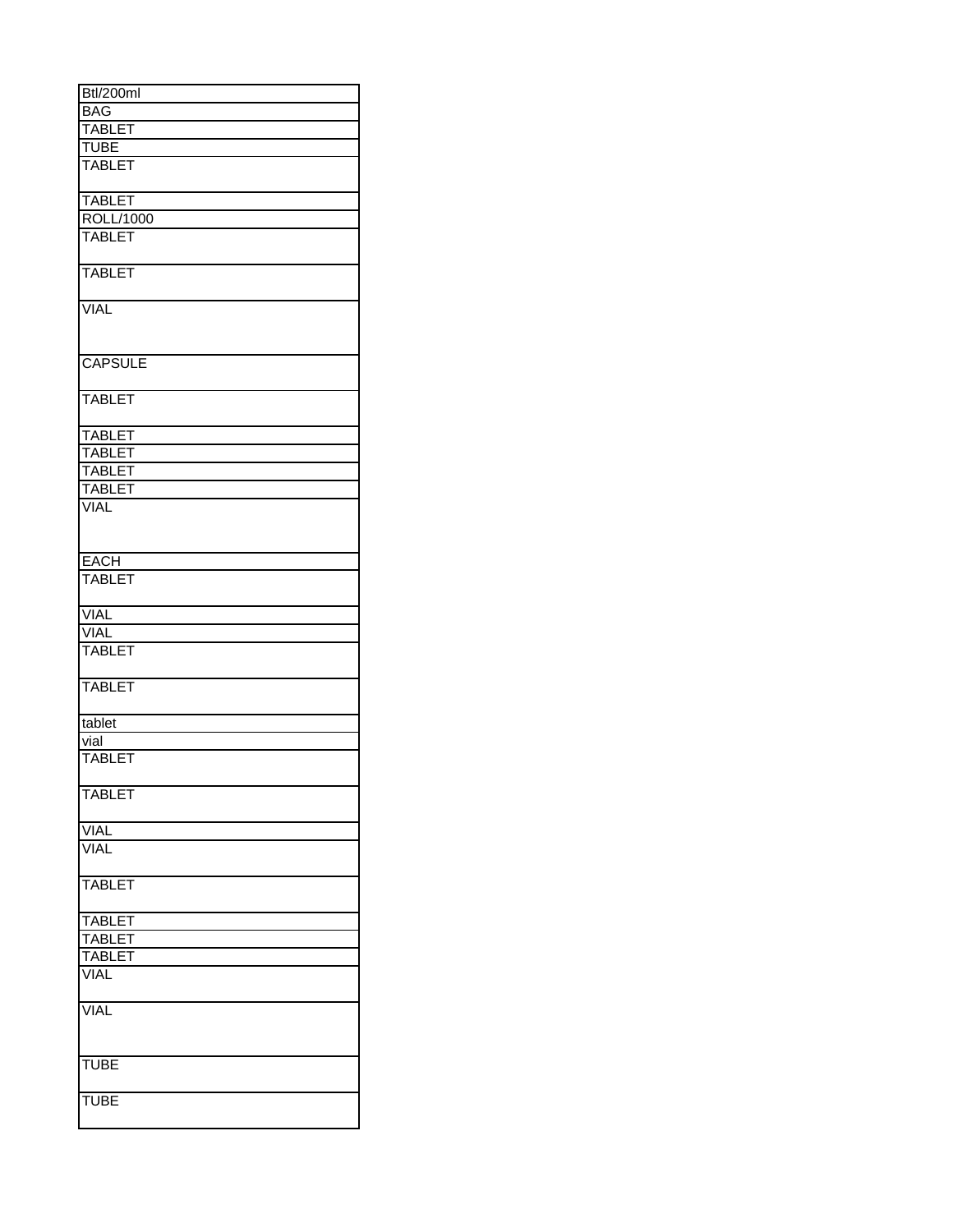| <b>VIAL</b>    |
|----------------|
|                |
|                |
|                |
| <b>TABLET</b>  |
|                |
| BTL/150ML      |
| <b>VIAL</b>    |
|                |
| <b>TABLET</b>  |
| <b>TABLET</b>  |
|                |
| <b>TABLET</b>  |
| <b>VIAL</b>    |
| <b>TUBE</b>    |
|                |
| <b>PK/40G</b>  |
|                |
| BTL/120ML      |
| <b>TABLET</b>  |
| <b>EACH</b>    |
|                |
| BTL/100ML      |
|                |
|                |
| <b>TUBE</b>    |
|                |
| <b>TUBE</b>    |
|                |
| <b>TUBE</b>    |
|                |
| <b>EACH</b>    |
| <b>TUBE</b>    |
| <b>TUBE</b>    |
|                |
| PK/1X21        |
| BTL/118ML      |
| <b>VIAL</b>    |
| <b>VIAL</b>    |
|                |
| <b>TABLET</b>  |
|                |
| <b>TABLET</b>  |
| PK/55          |
|                |
| <b>ML</b>      |
|                |
| PK/10ML        |
| <b>CAPSULE</b> |
|                |
| <b>TABLET</b>  |
|                |
| <b>TABLET</b>  |
|                |
| <b>EACH</b>    |
| <b>TABLET</b>  |
| <b>TABLET</b>  |
|                |
| vial           |
| <b>VIAL</b>    |
| <b>TUBE</b>    |
| <b>TUBE</b>    |
| <b>EACH</b>    |
| <b>TABLET</b>  |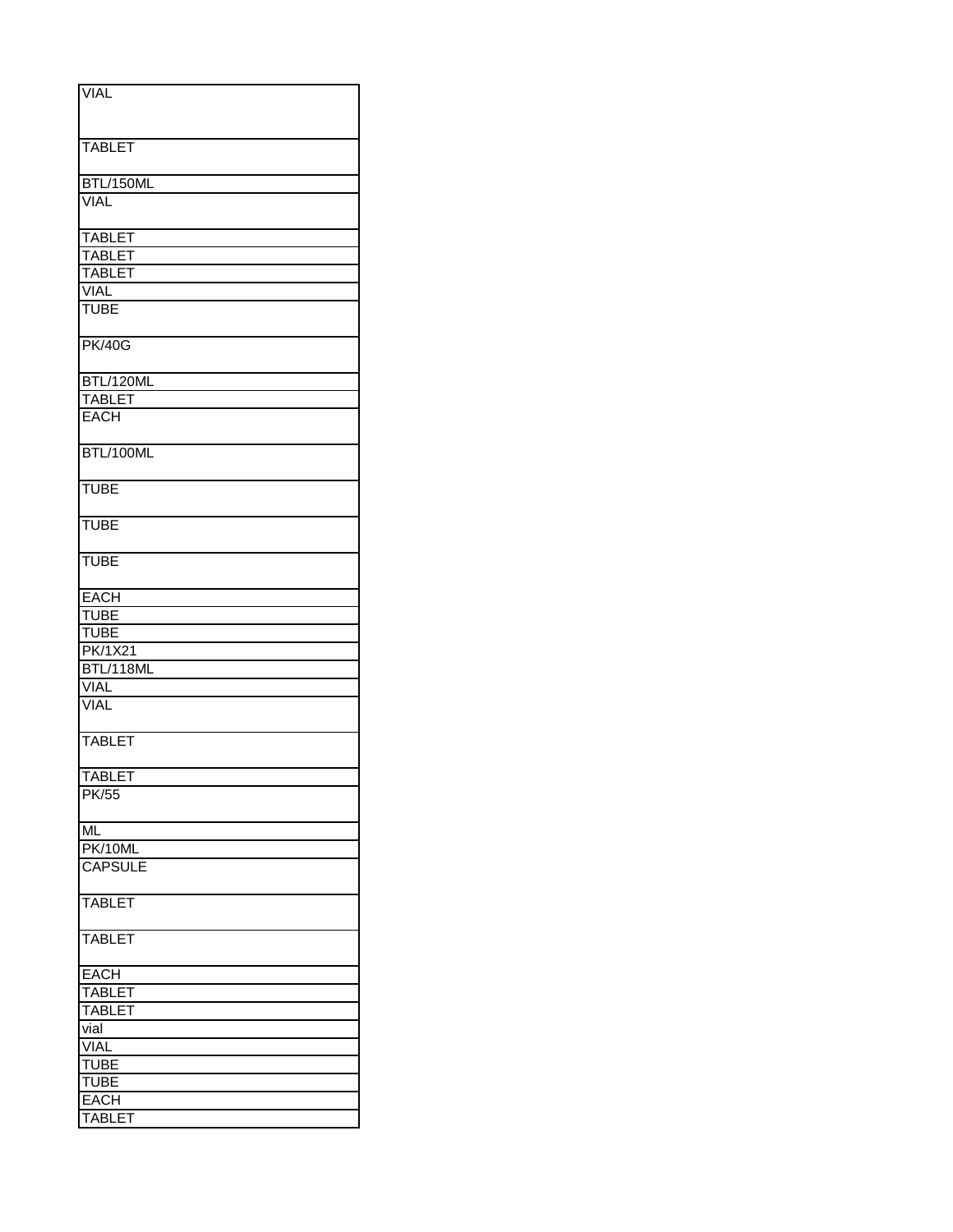| <b>TABLET</b>   |
|-----------------|
|                 |
| <b>EACH</b>     |
|                 |
|                 |
| <b>TABLET</b>   |
|                 |
|                 |
| BTL/500ML       |
| <b>TABLET</b>   |
|                 |
| <b>TABLET</b>   |
|                 |
|                 |
| <b>TABLET</b>   |
|                 |
| <b>VIAL</b>     |
|                 |
|                 |
| PK/30           |
| <b>EACH</b>     |
|                 |
|                 |
| BTL/250ML       |
| <b>TABLET</b>   |
|                 |
|                 |
| <b>TUBE</b>     |
| <b>TUBE</b>     |
| <b>TUBE</b>     |
| CAP             |
|                 |
|                 |
| <b>TABLET</b>   |
|                 |
|                 |
| <b>TABLET</b>   |
|                 |
| <b>TABLET</b>   |
|                 |
|                 |
| <b>VIAL</b>     |
|                 |
| <b>VIAL</b>     |
|                 |
|                 |
| <b>TABLET</b>   |
| <b>TABLET</b>   |
|                 |
|                 |
| <b>TABLET</b>   |
|                 |
| <b>TUBE</b>     |
|                 |
| <b>EACH</b>     |
|                 |
| <b>TABLET</b>   |
| <b>TABLET</b>   |
|                 |
| <b>TABLET</b>   |
| <b>TUBE</b>     |
|                 |
|                 |
| <b>EACH</b>     |
| <b>VIAL</b>     |
|                 |
| <b>EACH</b>     |
|                 |
| <b>TABLET</b>   |
| <b>PK/240ML</b> |
|                 |
|                 |
| <b>TABLET</b>   |
| <b>PK/105</b>   |
| <b>PK/105</b>   |
|                 |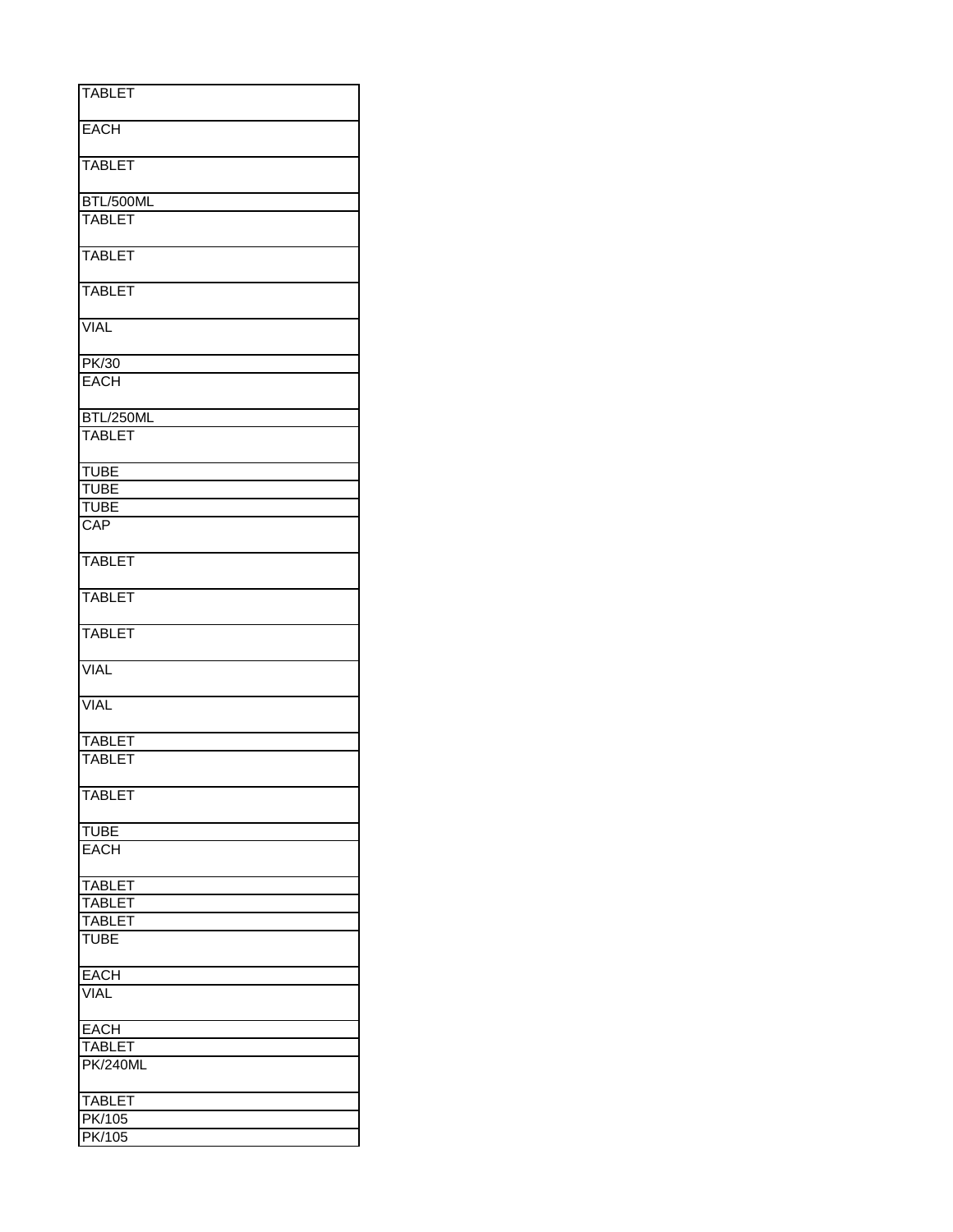| PK7             |
|-----------------|
| Pk/7            |
|                 |
| PK/7            |
| <b>TABLET</b>   |
|                 |
| <b>TABLET</b>   |
| <b>TABLET</b>   |
| <b>VIAL</b>     |
| <b>TABLET</b>   |
| <b>CAPSULE</b>  |
|                 |
| BTL/300ML       |
|                 |
| <b>CAPSULE</b>  |
|                 |
| <b>PK/250ML</b> |
| <b>VIAL</b>     |
| VIAL            |
|                 |
| <b>VIAL</b>     |
| <b>TABLET</b>   |
|                 |
| <b>TABLET</b>   |
| <b>PK/35</b>    |
| <b>PK/3X21</b>  |
|                 |
| PK/100          |
| 10ML VIAL       |
| 10ML VIAL       |
| 10ML VIAL       |
| PK/10ML         |
| 3ML PEN         |
|                 |
| 3ML PEN         |
| <b>PEN</b>      |
| <b>CAPSULE</b>  |
| BTL/60ML        |
| <b>VIAL</b>     |
|                 |
| <b>TABLET</b>   |
|                 |
| <b>TABLET</b>   |
| <b>TABLET</b>   |
|                 |
| <b>TABLET</b>   |
| <b>EACH JAR</b> |
| <b>EACH JAR</b> |
| <b>EACH JAR</b> |
|                 |
| <b>EACH JAR</b> |
| <b>TABLET</b>   |
| <b>PK/200ML</b> |
| <b>EACH</b>     |
|                 |
| <b>CAPSULE</b>  |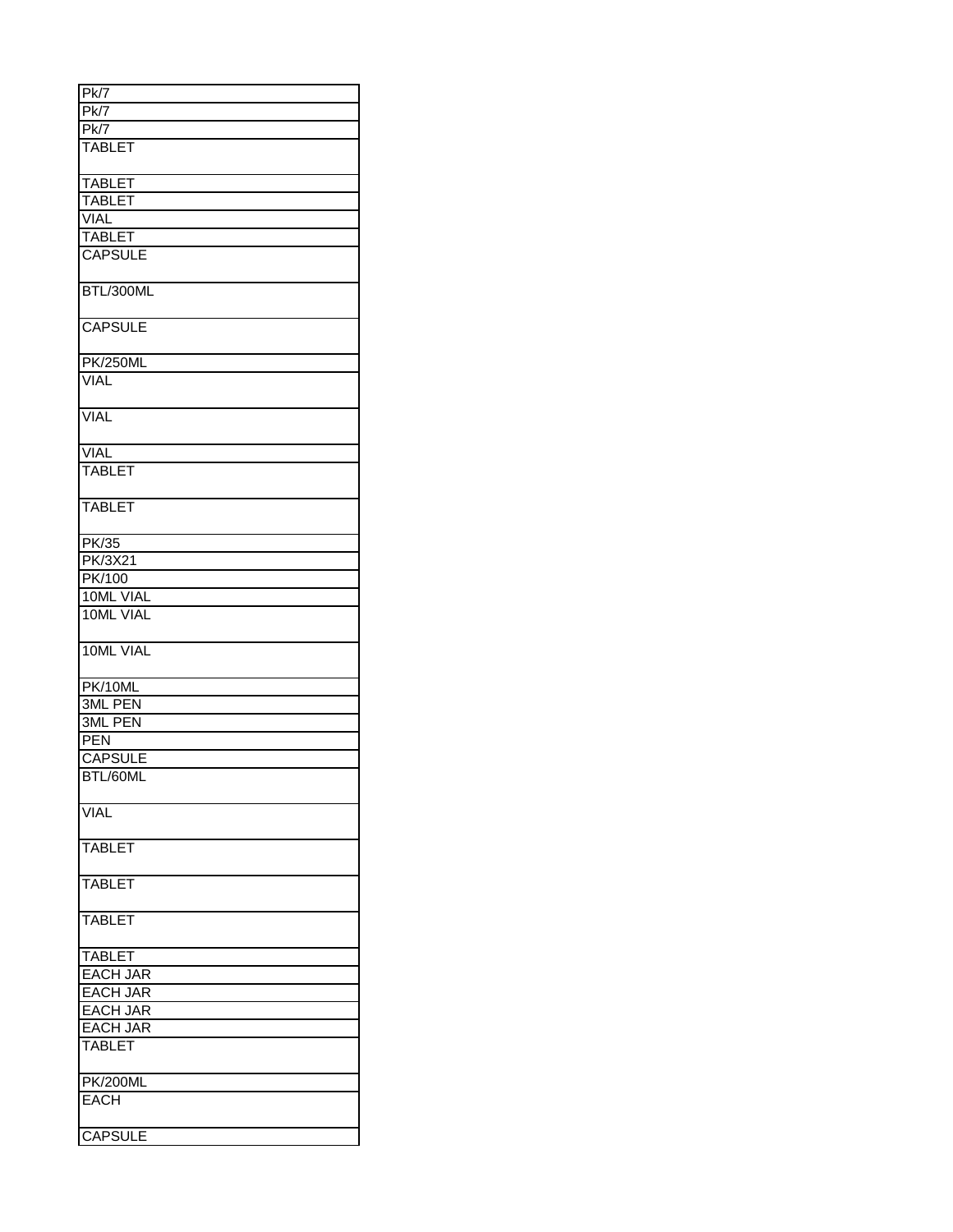| <b>CAPSULE</b>             |
|----------------------------|
| <b>VIAL</b>                |
| <b>VIAL</b>                |
|                            |
| <b>VIAL</b>                |
| <b>TABLET</b>              |
| <b>TABLET</b>              |
| TABLET                     |
|                            |
| <b>PK/473ML</b>            |
| <b>TUBE</b>                |
| <b>SACHET</b>              |
| <b>PK/473ML</b>            |
|                            |
| <b>VIAL</b>                |
| <b>TABLET</b>              |
| <b>EACH</b>                |
| 100mg vial                 |
| <b>TABLET</b>              |
| <b>TABLET</b>              |
| BTL/100ML                  |
| <b>TABLET</b>              |
| <b>TABLET</b>              |
| <b>VIAL</b>                |
| 17ML VIAL                  |
| 50ml MDV                   |
| <b>EACH</b>                |
|                            |
|                            |
|                            |
| <b>TABLET</b>              |
| <b>VIAL</b><br><b>EACH</b> |
| <b>CAPSULE</b>             |
|                            |
| <b>CAPSULE</b>             |
| VIAL                       |
| <b>TABLET</b>              |
| VIAL                       |
| <b>EACH</b>                |
| <b>BOTTLE</b>              |
|                            |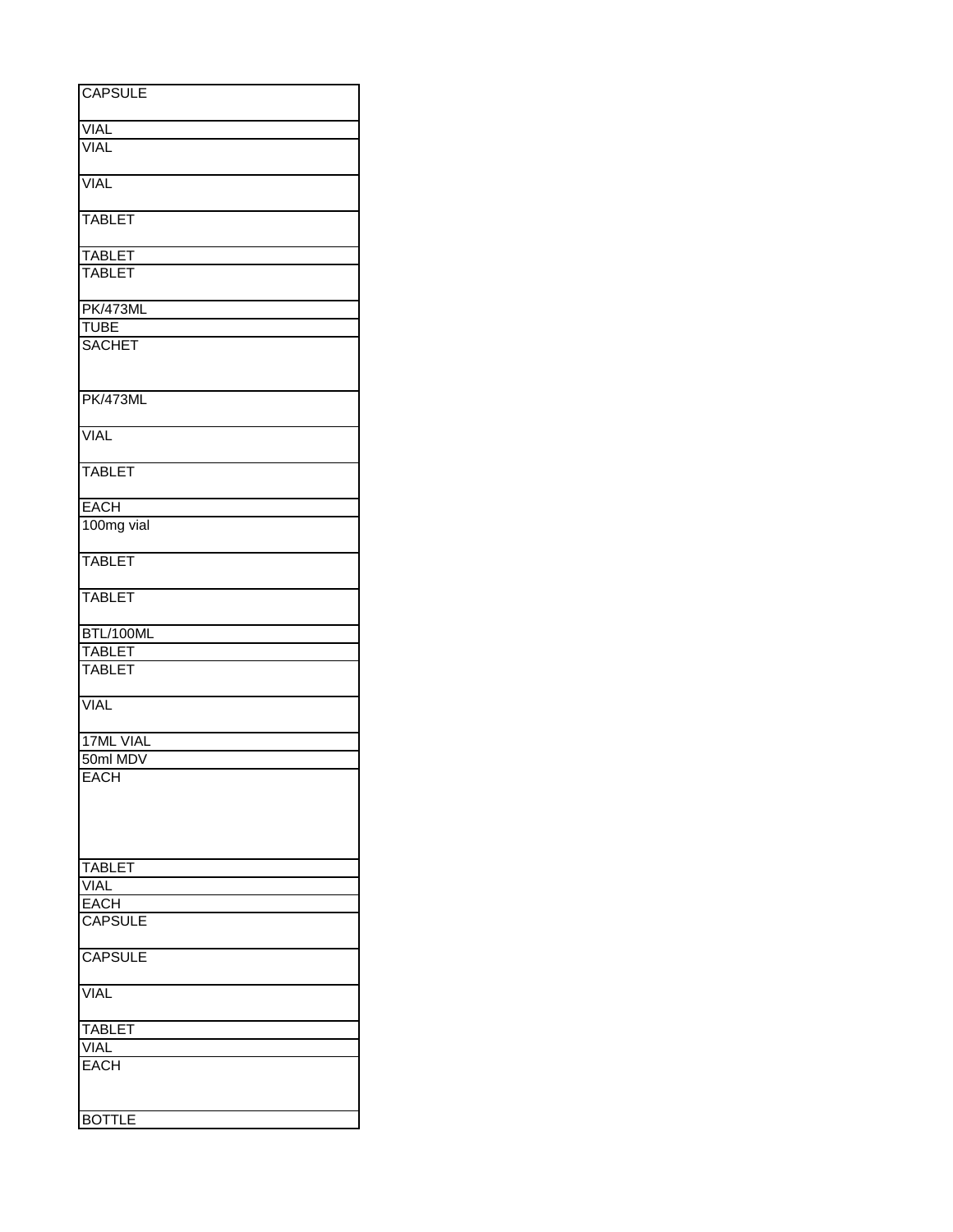| <b>TABLET</b><br><b>TABLET</b>                                   |
|------------------------------------------------------------------|
|                                                                  |
|                                                                  |
|                                                                  |
|                                                                  |
| <b>EACH</b>                                                      |
|                                                                  |
|                                                                  |
| <b>VIAL</b>                                                      |
|                                                                  |
| <b>TABLET</b>                                                    |
| <b>BTL</b>                                                       |
|                                                                  |
| <b>SYR</b>                                                       |
|                                                                  |
| <b>VIAL</b>                                                      |
| <b>VIAL</b>                                                      |
| <b>VIAL</b>                                                      |
|                                                                  |
| BTL/100ml                                                        |
| <b>TABLET</b>                                                    |
| BTL/100ML<br><b>EACH</b>                                         |
|                                                                  |
| <b>TABLET</b>                                                    |
| <b>CAPSULE</b>                                                   |
|                                                                  |
| BTL/10ML                                                         |
| <b>EACH</b>                                                      |
| <b>TUBE</b>                                                      |
|                                                                  |
| <b>VIAL</b>                                                      |
|                                                                  |
| <b>TABLET</b>                                                    |
| <b>VIAL</b>                                                      |
|                                                                  |
|                                                                  |
|                                                                  |
| BOX/5000                                                         |
|                                                                  |
|                                                                  |
| <b>TABLET</b>                                                    |
|                                                                  |
| <b>VIAL</b>                                                      |
| <b>VIAL</b>                                                      |
| <b>MINIM</b><br><b>CAPSULE</b>                                   |
|                                                                  |
| <b>CAPSULE</b>                                                   |
| BTL/500ML                                                        |
|                                                                  |
| <b>TABLET</b>                                                    |
| <b>VIAL</b>                                                      |
|                                                                  |
| BTL/2L                                                           |
| <b>SACHET</b>                                                    |
| <b>TUBE</b><br><b>TABLET</b><br>ML<br><b>VIAL</b><br><b>EACH</b> |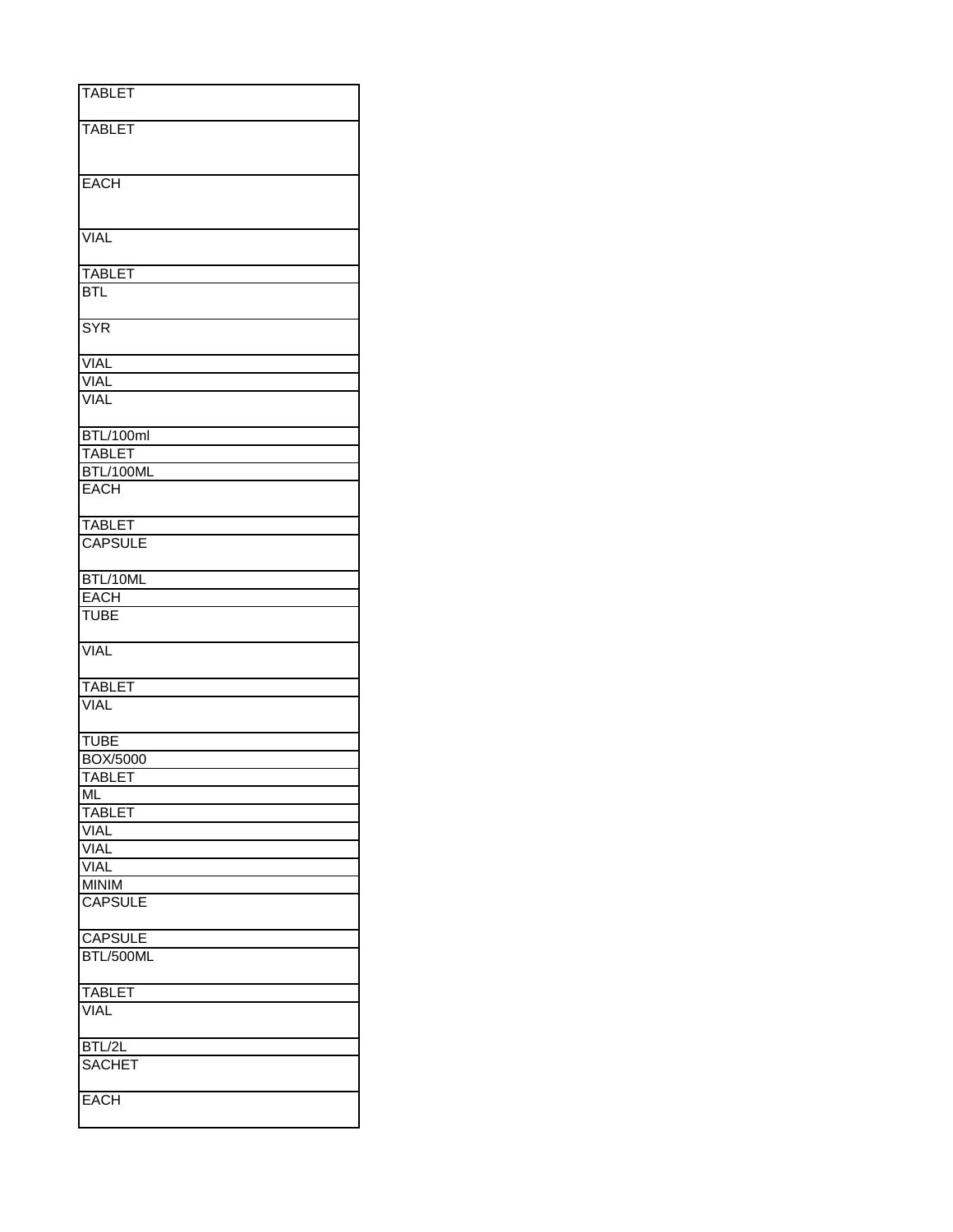| <b>EACH</b>                    |  |  |
|--------------------------------|--|--|
| <b>VIAL</b>                    |  |  |
| <b>VIAL</b>                    |  |  |
|                                |  |  |
| <b>VIAL</b><br>PK/2            |  |  |
| <b>EACH</b>                    |  |  |
| <b>EACH</b>                    |  |  |
| <b>EACH</b>                    |  |  |
| <b>TABLET</b>                  |  |  |
| <b>TABLET</b><br><b>TABLET</b> |  |  |
|                                |  |  |
| <b>TABLET</b>                  |  |  |
| <b>PK/100</b>                  |  |  |
| PK/100<br>10DOSE/VL            |  |  |
|                                |  |  |
|                                |  |  |
| EACH                           |  |  |
|                                |  |  |
| <b>SYRINGE</b><br><b>EACH</b>  |  |  |
| <b>TABLET</b>                  |  |  |
| <b>TABLET</b>                  |  |  |
| <b>EACH</b>                    |  |  |
| <b>EACH</b>                    |  |  |
| <b>TABLET</b>                  |  |  |
| <b>VIAL</b>                    |  |  |
|                                |  |  |
| <b>TABLET</b>                  |  |  |
| <b>TABLET</b>                  |  |  |
| <b>TUBE</b>                    |  |  |
| BTL/500ML                      |  |  |
|                                |  |  |
| Btl/473ml                      |  |  |
| <b>TABLET</b>                  |  |  |
| <b>TABLET</b>                  |  |  |
| <b>TABLET</b>                  |  |  |
| <b>TABLET</b>                  |  |  |
| <b>TABLET</b>                  |  |  |
| PK/1                           |  |  |
| <b>EACH</b>                    |  |  |
| <b>MINIM</b>                   |  |  |
| EACH                           |  |  |
| BTL/125ML                      |  |  |
|                                |  |  |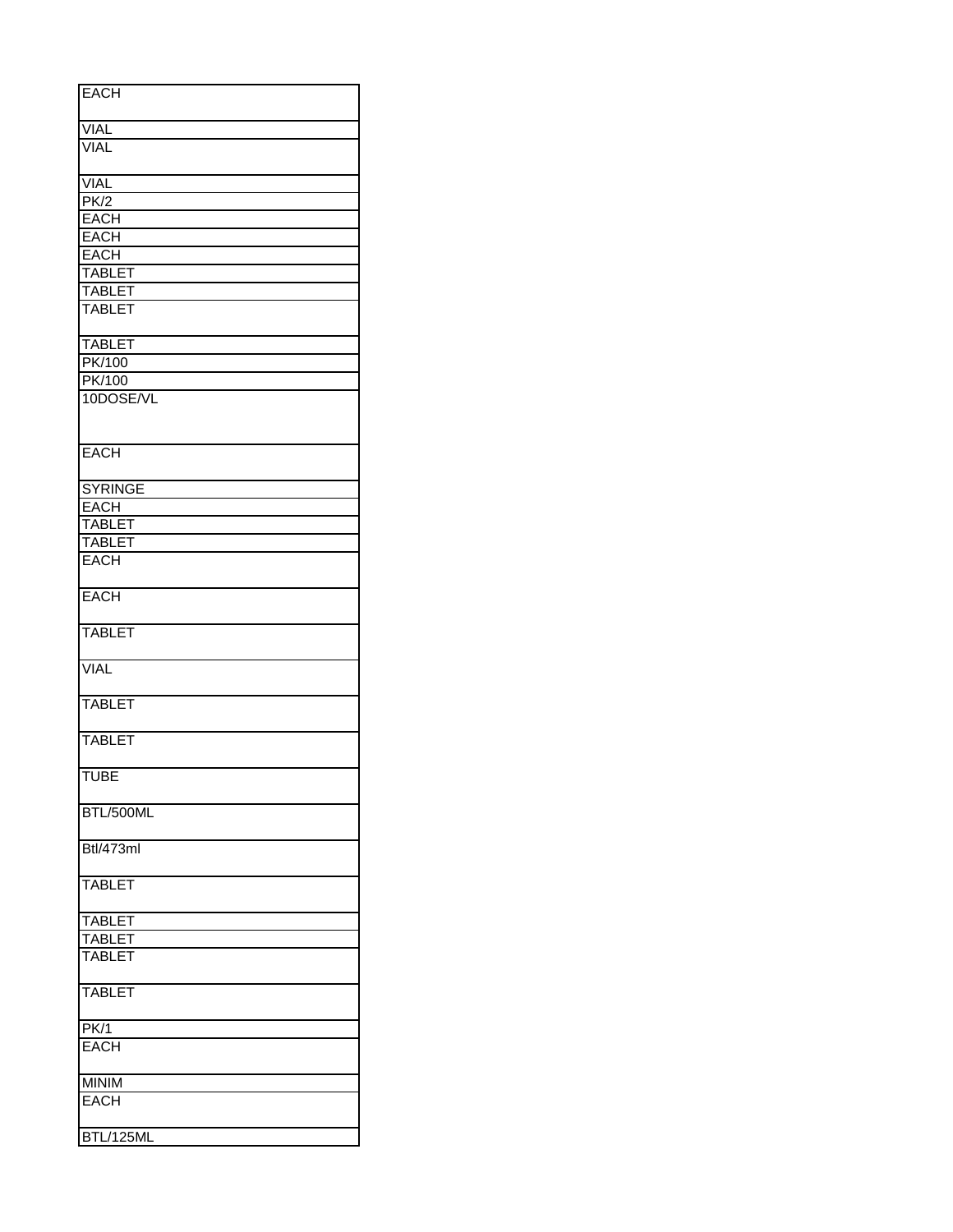| <b>TABLET</b>   |
|-----------------|
|                 |
| PK7             |
|                 |
| <b>TABLET</b>   |
|                 |
|                 |
| <b>TABLET</b>   |
| <b>TABLET</b>   |
|                 |
| <b>CAPSULE</b>  |
| <b>CAPSULE</b>  |
| <b>TABLET</b>   |
| <b>PK/3x40</b>  |
|                 |
| <b>PK/3X40</b>  |
| <b>BOX</b>      |
| PK/1000         |
|                 |
|                 |
| <b>EACH</b>     |
| <b>VIAL</b>     |
| <b>TABLET</b>   |
|                 |
| <b>TABLET</b>   |
| <b>TABLET</b>   |
| <b>VIAL</b>     |
|                 |
|                 |
| <b>TABLET</b>   |
|                 |
| <b>TABLET</b>   |
|                 |
| <b>PK/150ML</b> |
| <b>VIAL</b>     |
|                 |
| <b>TABLET</b>   |
|                 |
|                 |
| <b>TABLET</b>   |
|                 |
|                 |
| <b>TABLET</b>   |
|                 |
| <b>VIAL</b>     |
|                 |
|                 |
| BTL/100ML       |
|                 |
| <b>TABLET</b>   |
|                 |
| <b>EACH</b>     |
|                 |
| <b>EACH</b>     |
|                 |
|                 |
| <b>VIAL</b>     |
|                 |
|                 |
| <b>VIAL</b>     |
| <b>TABLET</b>   |
|                 |
| <b>VIAL</b>     |
|                 |
|                 |
| <b>TABLET</b>   |
|                 |
|                 |
| <b>TABLET</b>   |
|                 |
| <b>CAPSULE</b>  |
|                 |
|                 |
| <b>TABLET</b>   |
| <b>VIAL</b>     |
|                 |
|                 |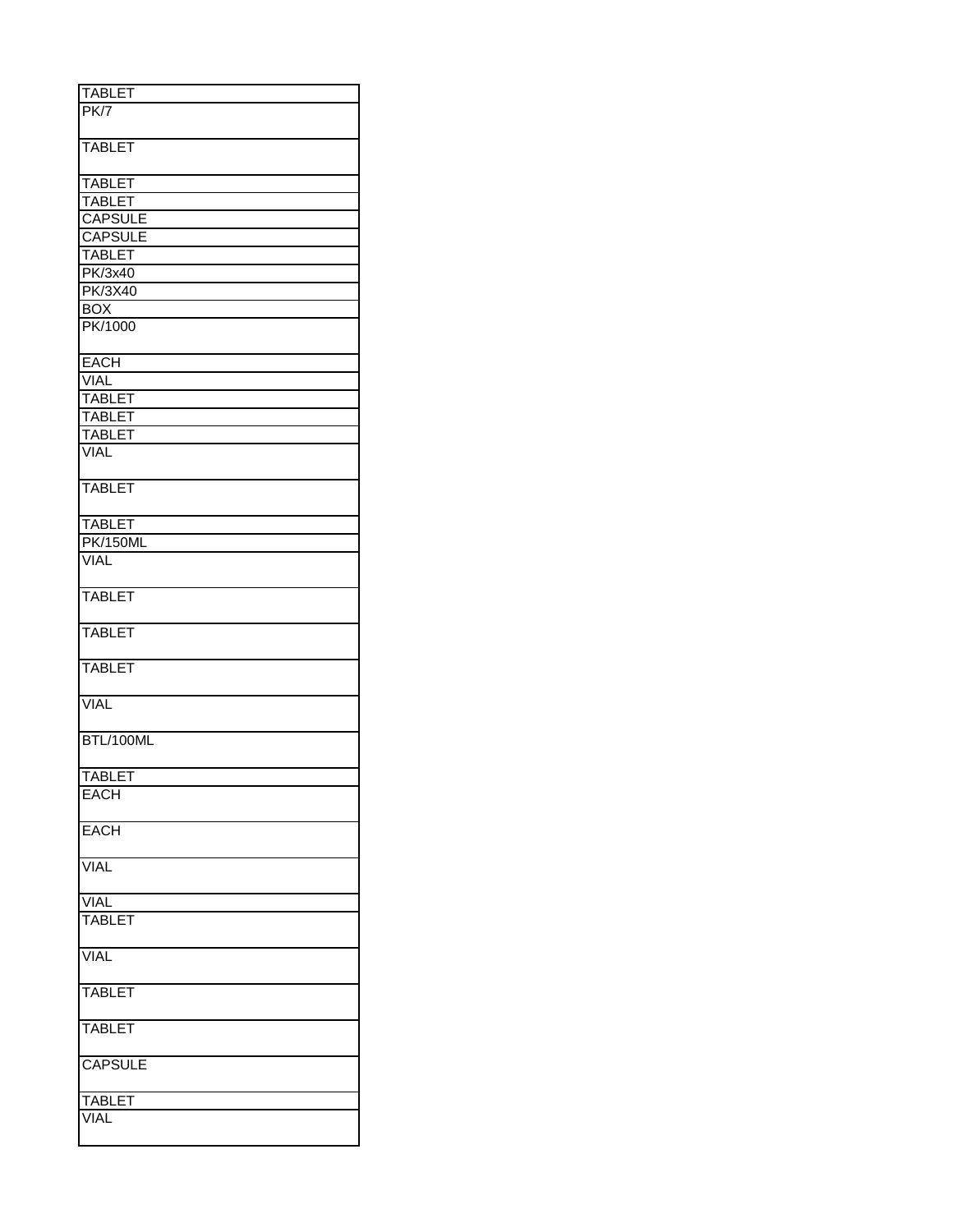| BTL/120ML           |
|---------------------|
|                     |
| <b>TABLET</b>       |
|                     |
|                     |
| <b>EACH</b>         |
|                     |
|                     |
| <b>NEBULE</b>       |
| <b>TABLET</b>       |
| <b>TABLET</b>       |
|                     |
|                     |
| <b>TABLET</b>       |
| <b>TABLET</b>       |
|                     |
| <b>TABLET</b>       |
|                     |
| <b>TABLET</b>       |
| <b>TABLET</b>       |
| <b>VIAL</b>         |
|                     |
|                     |
|                     |
|                     |
| <b>EACH</b>         |
| <b>TABLET</b>       |
| <b>CAPSULE</b>      |
|                     |
| <b>CAPSULE</b>      |
| <b>TABLET</b>       |
|                     |
|                     |
| <b>PK/150ML</b>     |
| <b>VIAL</b>         |
|                     |
| <b>TABLET</b>       |
|                     |
| <b>BOX/30</b>       |
| <b>PK/120ML</b>     |
| <b>CAPSULE</b>      |
| <b>CAPSULE</b>      |
|                     |
| <b>TABLET</b>       |
| <b>ML</b>           |
|                     |
| <b>EACH</b>         |
|                     |
| <b>EACH</b>         |
| TABLET              |
| <b>TABLET</b>       |
| <b>TABLET</b>       |
|                     |
| <b>CAPSULE</b>      |
| BTL                 |
| vial                |
| vial                |
|                     |
| <b>VIAL</b>         |
| <b>TABLET</b>       |
| <b>TABLET</b>       |
| <b>TABLE</b><br>ΕТ  |
| <b>TABLET</b>       |
|                     |
| <b>TABLET</b>       |
| <b>EACH</b>         |
| 1 <sub>ml</sub> amp |
|                     |
|                     |
| <b>VIAL</b>         |
|                     |
| <b>NEBULE</b>       |
|                     |
|                     |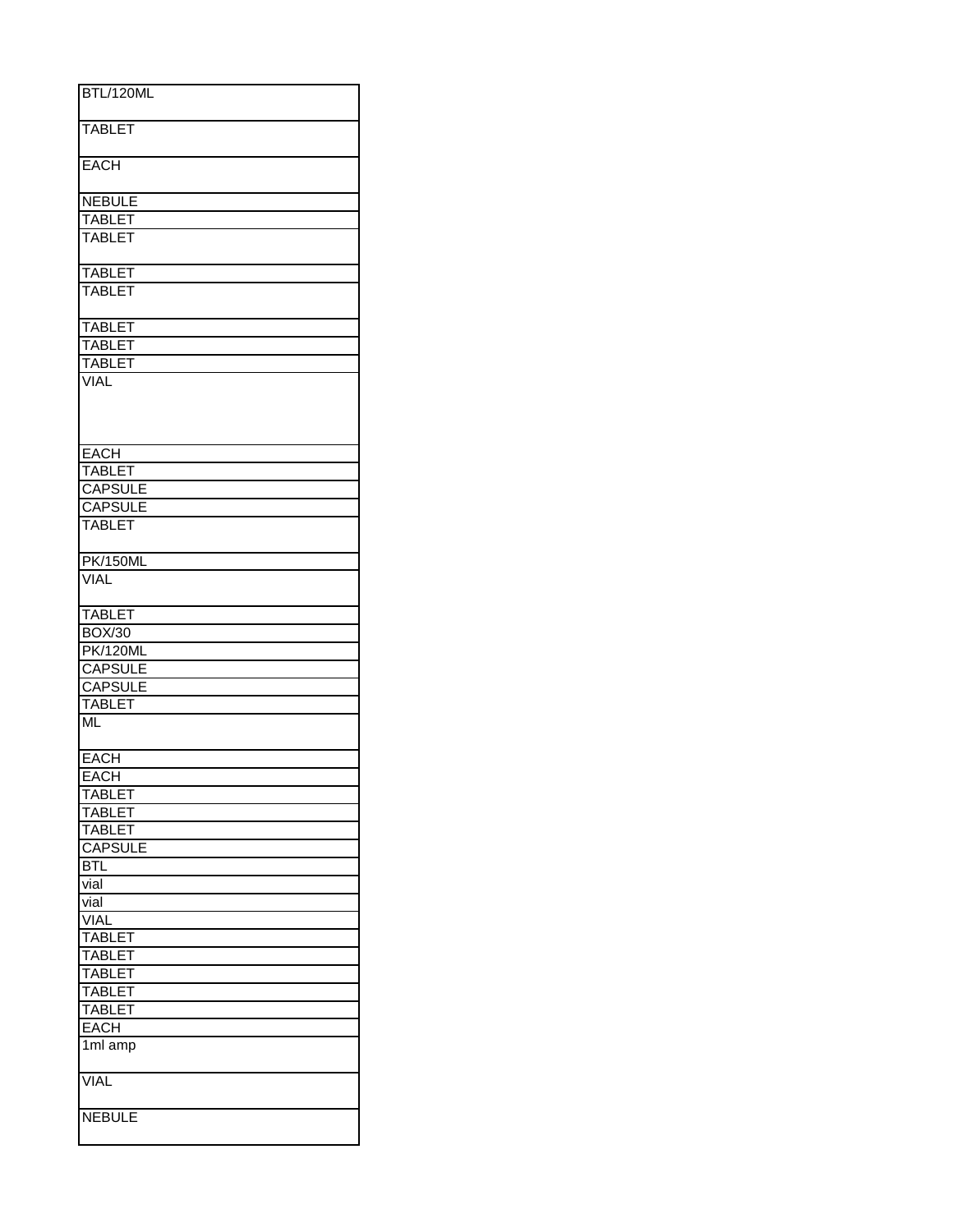| ML             |
|----------------|
|                |
| <b>TABLET</b>  |
| <b>EACH</b>    |
| BTL/20ML       |
|                |
| <b>PLASTER</b> |
| <b>PK/500G</b> |
| <b>EACH</b>    |
| <b>EACH</b>    |
| <b>TABLET</b>  |
| <b>TABLET</b>  |
| <b>EACH</b>    |
| <b>EACH</b>    |
| <b>EACH</b>    |
| <b>EACH</b>    |
| EACH           |
| <b>EACH</b>    |
| <b>TABLET</b>  |
| <b>TABLET</b>  |
| <b>TABLET</b>  |
| BTL/250ML      |
|                |
| <b>TABLET</b>  |
| <b>TABLET</b>  |
| <b>EACH</b>    |
| pot/400g       |
| <b>TUBE</b>    |
| BTL/2L         |
| BTL/2L         |
| <b>TABLET</b>  |
| <b>TABLET</b>  |
| <b>TABLET</b>  |
| <b>TABLET</b>  |
| <b>TABLET</b>  |
| <b>TABLET</b>  |
| <b>TABLET</b>  |
| <b>TABLET</b>  |
| <b>BAG</b>     |
| <b>BAG</b>     |
| <b>BOT</b>     |
| <b>BAG</b>     |
| VIAL           |
| <b>BAG</b>     |
| BAG            |
| <b>BAG</b>     |
| <b>BAG</b>     |
| 1000ML BAG     |
|                |
| EACH           |
| <b>BOTTLE</b>  |
| <b>SYRINGE</b> |
|                |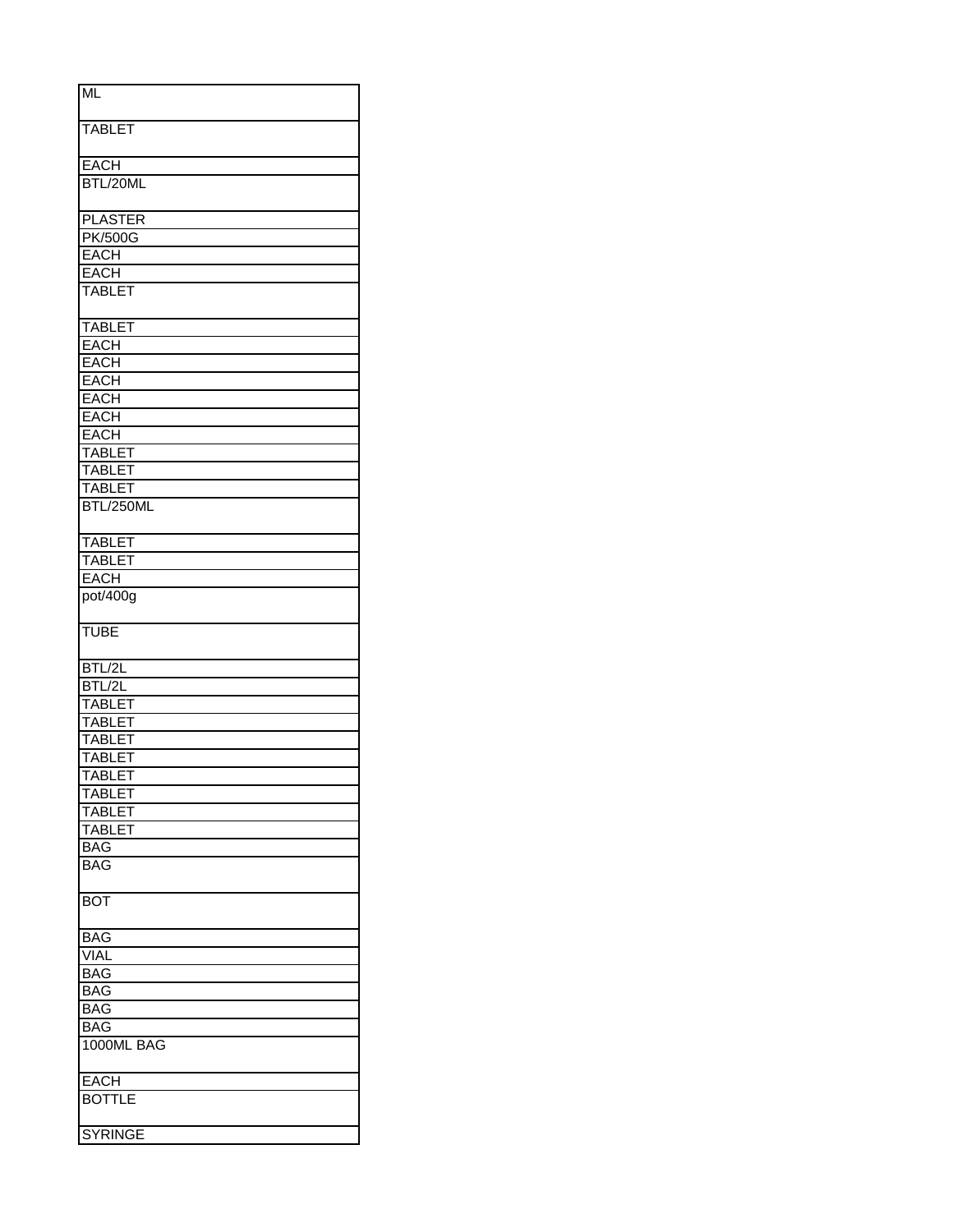| <b>SYRINGE</b> |
|----------------|
| <b>CAPSULE</b> |
| <b>PK/120G</b> |
| <b>VIAL</b>    |
|                |
| <b>MINIM</b>   |
| <b>VIAL</b>    |
| <b>BAG</b>     |
| <b>EACH</b>    |
| PK/1           |
|                |
| <b>TABLET</b>  |
| <b>PK/10</b>   |
| <b>TABLET</b>  |
| PK/50ML        |
|                |
| <b>VIAL</b>    |
| <b>VIAL</b>    |
| <b>VIAL</b>    |
| VIAL           |
| <b>VIAL</b>    |
| <b>VIAL</b>    |
|                |
| <b>TABLET</b>  |
| <b>ML</b>      |
| tablet         |
| <b>EACH</b>    |
| <b>TABLET</b>  |
| VIAL           |
| <b>TABLET</b>  |
|                |
| <b>TABLET</b>  |
| <b>VIAL</b>    |
| <b>TABLET</b>  |
| <b>SPOON</b>   |
| <b>CAPSULE</b> |
|                |
| <b>VIAL</b>    |
| BTL/250ML      |
| <b>EACH</b>    |
| <b>VIAL</b>    |
| <b>VIAL</b>    |
| <b>TABLET</b>  |
| <b>TABLET</b>  |
|                |
| <b>TABLET</b>  |
| <b>SYRINGE</b> |
| <b>TABLET</b>  |
| <b>VIAL</b>    |
|                |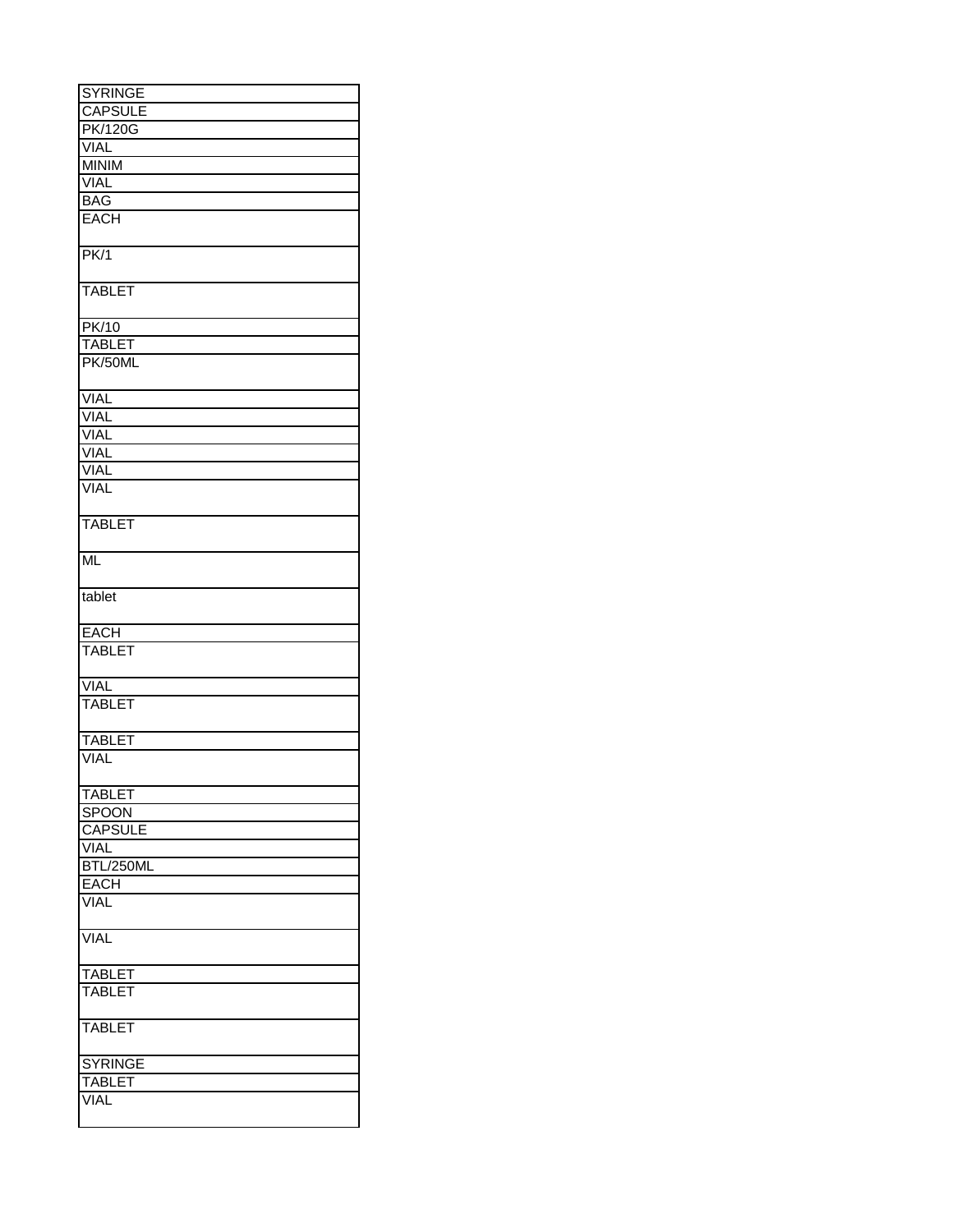| <b>EACH</b>    |
|----------------|
| <b>EACH</b>    |
| <b>SYRINGE</b> |
| <b>SYRINGE</b> |
| <b>SYRINGE</b> |
|                |
| syringe        |
| <b>SYRINGE</b> |
| BTL/2L         |
| <b>EACH</b>    |
| <b>CAPSULE</b> |
| <b>CAPSULE</b> |
| <b>CAPSULE</b> |
| <b>TUBE</b>    |
| <b>TUBE</b>    |
| 30x0.3ML       |
|                |
| <b>TABLET</b>  |
| <b>CAPSULE</b> |
| <b>VIAL</b>    |
| <b>VIAL</b>    |
| <b>TABLET</b>  |
| BTL/300ML      |
| <b>VIAL</b>    |
|                |
| <b>TABLET</b>  |
| <b>TABLET</b>  |
| <b>TABLET</b>  |
| <b>TABLET</b>  |
| <b>TUBE</b>    |
| 15ML           |
| <b>TAB</b>     |
| <b>EACH</b>    |
|                |
| <b>NEBULE</b>  |
| <b>EACH</b>    |
| <b>SACHET</b>  |
|                |
| 10 DOSE VIAL   |
| <b>MINIM</b>   |
| <b>TUBE</b>    |
| <b>Pk/25G</b>  |
| <b>VIAL</b>    |
|                |
| tube/5g        |
| <b>CAPSULE</b> |
| CAP            |
|                |
| CAP            |
| TABLET         |
| <b>TABLET</b>  |
| <b>VIAL</b>    |
| <b>TABLET</b>  |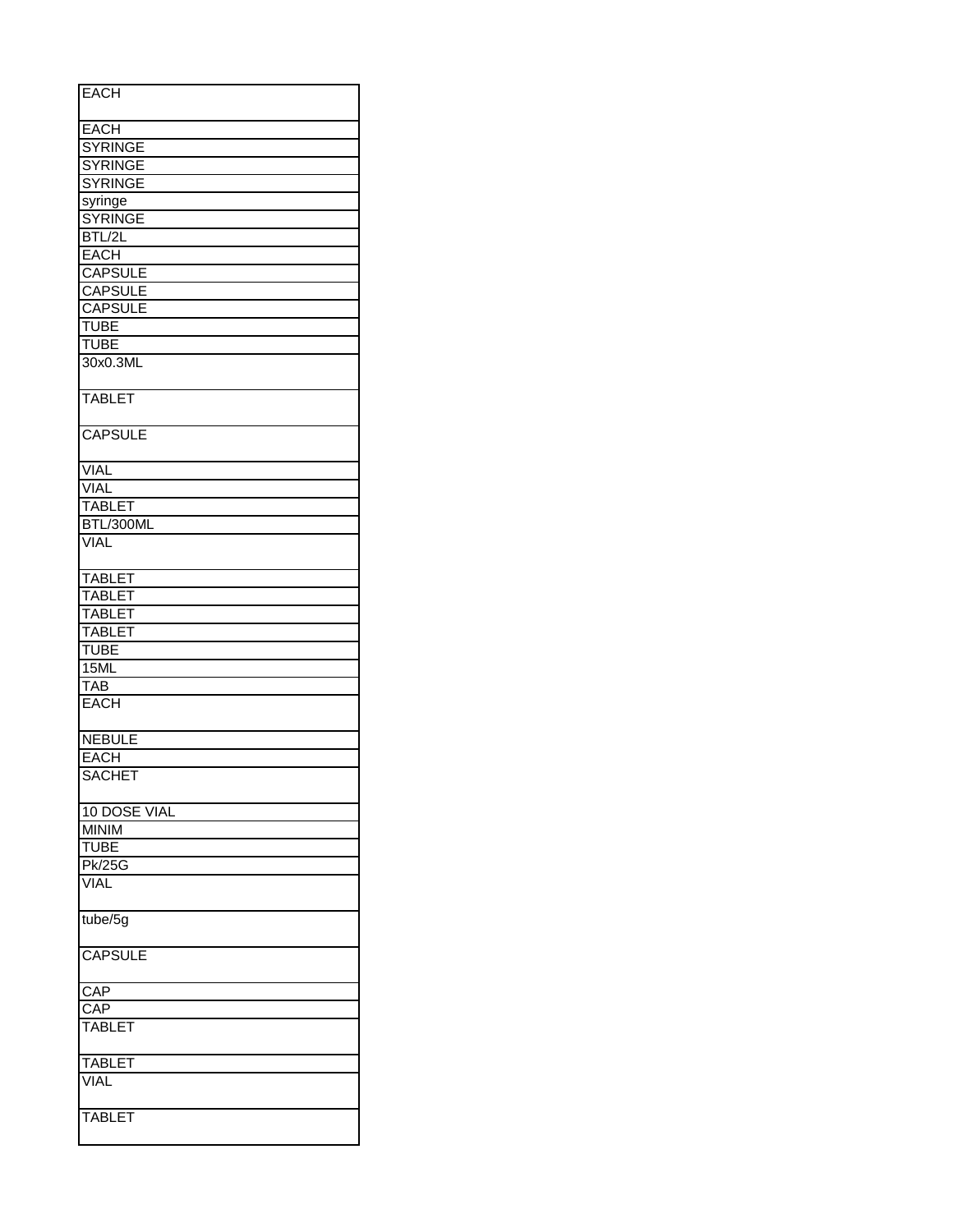| <b>TABLET</b>   |
|-----------------|
| <b>TABLET</b>   |
| <b>VIAL</b>     |
|                 |
| <b>TABLET</b>   |
| <b>EACH</b>     |
| <b>EACH</b>     |
| PK/30           |
| PK/1            |
|                 |
| <b>TABLET</b>   |
| <b>EACH</b>     |
| <b>VIAL</b>     |
| <b>TABLET</b>   |
|                 |
| <b>CAPSULE</b>  |
| <b>TABLET</b>   |
| <b>CAPSULE</b>  |
| <b>TABLET</b>   |
| <b>TABLET</b>   |
| <b>TABLET</b>   |
|                 |
| <b>VIAL</b>     |
| <b>TABLET</b>   |
| VIAL            |
| <b>CAPSULE</b>  |
| <b>TABLET</b>   |
| <b>VIAL</b>     |
|                 |
| vial            |
| vial            |
| <b>TABLET</b>   |
| <b>TUBE</b>     |
|                 |
| <b>VIAL</b>     |
| <b>TABLET</b>   |
| <b>PK/500ML</b> |
|                 |
| <b>TABLET</b>   |
| <b>TABLET</b>   |
| <b>TABLET</b>   |
| <b>TABLET</b>   |
|                 |
| <b>TABLET</b>   |
| <b>MINIM</b>    |
| <b>TABLET</b>   |
| PK/10TEST       |
| <b>SYRINGE</b>  |
|                 |
| <b>TUBE</b>     |
| EACH            |
| <b>TUBE</b>     |
|                 |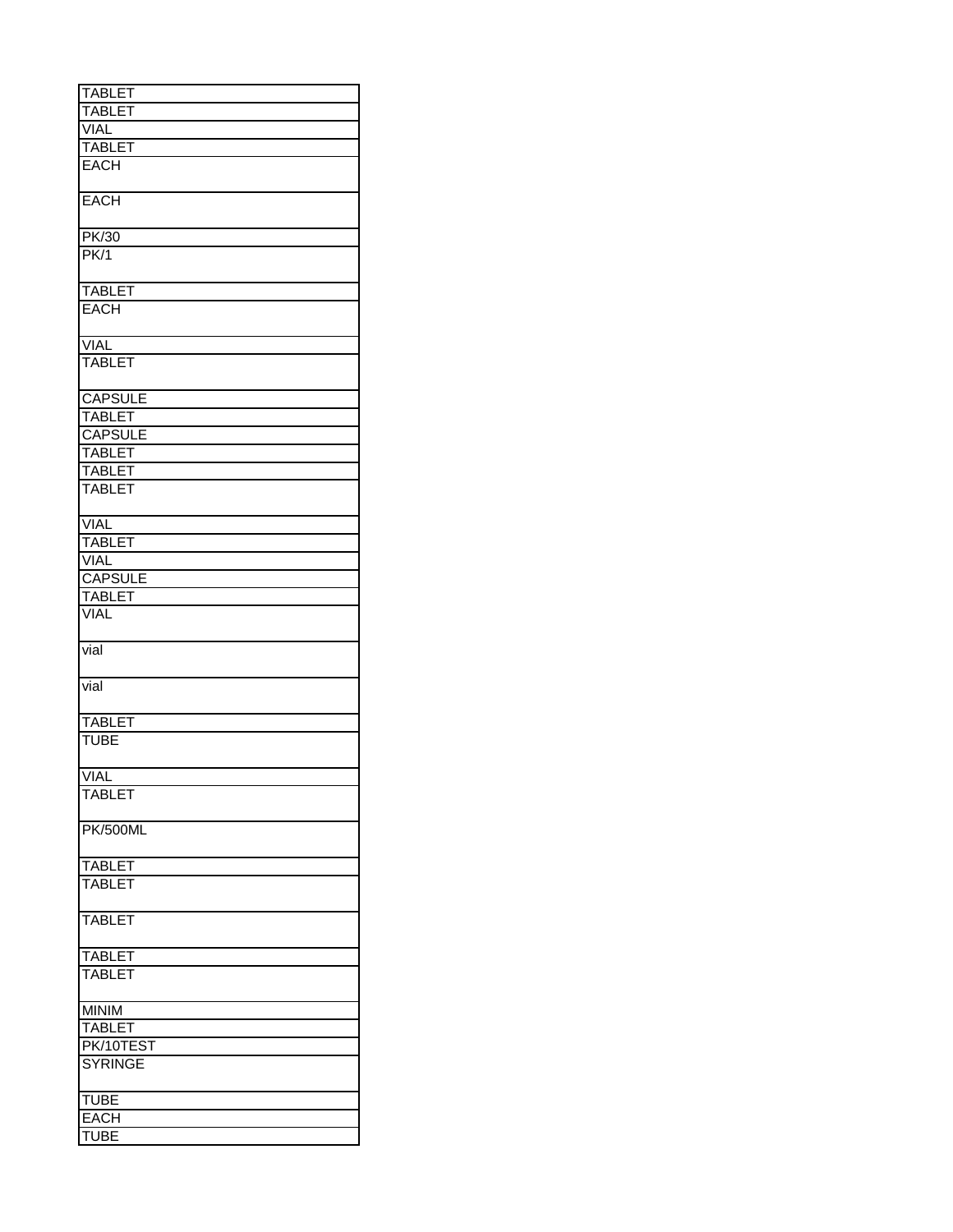| <b>TABLET</b>      |
|--------------------|
|                    |
| <b>TABLET</b>      |
| <b>TABLET</b>      |
|                    |
| <b>TABLET</b>      |
| <b>TABLET</b>      |
| <b>TABLET</b>      |
|                    |
| <b>CAPSULE</b>     |
| <b>TABLET</b>      |
| <b>VIAL</b>        |
| <b>VIAL</b>        |
| <b>TABLET</b>      |
| PK/25 TABS         |
| 1ml vial           |
|                    |
| <b>VIAL</b>        |
|                    |
| <b>CAPSULE</b>     |
| <b>TABLET</b>      |
|                    |
| <b>TABLET</b>      |
| <b>VIAL</b>        |
|                    |
| <b>TABLET</b>      |
| <b>VIAL</b>        |
| <b>EACH VIAL</b>   |
| <b>EACH VIAL</b>   |
|                    |
| <b>EACH VIAL</b>   |
| vial               |
|                    |
| amp<br><b>VIAL</b> |
|                    |
| <b>VIAL</b>        |
|                    |
| <b>TUBE</b>        |
| <b>EACH</b>        |
|                    |
| <b>CAPSULE</b>     |
|                    |
| 1XPAIR             |
| <b>VIAL</b>        |
| <b>EACH</b>        |
| <b>TABLET</b>      |
| <b>TABLET</b>      |
| tablet             |
|                    |
| <b>TABLET</b>      |
| <b>VIAL</b>        |
| <b>VIAL</b>        |
| <b>BAG</b>         |
|                    |
| 1000ml             |
| <b>BOTTLE</b>      |
| <b>EACH</b>        |
| <b>EACH</b>        |